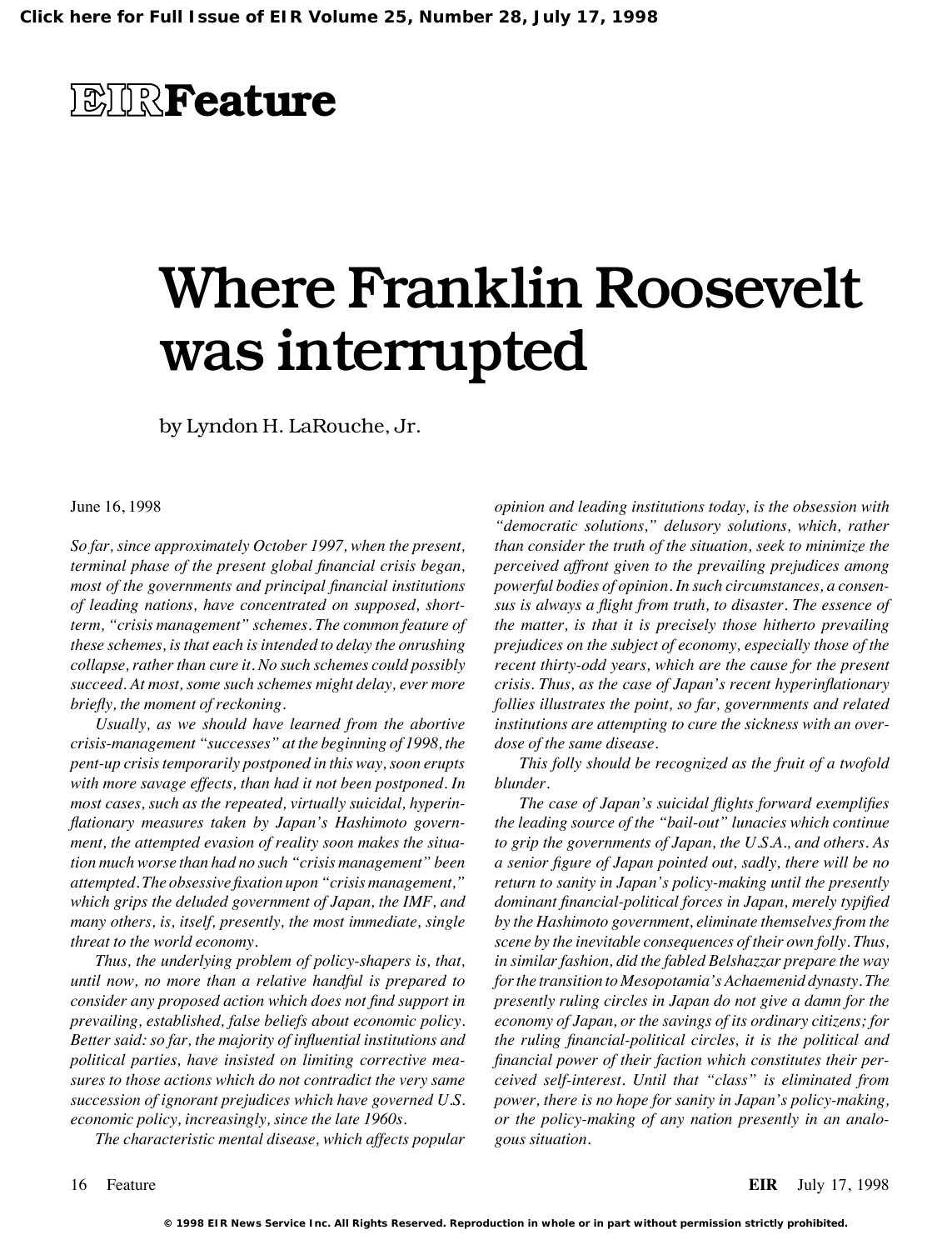

*President Harry S Truman's baiting and firing of Gen. Douglas MacArthur directly misshaped virtually all U.S. strategic thinking since 1951. Left: Supreme Allied Commander MacArthur signs the document of Japan's surrender, Sept. 2, 1945. Right: President Truman gives MacArthur a Distinguished Service Medal, Oct. 14, 1950. Six months later, Truman fired him.*



*This is typical. In western Europe, as in the U.S.A., political power is presently concentrated under the control of a class of financial parasites, which find a substitute for both patriotism and even simple morality, in their lunatic personal instinct for financial speculator's greed. For them, it is the perpetuation of that larcenous power, even for another few weeks, which is everything. The people and the real economy of the nation mean nothing to those who are still ruling policyshaping in the U.S.A., western Europe, Russia, and most other locales.*

*Apart from the satanic greed of such presently powerful financier circles, the more general blunder controlling public opinion, is the increasingly hegemonic, false assumption of recent decades, that the performance of economies should be regulated by those, actually anti-scientific rules of thumb, which have been taught as conventional financial and monetary measures: rather than by rational forms of physicaleconomic policies.*<sup>1</sup> *The concomitant folly expressed by such leading opinion of academics, those of today's "Sixty-Eighter" and younger generations, is a deluded faith in the magical powers of "liberal democracy." Today, when un-* *pleasant truths are mentioned, most among the "Sixty-Eighters" and "Generation Xers" simply "switch the channel:" "We don't go there!"*

*In economic policy, as in physical science, a philosophy of policy-making opinion which prefers the ethics of the "sensitivity group," or public-opinion polls, to a sense of truth and justice, defines a society which, like the empire of Belshazzar's Babylon, lacks the moral fitness to survive. The most excellent of all political arts, is that which awakens a people to reject its own well-established opinion, in time to save itself from a self-imposed doom. Those who reject such a change in opinion, are fools doomed by their own stubbornness; they would rather defend their blind prejudices, than discover a solution which cured them of the fatal consequences of their own ignorance.*

Until the untimely death of U.S. President Franklin Delano Roosevelt, the post-war policy of the U.S.A. was to have been the elimination of the dominant role of what Roosevelt described as the two most obnoxious features of Britain's imperial policies. These two leading targets of Roosevelt's intended such reforms, were, chiefly, the elimination of the dominant "British Eighteenth-Century methods" (liberal economics policy of Adam Smith) in world economic affairs, plus the eradication of the Venetian, fi-

<sup>1.</sup> The monetarist seeks to explain everything interms of price, as the marginal utilitarians do. It seems not to occur to such "economists," that the salary received by a Hollywood actress is usually not a mark of the film's artistic value.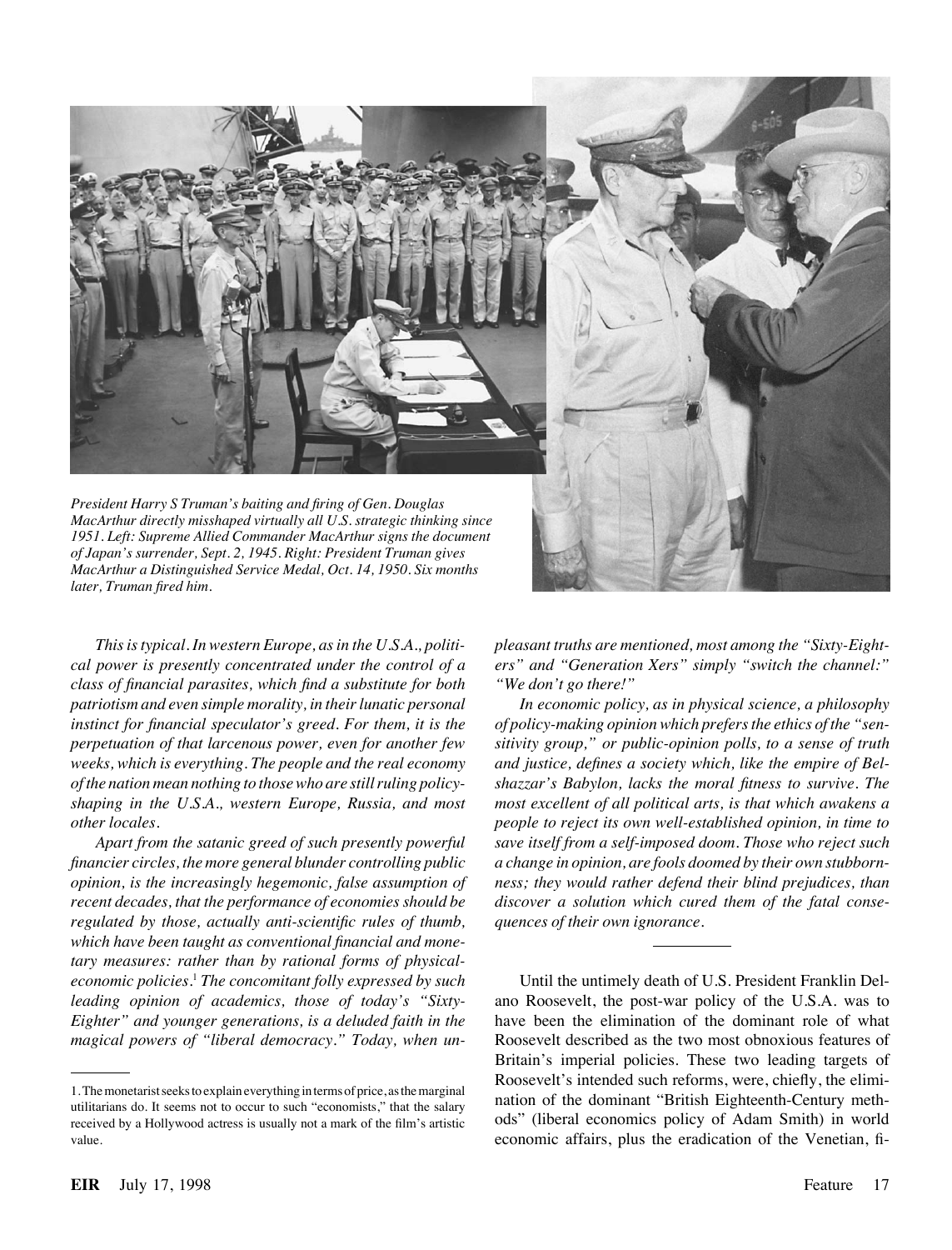nancier-oligarchical relics of British, Dutch, French, and Portuguese imperialism.2

The U.S. objective had been, to establish an "American Century," based on the principle of cooperation among a postimperial world of perfectly sovereign nation-state republics, each and all enjoying access to those same opportunities for benefits of scientific and technological progress, which U.S. patriots had fought Britain and its puppets, several times, to secure for ourselves.<sup>3</sup>

For those who know the history of the modern European struggle to free mankind from feudal, financial, and bureaucratic forms of oligarchical rule, and who know the related history of the United States' mortal conflict with the British monarchy on this account, President Franklin Roosevelt's anti-Churchill policies for the post-war world, are a reasonably consistent, and effective expression of that for which every true patriot of the United States stood in earlier centuries, and should stand today.

Unfortunately, since that President's death, the past fiftyodd years of U.S.A. and world history, have turned our nation away from its patriotic heritage. As a result, the world has wandered, step by step, downhill, toward the present, global, systemic financial and monetary collapse. Unless we reverse course now, the planet as a whole shall be plunged, very soon, into a "new dark age," a catastrophe which echoes the disastrous mid-Fourteenth-Century collapse of the Lombard banking system, but, this time, repeated on a planet-wide scale, and perhaps extended so during a period of two or more generations.

The practical issue is, whether some leaders of several, or more, key, both "industrialized" and "developing," nations, can come together, to act in concert, to make those radical, global changes in financial, monetary, and economic policy, by means of which civilization might still be saved. Clearly, the best chance for success of such an effort, would be a leading role, among such a group of nations, of U.S. President Bill Clinton, in their joint action to force through, as emergency action, the establishment of a revived Bretton Woods system echoing the best features of the pre-1964 Bretton Woods system, and also fulfilling President Franklin Roosevelt's aspirations for a just new world economic order, minus

the "Adam Smith" system, George Soros, and the sundry kindred relics of British, French, Dutch, and Portuguese imperialism. The practical issue is, whether such leaders are able to recognize, that the cause of all the principal disasters of this planet today, is those ideas which have become tolerated as virtually traditional popular opinion among the leading circles and the majorities of the populations. The question is: are there men and women with the qualities of intellect and will to make such a drastically radical change of direction of policy-shaping, away from today's institutionalized opinion, even at this proverbial last minute?

Consider the relevant lessons now urgently to be adduced from the past fifty-three years' changes in policy and practice, from this standpoint.

#### **Eight periods of post-1945 history**

Until the 1945 death of President Roosevelt, it could be assumed, that a post-war cooperation established among the U.S.A., China, and the Soviet Union, would counterbalance the combined pro-imperialist, international financier interests, the same imperialist interests, of the British Empire and Commonwealth, the Netherlands, Belgium, France, and Portugal, which were, and still are, presently, centered in the City of London.4 This counterbalance would enable the U.S.A. to bring into being a period of world history whose characteristic feature would be a political-economic order based upon the traditions of a United States under Benjamin Franklin, George Washington, Alexander Hamilton, the celebrated Careys, John Quincy Adams, and the Abraham Lincoln legacy. All peoples were to enjoy the right to the principles of national sovereignty set forth in the 1776 U.S. Declaration of Independence, and the right to the American (Hamilton, Carey, Clay, John Quincy Adams, and Lincoln), "protectionist" model of use of scientific and technological progress to foster the increase of the productive powers of labor. This is a fair description of that mood, and outlook which became known, under FDR, as "The American Century" doctrine for the post-war, last half of the Twentieth Century.

Unfortunately, under a misguided President Harry Truman, the crucial features of Roosevelt's policies were quickly overturned. The deceased Roosevelt's then-leading political adversary, Britain's Prime Minister Winston Churchill, and his accomplices assembled around the Harriman-Stimson Wall Street cabal, $<sup>5</sup>$  used this opportunity to eradicate most</sup>

<sup>2.</sup> The rentier-financier oligarchy and matching political system of "liberalism," which developed in Portugal, and in Sixteenth-Century Netherlands and England, were directly implanted "clones" of the imperial model of Thirteenth through Fifteenth Centuries' Venice. The French Empire, established by Palmerston stooge (Louis) Napoleon III, was chiefly a Nineteenth-Century clone of the British Empire.

<sup>3.</sup> Elliott Roosevelt, *As He Saw It,* 1st ed. (New York: Duell, Sloan and Pearce, 1946). See, also, *Life,* Oct. 12, 1942, in which publisher Henry Luce writes that the United States was not fighting the war in order to perpetuate British imperialism. On the history of the American patriots' conflicts with our British enemy, see Anton Chatkin, *Treason in America,* 2nd ed. (New York: New Benjamin Franklin House, 1985), and H. Graham Lowry, *How the Nation Was Won: America's Untold Story* (Washington, D.C.: Executive Intelligence Review, 1988).

<sup>4.</sup> This is illustrated, most luridly, by the case of the proposed conditionalities imposed upon looted Indonesia. The effort, by the British and some Australians, to split off a former Portuguese colony from Indonesia (allegedly in the name of "human rights") illustrates the damnable hypocrisy of contemporary liberalism in general.

<sup>5.</sup> Henry A. Kissinger, "Reflections on a Partnership: British and American Attitudes to Postwar Foreign Policy, Address in Commemoration of the Bicentenary of the Office of Foreign Secretary," May 10, 1982, Royal Institute of International Affairs (Chatham House), London. Excerpts are published in *EIR,* Sept. 22, 1995, p. 33. See also, H.A. Kissinger, *A World Restored: Metternich, Castlereagh and the Problems of Peace 1812-1822*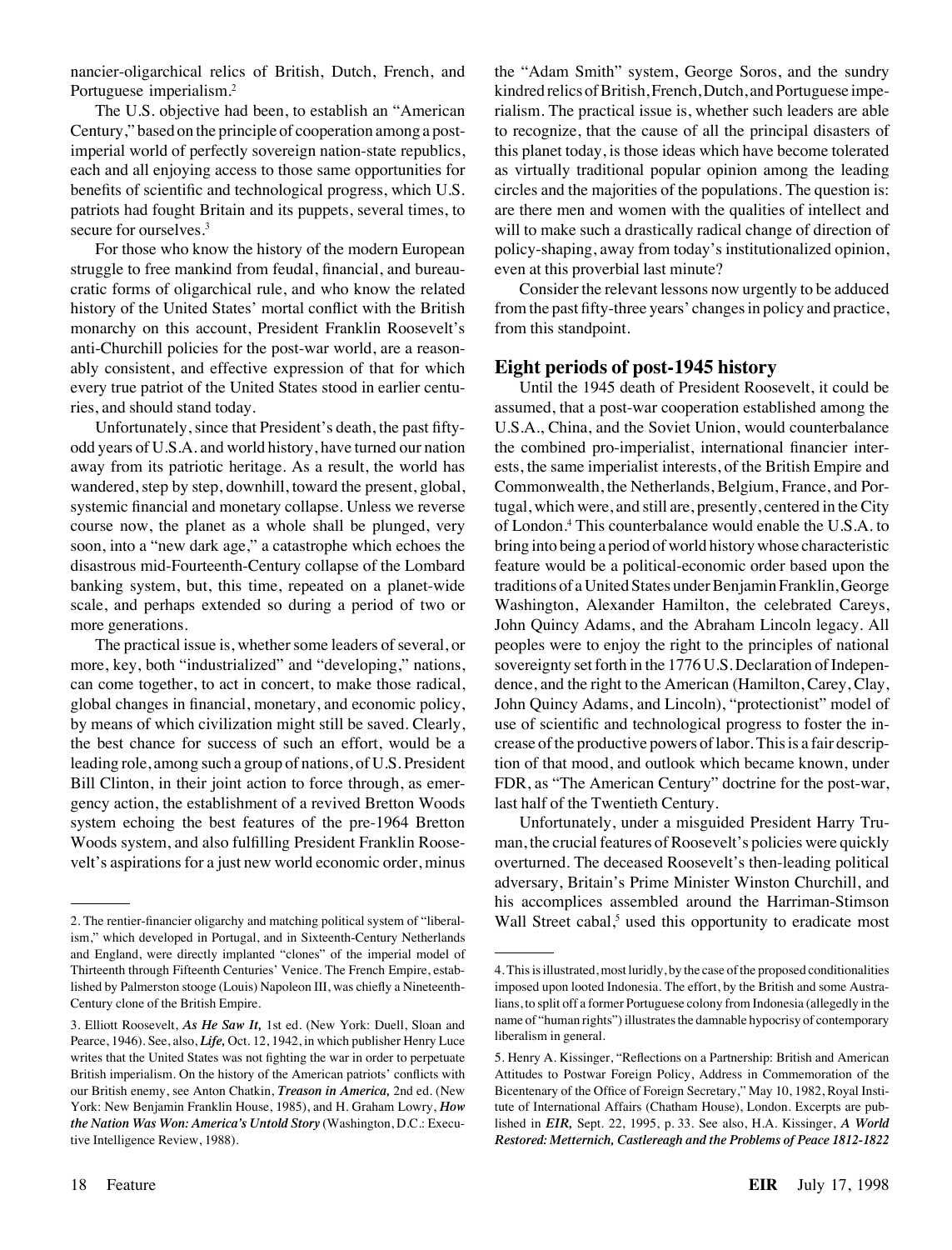of those features of Roosevelt's post-war policy which the Churchill gang was committed to destroy. But for one outstanding exception, the Kennedy policies of 1961-1963, the entire span, since Roosevelt's death, to the present date, has been dominated by a succession of radical shifts in U.S. economic and foreign policy, most of these changes in policy compounding the ruinous economic effects of each and all of the predecessor periods.

The present world-wide financial and monetary collapse of 1998 should be recognized, as shaped by a succession of eight distinct changes in U.S. economic, social, and foreign policy during the 1945-1998 post-Roosevelt years. This process of ongoing, post-war destruction of the economic and foreign policy of the U.S.A., should be assorted as follows.

1. 1945-1952: The Truman Years. First, there was Truman's adoption of the world-government perspective of Bertrand Russell and Winston Churchill, a policy launched by the unnecessary nuclear bombing of Hiroshima and Nagasaki.<sup>6</sup> This was the same policy which underlay the Harriman-led war-time and postwar vilification and hatred of General Douglas MacArthur, a MacArthur whose ouster by Harriman's Truman contributed a crucial part to ending the U.S.A.'s commitment to its traditional principles of strategic selfinterest. Second, immediately following the end of the war with Japan, there was the Truman administration's adoption of an anti-Roosevelt, pro-Churchill, pro-monetarist, imperialist policy, backing the restoration of the British, Dutch, French, and Portuguese traditions of looting of the former colonies of those powers.<sup>7</sup> Third, there was the Truman administration's and Federal Reserve System's affirmation of an anti-Roosevelt, monetarist orientation, as established by the deep, unnecessary economic recession of 1946-1948. These three elements, complementing the lunatic "McCarthyism" of the Truman (1946-1952) phase of the U.S.-Soviet nuclear conflict, are the landmarks of the Truman period.

2. 1953-1960: The Eisenhower-Khrushchev Years. Fortunately, Eisenhower's election ended the most rabid expressions of "McCarthyism,"8 but was otherwise, less fortunately, dominated by a shift toward a semblance of early 1920s "normalcy" in U.S. economic and domestic social policies. The 1953-1962 interval, between the death of Stalin and the "Cuba Missile Crisis," was a transitional phase in our national policy. This irony was underlain by the paradox of a commitment toward limited rebuilding of the anti-Soviet, economic strategic potential of western Europe and other parts of the world, while also introducing "détente."<sup>9</sup> In eco-

During the war, OSS "Unit 202" provided weapons and support to Ho against the Japanese. The unit was headed by Paul Heliwell, with Willis Bird as his deputy. Bird proposed that the Vietnamese Constitution's preamble be some form of the U.S. Declaration of Independence.

8. e.g., the U.S. Senate's Army-McCarthy hearings.

<sup>(</sup>Boston: Houghton-Mifflin, 1957). The career of Kissinger, a protégé of both British agent (and, Nashville Tennessee "Fugitive") William Yandell Elliott, and Henry Stimson's McGeorge Bundy, typifies the implicitly treasonous current in U.S. policy-shaping during the recent fifty years. President Teddy Roosevelt brought Morgan-Harriman lawyer Stimson into government as U.S. Attorney for New York, to tie prosecutorial power to the London-New York axis. Morgan was the official British Crown financial agent; the Harrimans' railroad empire was British Crown-financed. Stimson led the Yale secret society, Skull and Bones—a typical sponsoring center for the British-U.S. "special relationship" and the Harriman, Bundy, and Bush families. Stimson protégé McGeorge Bundy emerged from the Stimson-Harriman power clique, which reoriented U.S. military strategy and structure along British lines after FDR's death. See Webster Tarpley and Anton Chaitkin, *George Bush: The Unauthorized Biography* (Washington, D.C.: Executive Intelligence Review, 1992), Chapters 4 and 7.

<sup>6.</sup> The nuclear bombing of Hiroshima and Nagasaki, was the outgrowth of a British nuclear-weapons policy dating from the period of World War I. In both fictional and other propaganda, beginning that period, Fabian leader H.G. Wells proposed the use of nuclear weapons as a weapon so terrible that nations would be terrified into giving up national sovereignty and submitting to world government (i.e., London-run global empire). This policy was continued by the Fabians Wells and Bertrand Russell during the 1920s and through World War II. Russell, who played a pivotal role in launching the U.S. atom-bomb project, was the principal architect of what was imposed as U.S. and British nuclear-weapons policy with the nuclear attacks on Hiroshima and Nagasaki. See, Bertrand Russell, in *The Bulletin of the Atomic Scientists,* Sept. 1, 1946. There was no military reason for that bombing. The forces under General Douglas MacArthur's U.S.-Australia alliance, aided by massive U.S. naval blockade of the islands of Japan, ensured the collapse of Japan's continued resistance, with no need for an actual invasion of the islands. Furthermore, the Emperor of Japan, through Vatican channels, had already accepted the terms of surrender to the U.S. et al., prior to President Roosevelt's untimely death. Indeed, the case could be made that Truman et al. were effectively qualified to be tried for "crimes against humanity" under the Nuremberg Code. The present drive toward world government, dates from agreements reached, beginning 1955, between Bertrand Russell and representatives of Soviet General Secretary N.S. Khrushchev.

<sup>7.</sup> Japan forces in Indochina were ordered, by the Anglo-Americans, to resume occupation of the former French Indochina colony, pending the arrival of French imperial military forces. This overturned the pre-Truman policy of the U.S., under which Roosevelt's administration had deployed OSS forces to work with U.S. friend Ho Chi Minh, to set up an independent republic of Indochina based upon the model of the U.S. Declaration of Independence. See, Archimedes L.A. Patti,*Why Vietnam? Prelude to America's Albatross* (Berkeley: University of California, 1980), pp. 53, 223.

During 1977-1983, *EIR* editors, including LaRouche, had the opportunity to speak with a number of veterans of the Office of Strategic Services, who served in the Pacific Theater during World War II. Several of these individuals were directly involved in the mission to arm Ho Chi Minh at the close of the war. Although Ho was associated with communist movements, he expressed his admiration for the Declaration of Independence and the U.S. Constitution, and vowed that he would base an independent Indochina, free from the yoke of both Asian and European imperial designs, on the American republic.

<sup>9.</sup> The pivotal issue for the Churchills and their Wall Street "cousins," was to destroy the Yalta agreements which FDR had imposed, temporarily, upon Churchill's Britain. To bring this off, the Truman administration unleashed what later came to be known as "McCarthyism," better named "Trumanism." The strategic doctrine informing that witch-hunt atmosphere of the 1946- 1952 interval, was Bertrand Russell's outlined intent to bring about world government through heating up the imminent threat of a general nuclear war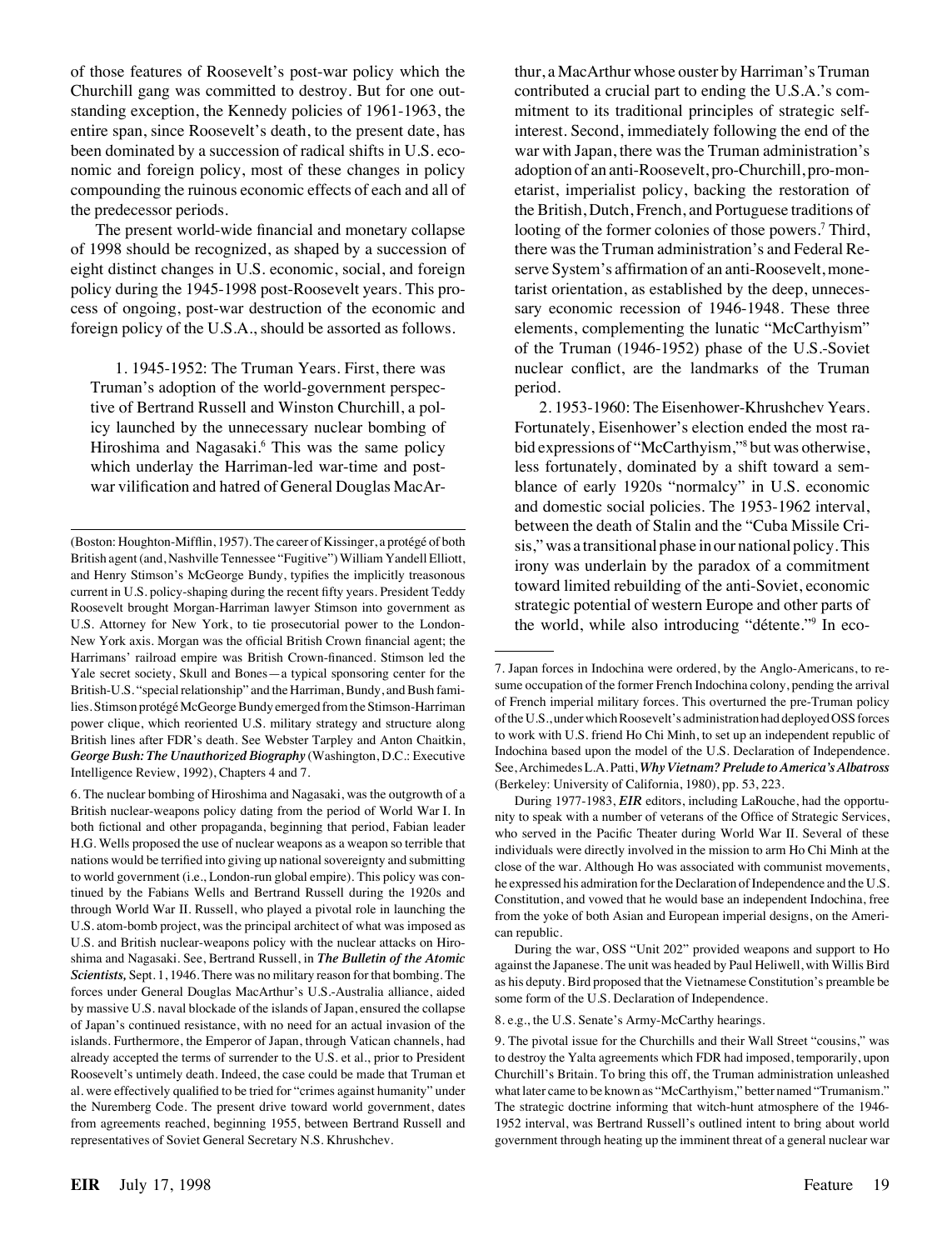nomic policy, Arthur Burns' role as a key Eisenhower advisor, typifies the degenerative trend within the policies of the U.S.A. and its anti-Communist allies, during nearly a decade. The deep U.S. "recession" of 1957- 1960 reflected the inevitable impact of the Eisenhower years' economic policy.10

3. 1961-1963: The brief exception, was the brief period of the convergence among President John F. Kennedy, President Charles de Gaulle, and Chancellor Konrad Adenauer. From the standpoint of economic history taken in the large, this is to be judged as, chiefly, an effort to move U.S. policy back in the direction of President Franklin Roosevelt's paradigm.

4. 1964-1976: The Triumph of the Baby Boomers: the post-Kennedy wrecking of the world economic order, a turn pioneered by such notables as Britain's Harold Wilson, Stimson's McGeorge Bundy, and Henry Kissinger's Richard Nixon. This was the turn to a radical, "post-industrial cultural-paradigm shift" which has been, to the present day, the principal continuing cause for the onrushing collapse of the world's present financial and monetary order.

5. 1977-1980: The Carter Years, the Wrecking of the Essential Institutions of U.S. National Sovereignty. Deregulation, and the wrecking of the U.S. financial and monetary system, are the leading characteristics of the 1977-1982 interval of the Carter administration and its immediate aftermath.<sup>11</sup>

6. 1981-1992: The Bush League Moved In. Increas-

7. 1989-1992: Brought the Thatcher-Mitterrand Gang, the Rule of the New Vandals, including the genocidal looting of what had been the pre-1989 Warsaw Pact, and accelerated genocide of a similar form against what used to be referred to as "the developing sector" generally. Reacting to pressure from the government of the United Kingdom's Margaret Thatcher and the infinitely corrupt French President François Mitterrand, U.S. President Bush forced the Anglo-French cabal to accept the reunification of Germany, but, then joined with Thatcher and Mitterrand to impose conditions upon Germany, and also the former Comecon states, which ensured the systematic wrecking of the economy of Germany.<sup>12</sup> These trends relegated the former Warsaw Pact economies to the presently ongoing "sudden death," represented by the genocidal reforms which are still being continued under the direction of the IMF et al. to the present date. $13$ 

8. 1993-1998: Now, a cabal of President Bill Clinton's enemies, a cabal mustered and directed by, chiefly, the London and other monetarist madmen, continues to push the already ruined world economy of 1992-1993 over the edge.<sup>14</sup> From 1992 to the present,

between the Anglo-Americans and Soviet powers. As Russell had prophesied in 1946, the death of Stalin brought to power in Moscow a stratum, typified by Khrushchev, which was prepared to negotiate acceptance of Russell's proposed path to world government. As soon as Stalin was dead, therefore, the role of Eisenhower's intervention into the Korea conflict became crucial. Only afigure of such relatively umblemished military and Anglophile credentials as Eisenhower, could have pulled off that process of beginning the U.S.- Soviet détente process, and, also, bringing to an end the chaos which the continuation of an out-of-control "McCarthyism" portended for the U.S.A. itself. To this effect, three events of 1952-1959 are outstanding: General Eisenhower's gambit for armistice in Korea; the temporary shut-down of the U.S.A.'s Huntsville rocket-program; and, the abortive, but exemplary "Spirit of Camp David" posturing. Thus, during the mid-1950s, some wags spoke occasionally of an "Eisenhowever" administration: not too much of this, or too much of that.

<sup>10.</sup> The author's first long-range economic forecast, was anticipated in his projecting, at the close of 1956, a deep, somewhat prolonged, 1957-1958, economic recession in the U.S.A. This 1957-1958 forecast was premised upon a study of the characteristic features of the consumer-credit-driven expansion of the mid-1950s, a credit expansion rooted largely in the thinking of key Eisenhower advisors such as Arthur Burns. The actual long-range, global forecast, projected, during 1959-1961, for the second half of the 1960s, was based upon the success of the author's earlier forecast of the 1957- 1958 recession.

<sup>11.</sup> The ruinous combination of Garn-St Germain and Kemp-Roth, although nominally offshoots of the Reagan-Bush period, are actually offshoots of the Carter administration's ruinous deregulation and monetary-financial policies.

<sup>12.</sup> An*EIR*documentary Special Feature will be issued shortly on this matter, titled "The Thatcher-Mitterrand Plot to Destroy Post-1989 Continental Europe" (also to be published, simultaneously, in German, as a Special Report of Executive Intelligence Review Nachrichtenagentur GmbH). Briefly, during the last quarter of 1989, Britain's Thatcher regime reacted with mouthfoaming frenzy against what it denounced as the imminent threat of a "Fourth Reich," a reunified Germany assuming a powerful economic position as partner for the reconstruction of the shaky economies of eastern and southeastern Europe. The initial impulse of both Britain and Mitterrand's France, was to prevent the reunification of Germany at virtually all costs. The Bush administration policy, typified by the advice of Brent Scowcroft, was to reject the radical German-hating rantings of Thatcher and Mitterrand; a compromise was reached, under which Germany would be reunified, but the economies of the former Warsaw Pact nations virtually destroyed through a combination of measures including radical monetarist "reforms," coupled with the elimination of any future independence for Germany's economy, under the so-called "Maastricht" treaty. The Kohl government is now releasing important chunks of the heretofore secret diplomacy deployed to force Germany to submit to such conditions.

<sup>13.</sup> Russian economist Sergei Glazyev's characterization of the reforms imposed upon Russia as "genocide" is a fair assessment of both the effects and the intent of those "liberal reforms." His latest book, *Genocide,* is discussed by Rachel Douglas in "The Financial Crisis in Russia," *EIR,* July 3, 1998; see also Sergei Glazyev, "Key Measures for a Transition to Economic Growth in Russia," *EIR,* March 27, 1998.

<sup>14.</sup> See reports of *EIR* on the combination of London-directed forces, and right-wing Zionist (i.e., fascist) forces, behind all of the attacks upon President Bill Clinton.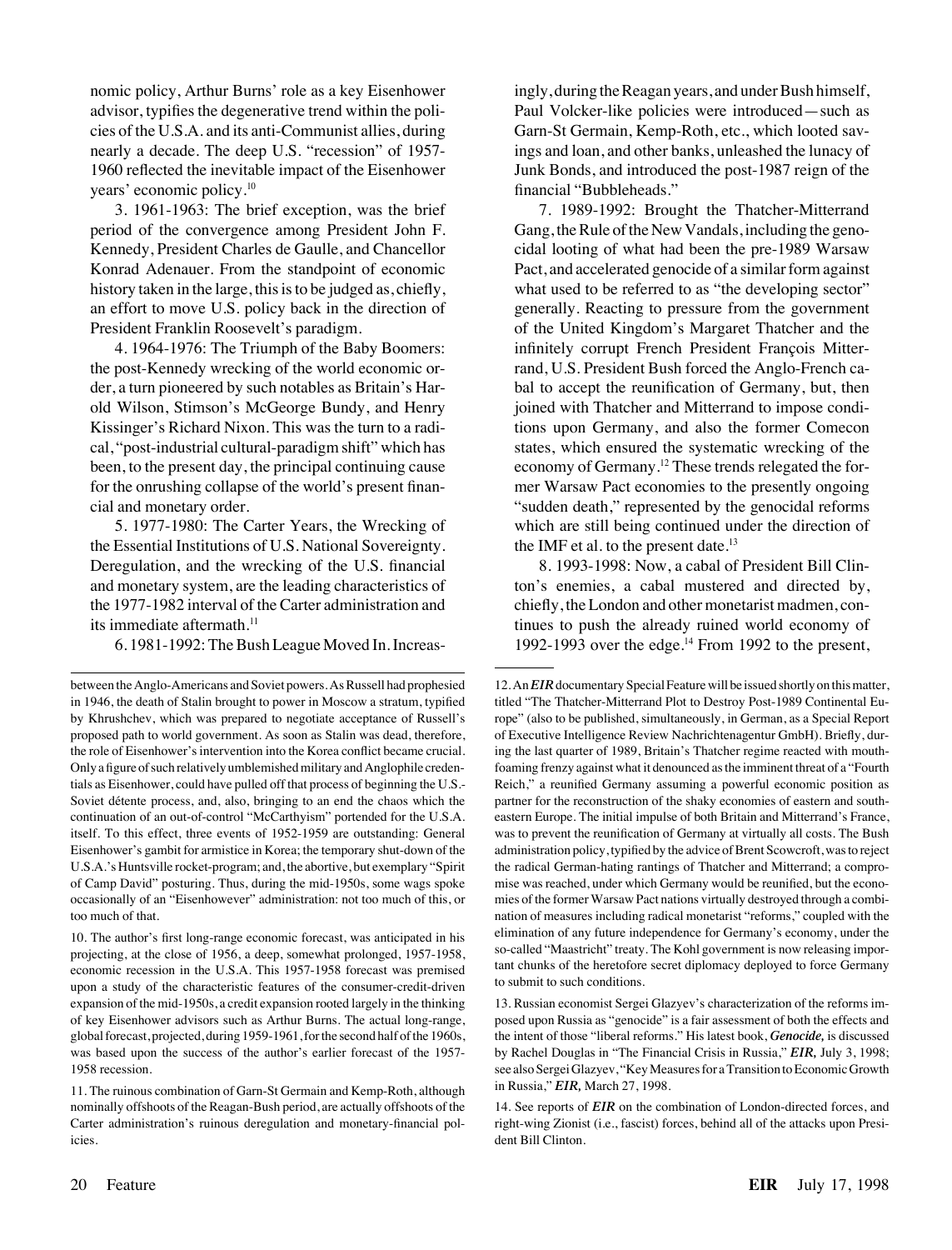the entire planet has been plunging into the worst financial and monetary collapse in history, threatening to dump the world as a whole planet into a "new dark age."

There is a crucial paradox in the unfolding of these eight, successive periods. The two elements of this paradox may be summed up as follows.

1. Each of these eight periods is dominated by its own, distinctive policy-matrix. The outstanding inconsistencies among the overall policies of any of these periods, when each were compared with any other period, work to such effect that the economic and strategic policy-matrix of each of these periods is crucially distinct from that of all the others. Although many elements of the policy-matrix of each new period shared some features in common with the predecessor, in overall effect, each of the eight such new policy-matrices was, taken as a whole, inconsistent with the predecessor. Said otherwise: The "rules of the game" were different in each period than in any among the others.

2. Yet, with the exception of the brief, Kennedy period, the remaining seven periods form a well-defined series, a step by step descent, away from the patriotic American tradition, a steady, willful march, toward radically monetarist financial, monetary, and economic policies, and the accompanying, rapid elimination, world-wide, of the institutions of the modern nation-state. Bertrand Russell's radioactive ("Pugwash") dream, of use of world government ("globalization") as a means for eliminating the continued existence of nation-state economy, has become, apparently, hegemonic.

The problem of analysis posed by this paradox, is of a well-defined type, a type which should be familiar to students of the present writer's work. The idea that there might exist some strict *consistency,* or *non-consistency,* among the terms of any of these eight policy-matrices, is an idea which may be conveniently borrowed from the classroom of Euclidean geometry. That is, any such set of policy-assumptions can be compared to the multiply-connected interaction among the elements of a total set of definitions, axioms, and postulates underlying a Euclidean geometry. Such a set of definitions, axioms, and postulates, is termed an *hypothesis.* Any alteration of such an hypothesis, produces a new "geometry," such that no theorem in the first "geometry" is fully consistent in its implications with the theorems of the changed "geometry."

Excepting the Kennedy period, in each among the seven other cases identified, we are presented with a distinct hypothesis, which, as a "mental map," does not coincide either with any other of that series, or with the real-world economy. Those who believe in any one such policy-matrix, believe, implicitly, or otherwise, that that matrix is a model, of a type analogous to a "mathematical model."

The prevailing tendency in today's law-making and related policy-shaping practice, is to treat such current matrices as actual models of the real world. In fact, no such correlation with the actual world exists. Each deviates from the real world

in a significant, self-destructive degree. The most recent ten years of this degeneration,  $1988-1998$ ,<sup>15</sup> has presented the worst of the policy-thinking of the entire 1945-1998 periods; however, in all cases, excepting the brief, 1961-1963 brush with economic sanity, under President Kennedy, in all of these periods, there is a fatal discrepancy between those effects which the "true believer" insists the policy-matrix will yield, and the actual consequences.

Take as an example of the axiomatic fallacies permeating the relevant seven of the eight periods, one of the pervasive delusions of post-1945 policy-shaping. Consider today's most popular delusion of classroom and layman alike, the widespread, deluded belief in the "free trade" dogma of Adam Smith et al.

Smith's idea of "The Invisible Hand," is borrowed from the literally pro-satanic models previously developed by Thomas Hobbes, John Locke, Bernard Mandeville, and François Quesnay.<sup>16</sup> Smith stresses the special requirement, that,

16. The most blatantly pro-satanist among these prophets of "liberal economics," is Bernard Mandeville (*The Fable of the Bees, or Private Vices, Public*

For previews and information on LaRouche publications:

## **Visit EIR's Internet Website!**

- Highlights of current issues of EIR
- Pieces by Lyndon LaRouche
- Every week: transcript and audio of the latest **EIR Talks** radio interview.

**http://www.larouchepub.com**

#### e-mail: **larouche@larouchepub.com**

<sup>15.</sup> e.g., since the 1987 stock-market "crash." It is the interval from that "crash," through the introduction of the anti-Germany "Fourth Reich" doctrine of Prime Minister Margaret Thatcher and President François Mitterrand, which marks the onset of the most precipitous phase of collapse of the world economy, with the physical economy of the U.S. no exception to this trend.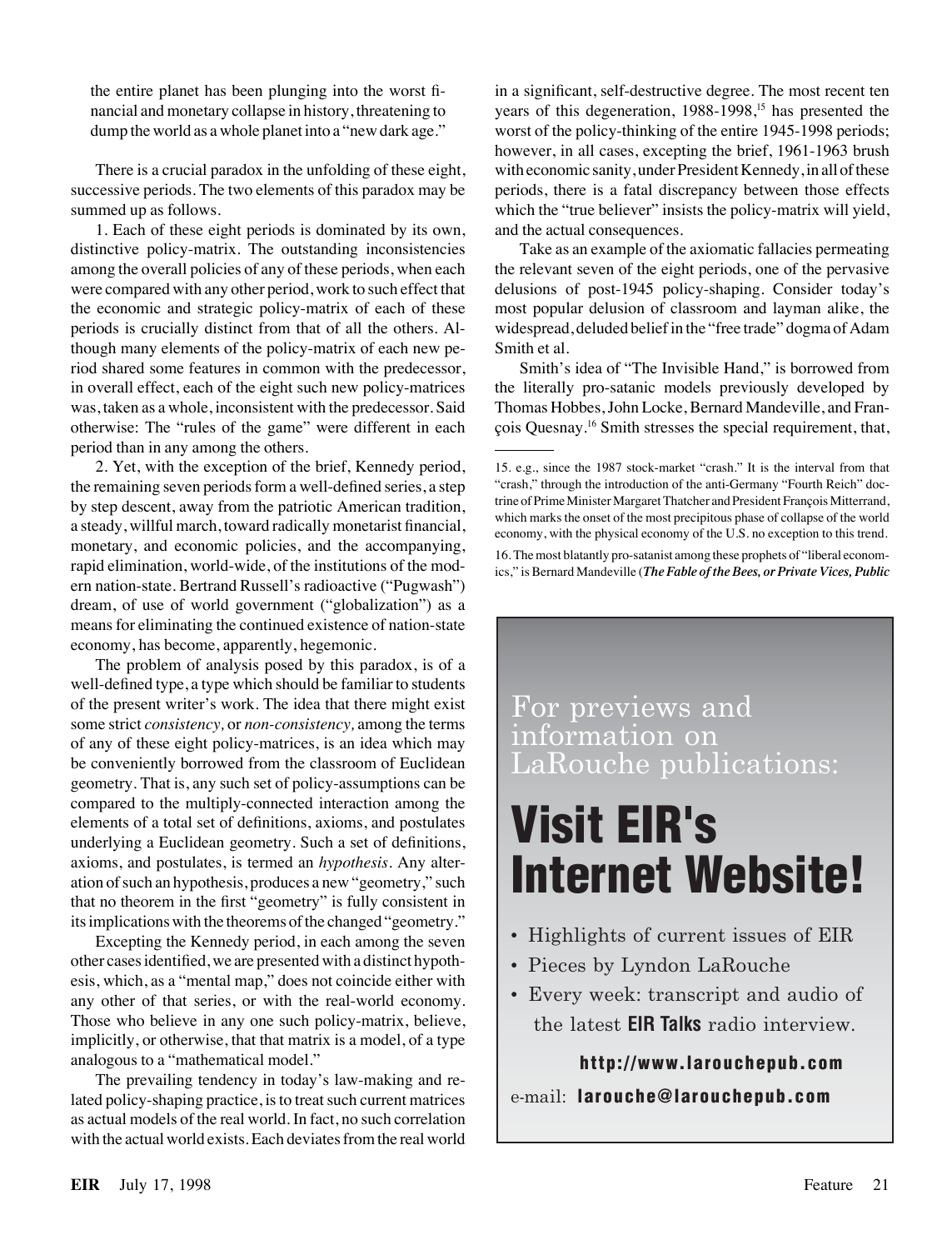in the final analysis, the best price is the lowest price, the policy under which imperial Britain and its Dutch, French, and Portuguese oligarchical partners, looted the colonial world of the Eighteenth and Nineteenth Centuries.<sup>17</sup> In no case in history, did such a dogma of "free trade" work as Smith or the Mont Pelerin Society ideologues argue; directly the contrary is true in every case. Smith's system looted most of the world, caused one "World War," and laid the preconditions for a second.18 All of this was to the purpose and effect

*Benefits* [London: 1934, reprint of 1714 edition]). Mandeville is the model upheld by the late Friedrich von Hayek, the leading spirit of the Mont Pelerin Society. The Heritage Foundation and American Enterprise Institute are prominent among those cults purveying this satanic doctrine of Mandeville, von Hayek, et al. Otherwise, all those mentioned, together with Jeremy Bentham, John Stuart Mill, et al., represent the same algebraic doctrine of economics practice. Notable are Hobbes and slavery-apologist John Locke. The root of "liberal economics" is the teaching and influence of two Venetian figures, Paolo Sarpi (1552-1623), the father of modern empiricism, whose influence dominated the reign of England's King James I, and Leibniz's principal adversary, Abbot Antonio Conti (1677-1749). Sarpi's empiricism is derived by him from the teachings of the medieval William of Ockham. It was consistent with Sarpi that such of his followers as Thomas Hobbes should attempt to derive a social theory from a kinematic model of percussive interactions, in which the principal motives of the members of society are presumed to be "The Seven Deadly Sins." Conti, himself, the mentor of Voltaire and pro-feudalist François Quesnay, typifies the period of Mandeville, is the architect of the Eighteenth Century's English and French Enlightenment, and, is, thus, the spiritual father of that imbecilic, Phrygian rabble which ruined France under the leadership of Robespierre, Barras, Napoleon Bonaparte, and the pestilence of French positivism.

17. The inevitably ruinous effects of Adam Smith's low-wages policy are well documented in the relevant sources. As documented by the leading U.S. economists, Mathew Carey and his son Henry C. Carey, the resort to slavery, the lowering of wages, reduction of infrastructure development, and emphasis upon cheap, unskilled labor, have the effect of looting the preconditions of continued production at existing per-capita levels. The widely used term to describe this method of cheapening wages and lowering prices of imported goods, is *primitive accumulation.* As U.S. Treasury Secretary Alexander Hamilton pointed out, so prophetically, in his December 1791 Report to the U.S. Congress, *On The Subject of Manufactures:* The highest rates of percapita capital formation are achieved through intensive development of basic economic infrastructure combined with capital-intensive, energy-intensive modes of fostering increase of the productive powers of labor. Increasing the length of the working-day, decreasing investment in basic economic infrastructure, and other such apparently "cost reduction" measures, impoverish not only the victims of such a cheap-labor policy, but ruin the economy of the nation foolish enough to tolerate such practices.

18. Contrary to the widely accepted truism, Britain and Britain alone was the chief culprit in the war-guilt for World War I. The issue was the influence of the 1861-1876 Abraham Lincoln scientific and technological boom, which caused directly the industrial development programs of Japan, Germany, Alexander II's Russia, and Sun Yat-sen's movement for the rebuilding of China. What offended Edward VII's Britain most highly, was the adoption of a trans-Asiatic railway corridor, from Germany, through Russia, to Japan, etc. It was Britain's effort to defeat this trans-Asiatic development which inspired Britain to organize 1) The revanchist Anglo-French "Entente Cordiale," 2) The Pan-Slavist operations in the Balkans, 3) The Russia Pan-Slavists' suicidal folly of allying with Britain and France for aggressive, twofront warfare against Germany. Britain's success in this venture was largely provided by two treasonous U.S. Presidents, Teddy Roosevelt and Woodrow Wilson. In the case of World War II, it was chiefly British intervention,

of enriching the financial interests of a collection of British and kindred parasites, all this done to the purpose of stopping the spread of modern economy throughout Eurasia, and for strengthening the grip of the Anglo-Dutch rentier-financier class over the U.S. economy itself. The result was seldom to the benefit of the British people, but the result was always to the ruin of most of the rest of the world, especially continental Europe and what we refer to broadly as "the developing sector."

Below, we shall examine the reasons why this is necessarily the case. For the moment, this illustrates the frequent cases, in which the policy-matrices corresponding to generally accepted belief ("hypotheses") are essentially bad fairy-tales, producing what are ultimately more or less terrible consequences for the duped "true believer."

However, before focussing upon the direct comparison of the eight indicated periods, several background considerations must be put into focus for the purposes of making the comparison. For regular readers of*EIR,*some of these considerations should be familiar ground. All are brought into common focus for the purpose of showing the results and implications of the indicated comparison.

#### **The marginal failure of post-war conversion**

To situate the comparison of the eight periods, begin by identifying the most crucial blunder in the Truman administration's policy. The tragedy of the Truman administration's economic policy, is centered in its failure to implement a sufficiently rational post-war industrial-reconstruction policy.19 Taking the 1945-1952 economic policy of the Truman administration only in the narrowest sense, as an economic policy designed to meet the domestic economy's own, most superficially defined income-requirements, at home and in foreign trade and financial dealings, it might be argued that Truman's errors were only marginal; nonetheless, they proved ultimately crucial. Granted, there were precedents in the nearly fatal errors of the Jefferson and Madison administrations, and also the treasonous blunders of Jackson, Polk, Pierce, Buchanan, Andrew Johnson, Cleveland, Teddy Roosevelt, Woodrow Wilson, and Coolidge; Truman set his foot down a bad road, leading in the same direction as the com-

including actions by the British royal family itself, which brought Hitler to power in Germany, thus setting up the conditions for World War II.

19. One of the most notable parallels to the post-1865 rise of Albert Pike's Ku Klux Klan, and FBI Chief J. Edgar Hoover's, racialist Kappa Alpha Society, was the later emergence of a slyly pro-Confederacy, militantly decadent ideology, centered upon Nashville, Tennessee, and grouped around writers and politicians such as Robert Penn Warren, John Crowe Ransom, and (Henry Kissinger's Harvard University mentor) William Yandell Elliott. The latter group, sometimes identified as the "Fugitives," are otherwise named the "Agrarians." This sort of anti-industrial ("agrarian") sentiment, was a significant political factor among some U.S. Southern Democrats and others, a factor found among those Democrats who have turned Gingrich-like Republicans during the recent elections. This tendency played a significant political part in inhibiting rates of post-1945 U.S. economic development.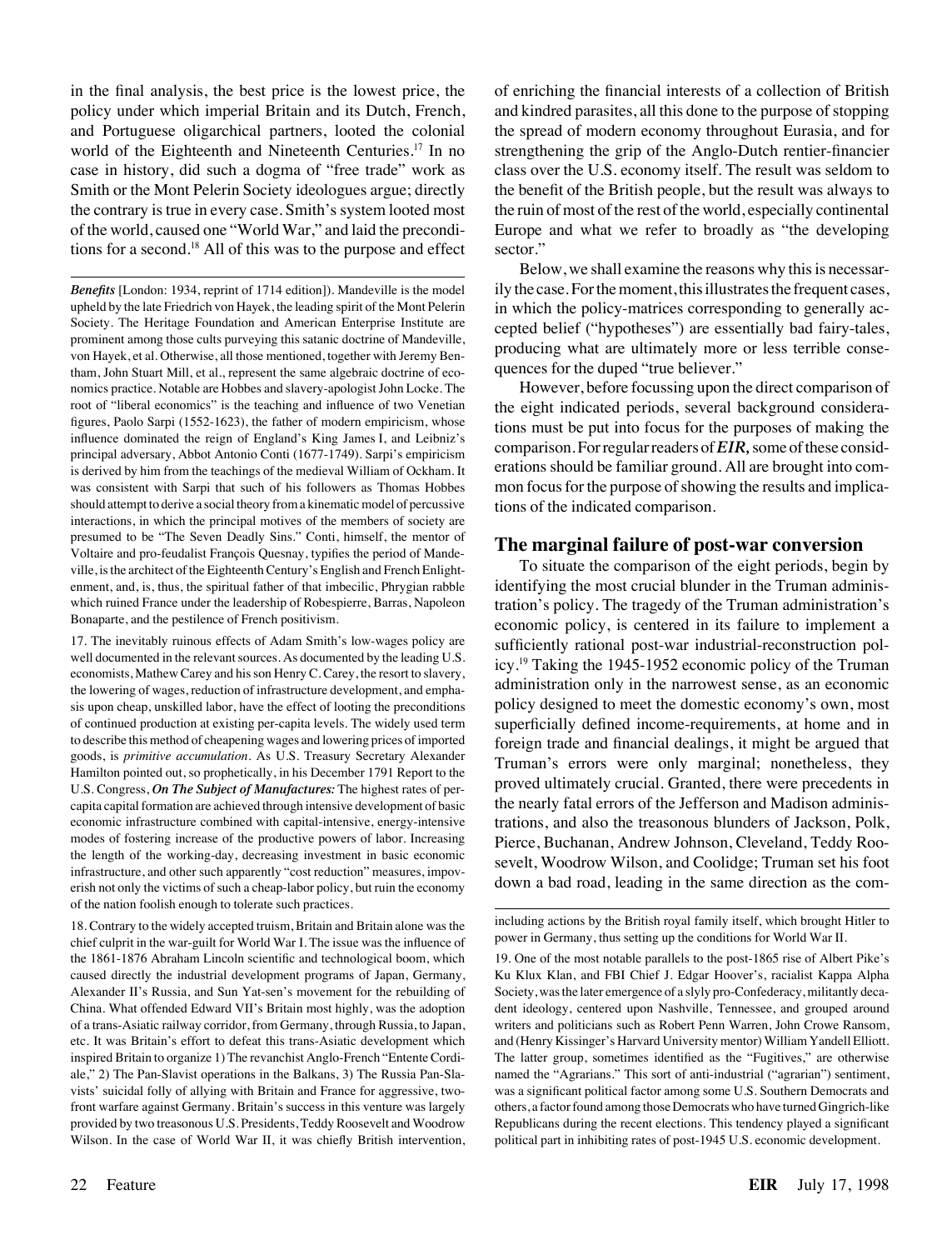bined national and global catastrophe which immediately threatens the continued existence of our republic, today.

During the period of the two World Wars, 1914-1918 and 1939-1945, the U.S.A. had provided, overwhelmingly, the decisive margin for the combined military victory of the U.S.A., the U.K., France, and their allies, $20$  through a U.S. agro-industrial mobilization modelled on the 1861-1876 success of the program launched under President Abraham Lincoln.21 As we have already stated, this, Henry C. Carey's 1861-1876 American model, was adopted, with great success, by Bismarck's Germany (from 1877 onward), by Meiji Restoration Japan of the 1870s, and by the Russia of Alexander II, D.I. Mendeleyev, and Count Sergei Witte, and was the basis for the agro-industrial development program designed by China's Sun Yat-sen.

Had the same war-time, Roosevelt program of 1939- 1945, been adapted to the rapid, post-war, agro-industrial development of new nations freshly freed from the debilitating hand of British, French, etc. imperialism, the U.S. and its partners would have enjoyed a continuing, post-war economic growth. The policy-shaping institutions established under the first two decades of such a post-war conversion program, would have virtually ensured further, planetary growth and stability throughout the 1945-1998 interval.

As we have stressed repeatedly, in earlier reports on this matter, the most crucial, "post-Hamilton" feature of Lincoln's "American System," and its revivals during two World Wars of this century, lies in the development of the principle of machine-tool design, originally by France's Lazare Carnot, and the continued implementation of this, during 1794-1814, by Carnot collaborator Gaspard Monge's *Ecole Polytechnique.* This work of Carnot and the *Ecole* was, like the economics of Benjamin Franklin and Alexander Hamilton, directly a continuation of the development of the principles of physical economy, and physics in general, by Gottfried Leibniz. The link to Lincoln's industrial revolution, was provided by the influence of the*Ecole Polytechnique* in the 1814- 1815 transmission of these principles of machine-tool-driven technological progress to the United States Military Academy under Commandant Sylvanus Thayer. It was the scientific and engineering tradition of Thayer's West Point, as exemplified by the international role of Benjamin Franklin's greatgrandson, Alexander Dallas Bache, which exemplifies the way in which the U.S. Army and Navy developed the foundations of the great U.S. economic triumph of 1861-1876. It was this model to which the military planners of Woodrow Wilson's and Franklin Roosevelt's incumbency turned, to provide the sinews of victory for two World Wars.

Look at the immediate prospect for post-1945 development of the economies of the former British, Dutch, Portuguese, and French colonies from this vantage-point.

As stressed by U.S. Treasury Secretary Alexander Hamil- $\frac{1}{2}$  there are two keys to the development of a poorly developed land-area into a prosperous economy. On the one side, there is basic economic infrastructure: public transportation, water management (both latter substantially public works), and energy supplies. The other side, is what Hamilton identified as "artificial labor:" the increase of the productive powers of labor (per capita, and per square kilometer) through investment in scientific and technological progress. Obviously, capital expenditures for these two categories of items increase the total cost, measured in physical units of production, per capita and per square kilometer; but, this is more than offset by gains in net productive powers of labor.

In the eyes of the competent historian of economy, Hamilton covers this adequately, $2<sup>3</sup>$  but the ignorance among today's policy-shapers, especially among followers of the Mont Pelerin Society and U.S. House Speaker "Newt" Gingrich, shows the need to emphasize a few crucial points. Begin with transportation.

The typical function of public works in transportation, is to decrease significantly the cost and delay of moving goods (and people) from one specific location on the map, to another. Savings in time of transport, the vastly greater economies of rail over highway transport for long distances, reduction in spoilage, and so on, are savings to the economy (per capita and per unit of total land-area) which more than offset the capital investment required to create, develop, and maintain efficient public transport. For example, the ability to get cheap, reliable transport to and from East Oshkosh, may determine whether East Oshkosh, and the people within it, are able to function with reasonable competitiveness. In other words, rearranging the landscape to facilitate productive and related human activity.<sup>24</sup>

23. ibid.

<sup>20.</sup> Without this role of the U.S.A., Britain and France would have been defeated in 1917, and Hitler would have triumphed in 1945.

<sup>21.</sup> On the Lincoln-Carey program of 1861-1876, see Anton Chaitkin, "The 'Land-Bridge': Henry Carey's Global Development Program," *EIR,* May 2, 1997, p. 32,

<sup>22.</sup> op. cit., note 17.

<sup>24.</sup> No "privatized" arrangement could meet this requirement. The responsibility for development of all of the land-area, and all of the population, of a nation, or region of the world, which must include benefits shared with both the best and worst investment-opportunities, is a responsibility of government. The presumption that "private entrepreneurship could do the job better," is a delusion of people who do not think clearly. Often, privately owned public utilities and contractors make excellent contributions, but this in the form of contractors operating within regulated standards of performance. The benefit of "farming out" public utilities to private management, lies in freeing the capital which the state invests in initiating such projects, to be recycled in new state ventures. The use of governmental regulation, to ensure that the required performance of the utility is achieved, and a fair price paid to investors in public utilities, is the essential feature of the state-utility partnership. The essence of this division of labor, is that the government has a unique responsibility for developing and maintaining all of the area, and all of the population, in such a manner as to enhance the performance of all of the society, all its economy; whereas, the private utility, like other private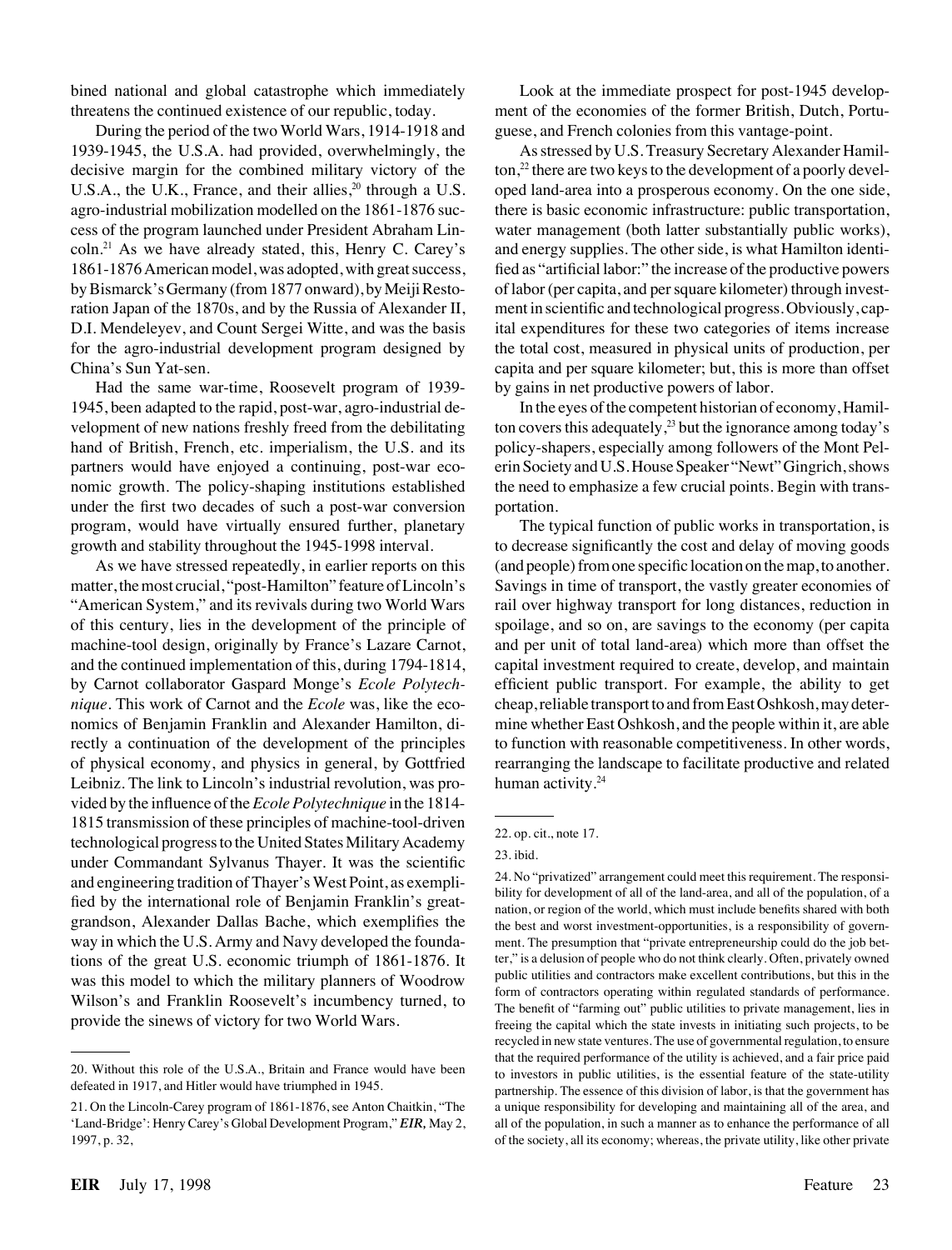Similarly, water, in short, is life. The history of our national economy, over two hundred years to date, is that our agriculture, our forests, our climate, require constant increase of the intensity of both fresh-water management, and of water purification and desalination. The quality and quantity of managed water-supplies, directly supplied to agriculture and other human consumption, have the most direct bearing upon the fostering of life. Otherwise, public waterways are, by far, the cheapest form of mass transport, per ton, per unit price, of bulk freight. Only when slower delivery would increase substantially the inventory-cost of supplying high-priced goods to the economy, do rail, truck, and air transport represent required options.

That economic history also shows, that, chemically, and otherwise, the level of technology which can be achieved, is delimited by both the quantities of energy supplies, and also the energy-flux-density of the energy-supplies applied to productive and other processes. All other things considered, the quantity and energy-flux-density of energy-supplies determines the level of technology which can be realized, and, thus, has a direct effect upon the possibility for increasing the productive powers of labor. This reshaping of the energyprofile is, like the development of public transportation, a shaping of the physical-economic landscape in a mode which enhances man's per-capita and per-square-kilometer power over nature as a whole.

The role of Hamilton's "artificial labor," is expressed, in effect, in terms of required increases in the capital-intensity of production. The reader must note, that capital-intensity is not to be measured in financial-accounting terms, but in physical-economic terms. The following rule of thumb applies.

Reconsider here, the leading points stressed in the present author's introductory textbook in physical economy25 [**Figure 1**]. Take the total per-capita output of productive labor (labor directly employed in agricultural and industrial products, or, in engineering and related services essential to the physical maintenance of productive capacity and product quality): "T" = "Total." Compare the percentile of this total labor-output with the corrected ration of physical goods and related essential services required to maintain the labor-force at the existing level of skill and productivity (the British "classical" economists' and Marx's "Variable Capital," or "V"). In a similar way, compare, as capital costs, the ration of total output required for basic economic infrastructure, plus the ration required as production and closely related capital (similarly, "C" = "Constant Capital"). The latter includes the required flow of goods in intermediate stages, as required to maintain current output.

Now, still referencing the present author's textbook presentations, make the following rough calculation. Include "d," as the general overhead expense of society, apart from V and C. Then, subtract  $d+V+C$  from  $T=P'$  (margin of physical-economic profit). Then, it is required:  $P'/(C+V)$  increases as the ratio C/V increases, and the physical-economic content of V, per capita, also increases. In part, the margin of gain of  $P'$ /(C+V) is the result of development of basic economic infrastructure; in the final analysis, all gain, including that from development of infrastructure, depends upon the impact of investment in scientific and technological progress. Thus,  $P'$ (C+V) increases as a function of per-capita C, which increases as a function of C/V. In short, a true "anti-entropic" function, rooted in those uniquely human (cognitive  $=$ creative) $^{26}$  processes of validated discovery of scientific and cultural principles by means of which scientific and technological progress are generated.

We must stress here, once again: The key to the largescale, sustained successes of modern society in this venture, since the 1792-1794, revolutionary reforms of Lazare Carnot, lies within what is best fairly described as "the machinetool design" sector. By "machine tool," we signify the notion of a machine-tool principle as developed by Lazare Carnot. However, our emphasis is upon the fact that any perfected design of a proof-of-physical-principle experiment, is also a model for a machine-tool principle, a *technology.* It is through such machine-tool designs, that scientific discoveries are transmitted efficiently into production. It is that transmission which is the chief source of the high rates of physical-economic gain seen in the 1861-1876 U.S. industrial boom, in the copying of that American model so successfully by post-1876 Germany, the war-time mobilizations of 1914- 1918 and 1939-1945, and in the U.S. space program. Such a combination of high rates of forced-draft scientific and technological progress, mediated through the channels of an expanding machine-tool-design sector, is the key to the possibility of a general, sustained rate of physical-economic growth, per capita, in South, East, and Southeast Asia today (for example).

In other words, had the Truman administration not swung over to Winston Churchill's anti-American policies, the

operators, assumes only the responsibility for the operations and areas associated with its undertaking. Notably, the Carter administration's elimination of effective public regulation of freight-rates and time-tables in railway, trucking, and air transport, wiped out economies of entire regions of the U.S.A., as if at a single blow.

<sup>25.</sup> Lyndon H. LaRouche, Jr.,*So, You Wish to Learn All About Economics?* 2nd ed. (Washington, D.C.: Executive Intelligence Review, 1996).

<sup>26.</sup> The reader is reminded, that the cornerstone of the philosophies of Immanuel Kant, the empiricists, and positivists, is that actual creative mental action (i.e., actual cognition) does not exist. In other words, they deny that a knowable method exists, by use of which a mind might generate a new principle of nature, the latter which presents a validatable solution to an otherwise insoluble paradox. See Lyndon H. LaRouche, Jr., "The Substance of Morality," *EIR,* June 26, 1998.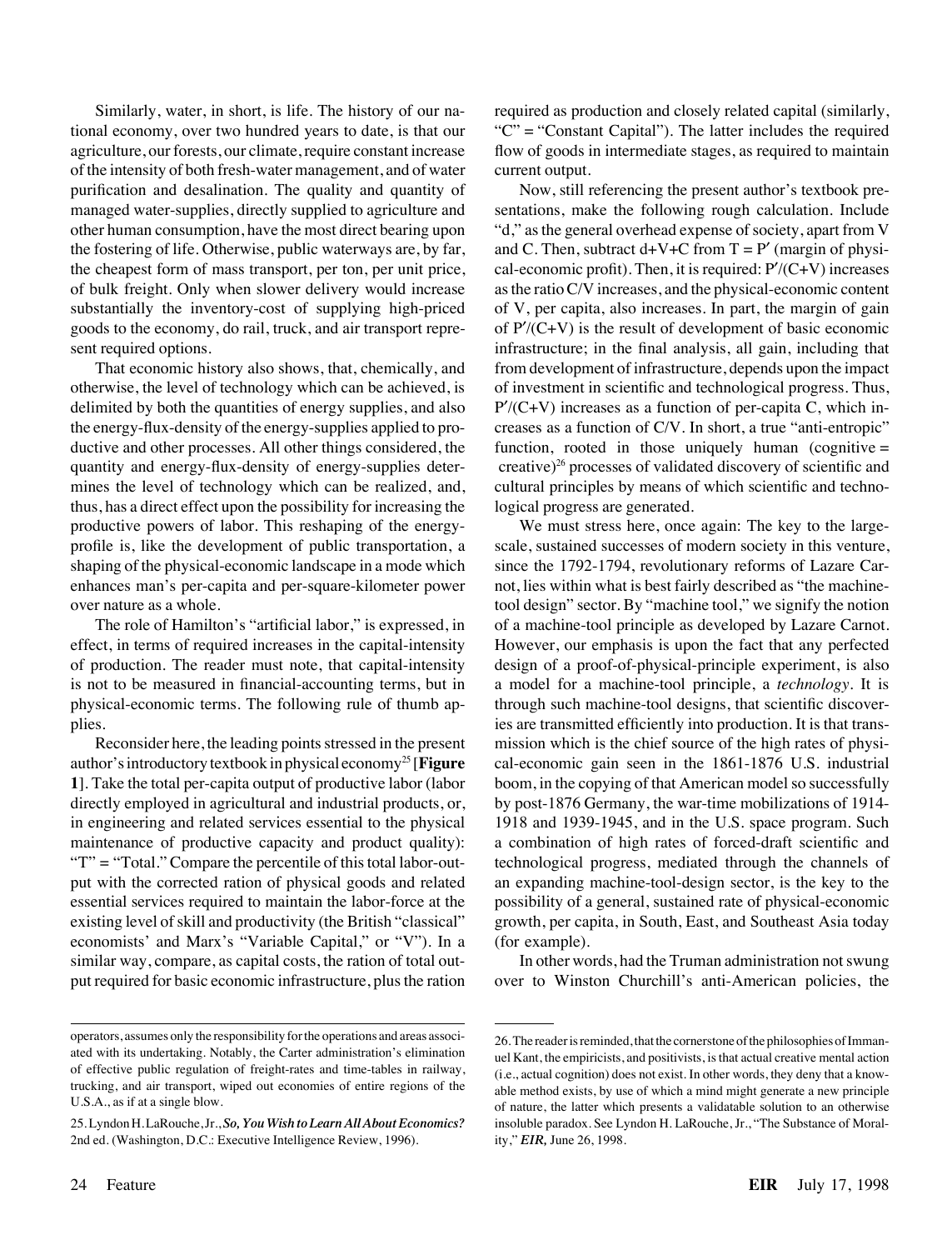

*Diagram from the author's introductory textbook in physical economy,* So, You Wish to Learn All About Economics? *The current text adds some refinements, with the concepts of T (total per-capita output of productive labor) and P*′ *(margin of physical-economic profit).*

proper course of action for the post-World War II U.S.A., would have been to mobilize and expand the U.S. machinetool-design sector as a whole, to supply the nations of Asia, Africa, and the Americas the high rates of development of infrastructure and technology needed to fulfill Roosevelt's

vision of a post-war "American Century." Instead, we substantially collapsed the levels of production, rather than capitalizing the accumulated investment in war-production capacity as an active new industry for development of the world as a whole. Under circumstances proposed here, the U.S. war-debt would have been rolled over, and ultimately liquidated, thus, by using it as a source of credit for large-scale, global ventures.

Although today's conditions are far from those of 1945-1963, some of the most relevant features of a global development approach remain either the same, or are similar. Still today, the admittedly withering machine-tool-design sector of the world economy is limited to a few nations. Most notably, these are a few industrialized nations led by the U.S.A., Germany, and Japan. The largest potential for expansion of this supply lies in the military-scientific complex of the former Soviet Union, if those resources could be harnessed for this purpose, especially supplementary contributions to the machine-tool requirements of China, India, and relevant other nations.

The lessons for today, may be summarized as follows. The functions which must be performed have three aspects:

1. In developing nations such as China and India, to supply these nations with sufficient machine-tool-design inputs to enable those nations to effect high rates of increase of productive powers of labor. Without that, adequate rates of capital formation (in social terms) could not be sustained.

2. As an included part of this requirement, to assist such nations in establishing adequate local machine-tool and machinetool-design capabilities. These must be adequate to provide machine-tool and related services (locally) within the economy.

Within the leading machine-tool-design export nations, the division of labor allotted to machine-tool-design and related capabilities must be increased to levels corresponding to relevant obligations on accounts 1 and 2.

3. Not only must the quantity and ration of the machine-tool-design sectors be increased accordingly. The rate of scientific and technological progress within the combined economies must be accelerated, by task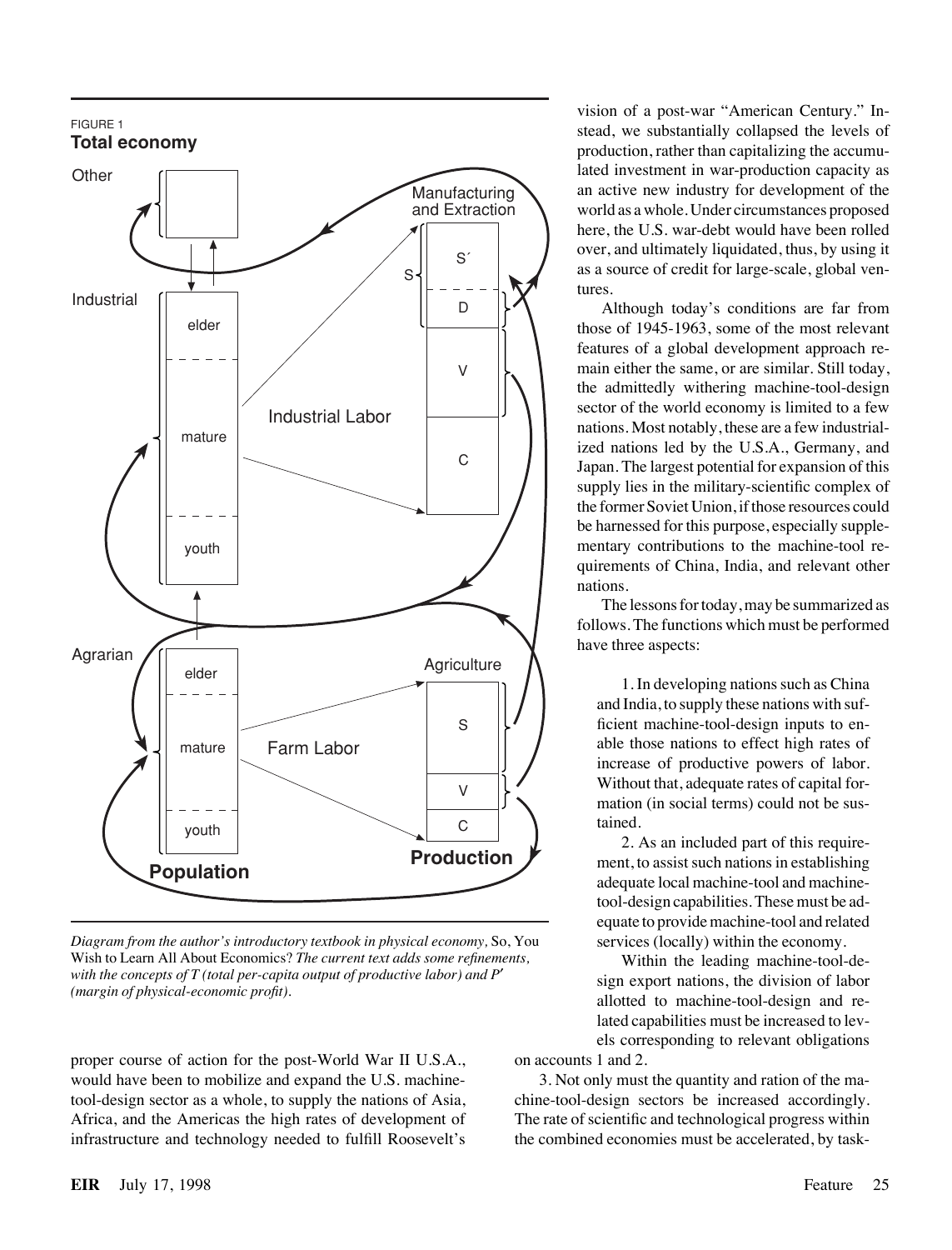oriented, "science-driver" methods, to provide the required degree of second-order increase of productive powers of labor.

On these accounts, the task-orientation which should have been adopted for the 1945-1956 interval, parallels the admittedly different specific set of requirements for today.

Not everything we did during the late 1940s and 1950s was wrong on these accounts; the limited successes, such as those of the space programs of the 1950s and 1960s, were precious demonstrations of what could have been accomplished, had these virtuous undertakings, and their specific passions, been carried to broader and further accomplishments. There was simply not enough of the good, or even merely passable efforts which were mobilized; the good done did not rise to the threshold of overcoming the increasing rates of attrition which the U.S. and other economies suffered from the middle to late 1960s, onward, especially after 1971.

On the subjects of basic economic infrastructure, required rates of capital-intensive investment in the entire economy, and so on: There is a widespread error of presumption respecting the causal interrelations between so-called "micro-economic" and "macro-economic" scales of economic activity.<sup>27</sup> The worst of these presumptions, is the popular delusion of those "social Darwinists" who assume, that by eliminating "inefficient" firms, for example, the remaining firms will represent a prosperous economy. Such fellows overlook the fact, that the performance of a (world, or national) economy is its performance as a whole: this, in terms of nothing less than its entire population, its entire land-area, and so on. It is the relationship of the total population to the totality of (ultimately) the universe, and, more immediately, the land-area occupied by that population, which defines the success or failure of economies. The totality of the social-economic process represents an interdependent system.

To prepare the reader for the promised, explicit comparison of the eight periods, the following, several additional points of review must be provided, on background.

#### **Economy is uniquely human**

Above, we have stated, once again, the central principle upon which any competent study of economics depends absolutely. Recently, we had stated this afresh in our *EIR* report, "The Substance of Morality." We have identified this as the principle of *anti-entropy* repeatedly, in the author's introductory textbook, and numerous other published locations. Economy requires a persisting rate of growth in what some might regard it as convenient to label "the per-capita rate of profit," a rate of physical-economic growth, per capita, which depends

upon increasing both the relative physical-economic expenditures for members of households, and increased per-capita rates of expenditure for basic economic infrastructure and productive-capital investments: e.g.,  $[P/(C+V)]_1 < [P/(V)]_1$  $(C+V)$ ]<sub>2</sub>;  $(C/V)$ <sub>1</sub>< $(C/V)$ <sub>2</sub>;|V|<sub>1</sub>>|V|<sub>2</sub>.<sup>28</sup>

The origin of such increases in the productive powers of labor, is society's realization of validated discoveries of principle. As set forth in "The Substance of Morality,"29 these discoveries, both cultural and physical-scientific, are each typified by validated discoveries of physical principle. As stated in earlier locations, $30$  such validated discoveries of physical principle form a Riemannian series,  $n \rightarrow n+1$ , in which the expansion of the series corresponds to the ordering of the increase of mankind's power over nature, both per capita and per square kilometer of the Earth's surface-area.<sup>31</sup> The characteristic of man's action upon nature, per capita, is enhanced in degree by each transition from  $n \times n+1$ .

The indicated Riemannian series suggests a crucial point respecting sustainable preconditions for global economic development. View the economic implications of education and longevity, for all members of households, from the standpoint of this series.<sup>32</sup>

The development of the realizable cognitive potential at level n, is in correspondence with the individual's accumulation of the experience of the mental act of replication of each among the relevant historical series of acts of discovery. The economic function of the nurture of each young individual, within the family household and education otherwise, must be situated in terms of that Riemannian function. The same applies to the series  $m \rightarrow m+1$  of multiply-connected principles of a Classical-humanistic artistic nature, as compared with physical-scientific aggregation  $n \rightarrow n+1$ . The quality of social and material circumstances in the family household

<sup>27.</sup> The very terms, "macro-economic" and "micro-economic," are faddish follies born of the illiteracy of most of the present generations of professional economists.

<sup>28.</sup> Values of household income per capita of labor-force, are measured in terms of types and quantities of comparative qualities of entries in bills of consumption of both physical products and functionally required services. Two successive arrays of the bills of consumption (per capita of labor-force) are then compared again, this time in terms of the percentile of the output of the labor-force required to replenish the indicated consumption. The desired case is one in which the superior household income (measured in both quantities and qualities) is cheaper, as a percentile of national per-capita output. In the latter case, the national-income content of superior unit of consumption,  $|V|_2$ , should be less, as a percentile of national income, than inferior qualityquantity of consumption  $|V|_1$ . In the history of the improvement of the standard of living of the middle- to lower-range family households of agricultural and industrial operatives in the U.S.A., this pattern of correlation between technological progress and income-rises is modal.

<sup>29.</sup> op. cit., note 26.

<sup>30.</sup> See, for example, Lyndon H. LaRouche, Jr., "Leibniz from Riemann's Standpoint," *Fidelio,* Fall 1996; LaRouche, "Riemann Refutes Euler," *EIR,* Nov. 3, 1995; LaRouche, "Truthful, or Merely 'Factual'?"*EIR,*Jan. 9, 1998.

<sup>31.</sup> As man explores space, the ratio of human action in space to the Earth's surface-area remains a good yardstick for measuring the performance of the population of "earthlings."

<sup>32.</sup> Lyndon H. LaRouche, Jr., "The Substance of Morality," op. cit., note 26.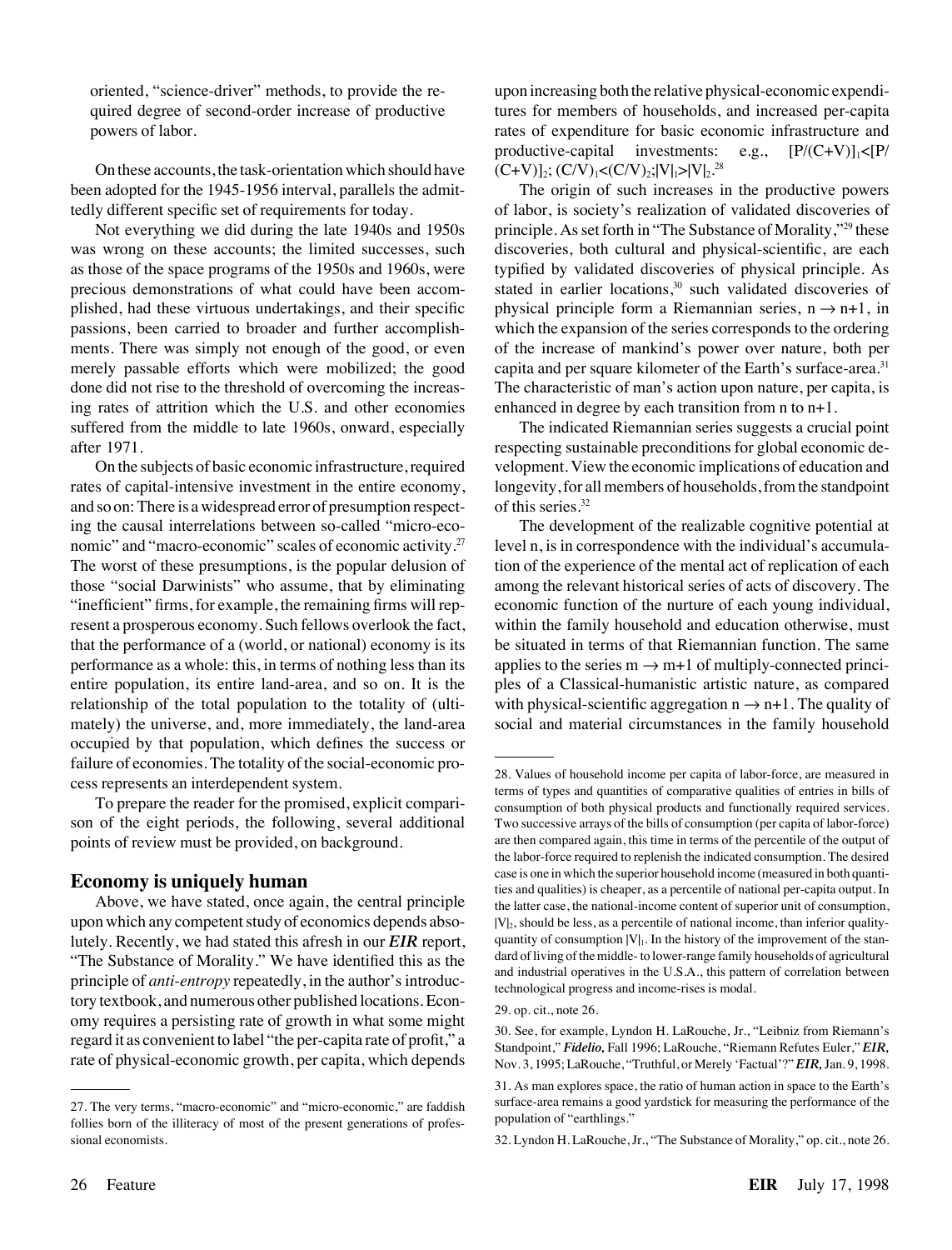and community, the quality and duration of education and related cultural activities, and the corresponding vitality of adult life, are prerequisites of the level of productive and related powers to be considered.

Thus, to develop and maintain a certain per-capita potential productivity within the labor-force, the total, per-capita household standard of living, must be maintained (and improved), as Leibniz already warned in his 1671 *Society & Economy*.<sup>33</sup> This means, that to maintain a potential productivity of one employed member of the household, the average living standard of the entire household must represent that standard of living. This does not signify a fixed productivity. It requires a rising productivity, and, therefore, a standard of living reflecting increased constructive leisure and education, together with rising (physical) energy-density<sup>34</sup> and (physical) capital-intensity, for virtually all members of the household.

It does not mean education tailored to fixed individual skills,<sup>35</sup> but, rather, a life-long process of continuing upgrading of knowledge and technological capabilities, for all of the population, during each span of more than three successive generations. Just as a successful form of modern agro-industrial society requires an increasingly high composition of science and machine-tool-design related employed, so the cultural characteristics of the entire population's education and daily life, must reflect this technological-cultural composition of the total division of labor of the population.

The conditions of household life, and education, of the entire population, required for a growing productive power of labor of a population functioning on the basis of technologies equal to a 1963 standard for the entire U.S. labor-force (for example), are a convenient, rule-of-thumb basis for defining the real content of a household minimum wage for an average household of that period. Implicitly, the standard for educa-

35. e.g., Friedrich Schiller's denunciation of educational programs designed for production of *Brotgelehrten.* Such degenerate practices in the name of education, are typified by the attempt to impose a "trade-school" curriculum, which limits education of students to the requirements of the plough to which they are to be harnessed for obedience. The same ruinous practice is typified by the self-brainwashed secondary or university student, who wishes to be burdened with no "information" which is not scheduled to "come up as my examination-question." In generation, the dim-wits are those happy to enjoy an education based upon "information," as opposed to a Classical-humanist form of education, which latter is indispensable for transmitting knowledge. tion and cultural life should be the Humboldt standard, as otherwise represented by the early U.S.A.'s best New England schools and Alexander Dallas Bache's model for Philadelphia Central High School.<sup>36</sup> This also assumes, at a minimum, the standard for maintenance and improvement of public works implicit in the conscience of the war-time Franklin Roosevelt administration.

Take, as an example, the increasing poverty of average quality of university education, first under Truman, later under Eisenhower, and, later, under Johnson and Henry Kissinger's Nixon.

One of the leading positive features of the post-1945 periods, 1945-1964, was typified by the combination of such wartime programs as ASTP and of the post-war education portion of the "GI Bill of Rights," to expand the standard of public education. Generally, veterans studying under the provisions of the "GI Bill," were emotionally and intellectually more mature, and better performers than the comparable pre-war campus populations had been. There were, unfortunately, three "down sides" to this change in standards for education: 1) the tendency for intellectual mediocrity among aging veterans rushing to get on with building a career to support the family life-style they werefixed on establishing—what Schiller derided as the education of the "*Brotgelehrten;*" 2) a generalized moral-intellectual sterility, fostered by the combined impact of Truman-era "McCarthyism" and so-called "security" conditions attached to higher-paying careers—it was better for your standing with the Federal Bureau of Investigation, not to offend the FBI by exhibiting a tendency to be an independent and original thinker; 3) the cluttering of education with a proliferation of "garbage courses," the latter predominantly by-products of increasingly faddish influences of junk literature and "culture appreciation" courses, complementing the usually dubious influence of psychoanalysis and radical-positivist currents.

For the convenience of today's reader, the degenerating trends in popular entertainments and typical conversational patterns observed from the Teddy Roosevelt, Woodrow Wilson, and Calvin Coolidge periods of U.S. moral decay, cast important light on the immediate experience (from the northeastern and midwestern regions of the U.S.A.) of a child and adolescent from the U.S. 1920s and 1930s.37 From 1929, until Pearl Harbor 1941, the special effect contributed by the experience of the 1930s "Great Depression," was the sense of most families that they were *de´classe´,* their nostalgic attitudes colored by a blend of fact and fantasy about their social status in the "better times" before the "Big Crash." There was a lot of Arthur Miller's Willy Lohman,<sup>38</sup> and, perhaps, also more

<sup>33.</sup> Gottfried Leibniz, *Society & Economy,*John Chambless, trans., *Fidelio,* Fall 1992.

<sup>34.</sup> In all cases, increase of "energy density" tends to include increase of joules per capita, and always includes (secularly) increase of the cross-sectional joules per square centimeter cross-section of throughput ("energyflux" density). See, the Fusion Energy Foundation's table of typical "energy flux-densities" of energy-sources, by type. Thus, as fission energy is orders of magnitude cheaper than thermal sources, so fusion energy will be orders of magnitude cheaper than fission, whereas "matter/anti-matter" reactions, when developed, perhaps during the latter half of the Twenty-First Century, will be, perhaps, three orders of magnitude more effective than fusion.

<sup>36.</sup> Anton Chaitkin, "Humboldt in America," *EIR,* June 26, 1998, p. 25.

<sup>37.</sup> The writer's youthful experiences, until 1940, were principally in his native New Hampshire, and the greater Boston, Massachusetts area.

<sup>38.</sup> Arthur Miller,*The Death of a Salesman*(New York: Viking Press, 1949).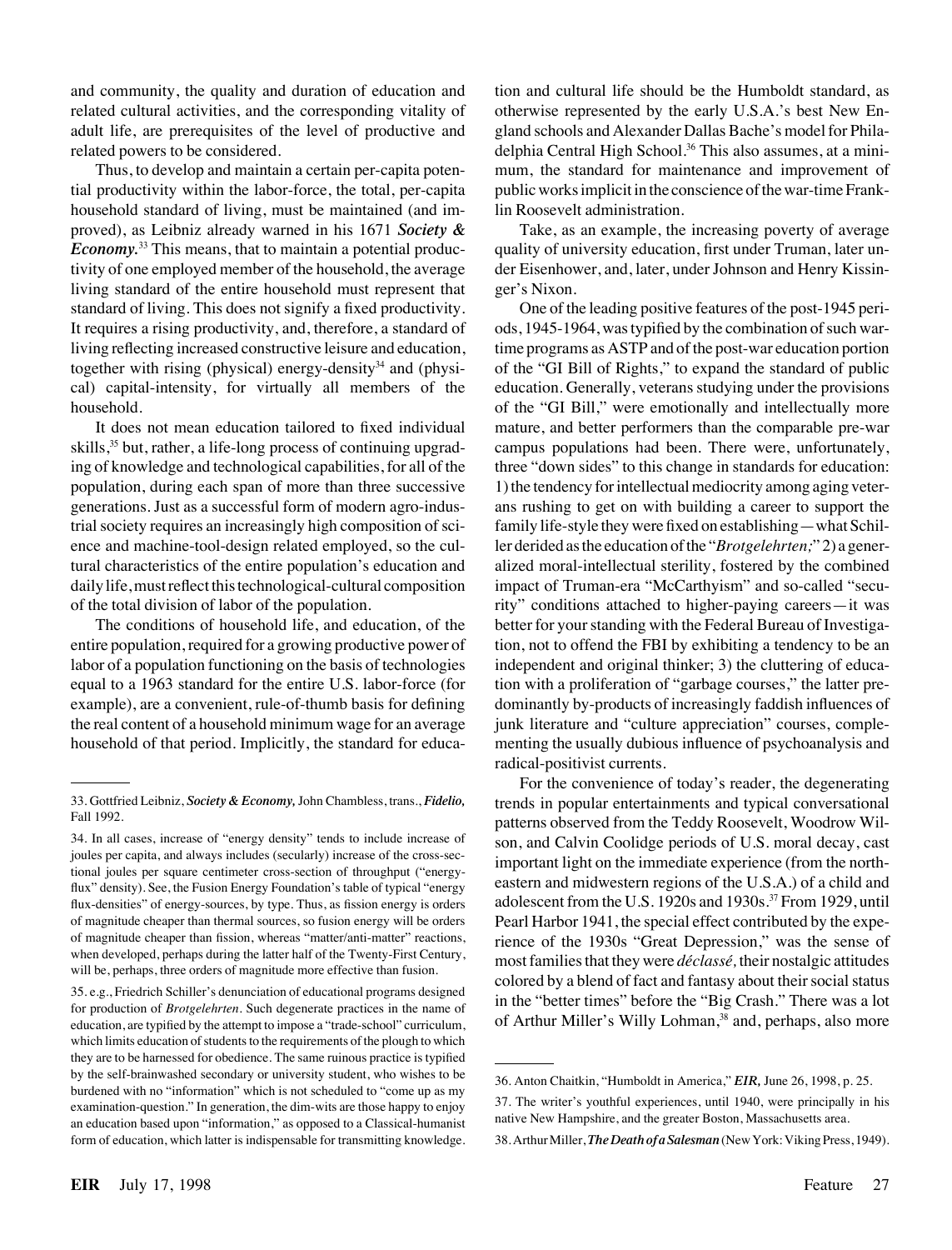than a bit of Japan's Prime Minister Hashimoto, in most of the population from those 1930s. A vivid recollection from what we then still considered "the shoe city" of the manufacturing world, Lynn, Massachusetts of the late 1930s, is relevant.

Still, in mid-1930s Lynn, Massachusetts, the main streetrailway lines and Boston and Maine Railway passenger terminal, with its urine-reeking waiting-room area, intersected at Central Square. The overhead railroad bridge was the short base of the triangular shaped square. Along one of the two longer adjacent sides of that triangle, lay the principal cafeteria, Huntt's Restaurant. The cafeteria's touch of modernity was a black glass facing. Against the glass, downcast men leaned quietly, but ostentatiously, methodically applying toothpicks to their mouths, suggesting the meal which most of those leaners had been unable to afford, that day, from the cafeteria within. For those men, it was a convenient place to lurk, in hope of "a hustle."

Among most of the families whose children and adolescent offspring were maturing in the "Great Depression" years, the ugliest word in that period's Nazi-like, *Gleichschaltung* dogma,39 was "be practical." "Popular" served generally as a substitute for truthfulness. "Be practical," signified doing nothing to suggest that one was an independent thinker in any serious sense of the term.

That was the bad side of the post-war 1940s and 1950s. Not all capitulated entirely to the corruption of "being popular" and "being practical."

Take two cases from the popular ideology of the science classroom, the myth of Isaac Newton and the related dogma of Euler, Lagrange, Laplace, Cauchy, et al., that the interval of action is linear in the infinitesimally small. The proof against these popular classroom dogmas is elementary, but, nonetheless, all but a handful refuse to risk their popularity among fellow-professionals, or others, by showing that elementary proof. Yet, within those limits, most of the serious scientists and engineers from the 1940-1972 interval, did *some* serious cognitive thinking on the subject of particular physical principles, or related matters. Most of those, however, avoided challenging the most fearsome of the popularized myths: the Isaac Newton myth, for example.

Take the case of Classical musical education and practice. Consider a few exemplary points. Begin with tuning.

An approximation of Classical musical tuning, centered upon C=256 and a scale otherwise nearly well-tempered, has been found in bells from ancient China, and was established in Classical Greece. In modern times, the influence of Florentine *bel canto* voice-training, combined with the functionally related development of polyphony by J.S. Bach, established the modern Classical tuning, at  $C=256$ , and  $A=(\text{approximately})$ 430-432. It is known, that singing in voice-training modes other than Florentine *bel canto,* does not permit the best result. It is also known, especially among Classical singing artists, that an "elevated pitch," of A=440 or higher, leads to an "early death" of the professional singing voice.

Yet, on the combined authorities of the Russian bandmasters participating in Clement Prince Metternich's 1814 Congress of Vienna, and the later authority of Nazi Propaganda Minister Josef Goebbels, the official "concert pitch" was set, by the English-speaking world, at A=440, or higher.

The principles of Classical polyphonic composition, from J.S. Bach through Johannes Brahms, are strictly defined, both by the relevant compositions themselves, and the best performances.40 Departure from Classical, to Romantic or "free-wheeling" readings of the score, produces a mishmash of sensual effects, which, like Liszt's notorious effort at use of Mozart's K. 475 principle, falls apart in the performance.

As the career opportunities of the Classical professional musicians became scarcer, the urgency of propitiating the commercial side of the concert and recording industries, grew, and the critical sensibilities of leading and other musical performers grew more and more opportunistic. The result should call the reader's attention to the discussion of justice, in Book II of Plato's *Republic.*<sup>41</sup> In proportion to the degree, these students and scientific or artistic professionals were serious thinkers, a relatively greater, if only partial emphasis was placed upon reenacting original discoveries of physical (or, artistic) principle, from case to case. However, with very rare exceptions, no efficient standard of truthfulness existed for the populations of the post-1945 period. Their ability to think cognitively, was shrunk, until, recently, among the strata born after 1939-1943, it virtually no longer exists.

Thus, from the mid-1960s onward, a standard of truthfulness virtually did not exist for the "Sixty-Eighters" and "Generation Xers."

This trend has meant, that those cognitive qualities which set the human individual apart from the beasts, have virtually vanished from the active life of the population generally, and, thus, from the economic process. Public and university education has become, today, a ruse by means of which learning

<sup>39.</sup> Under the influence of Nazi Propaganda Minister Josef Goebbels' reign of terror, *Gleichschaltung* was the preferred term to identify the blindly ritual conformity of the German who wished to "stay out of trouble." The widespread use of the interdependent injunctions "be popular" and "be practical," or their successors under "McCarthyism" later, had approximately the same significance as Nazi *Gleichschaltung,* or, for that matter, George Orwell's fictional worlds of *Animal Farm* and *1984.*

<sup>40.</sup> The pinnacle of polyphonic composition is, without doubt, the Fourth (E-minor) Symphony of Johannes Brahms. The root is chiefly Beethoven, including the crucial quotation from the *Adagio Sostenuto* of Beethoven's Opus 106, and, deeply, Bach. In this, Brahms goes beyond Beethoven in counterpoint, but never departs from the relevant challenge presented by Beethoven.

<sup>41.</sup> *Plato: The Republic,* Loeb Classical Library (Cambridge, Mass.: Harvard University Press, 1963). The Loeb Classical Library translations include the Greek text on the facing page.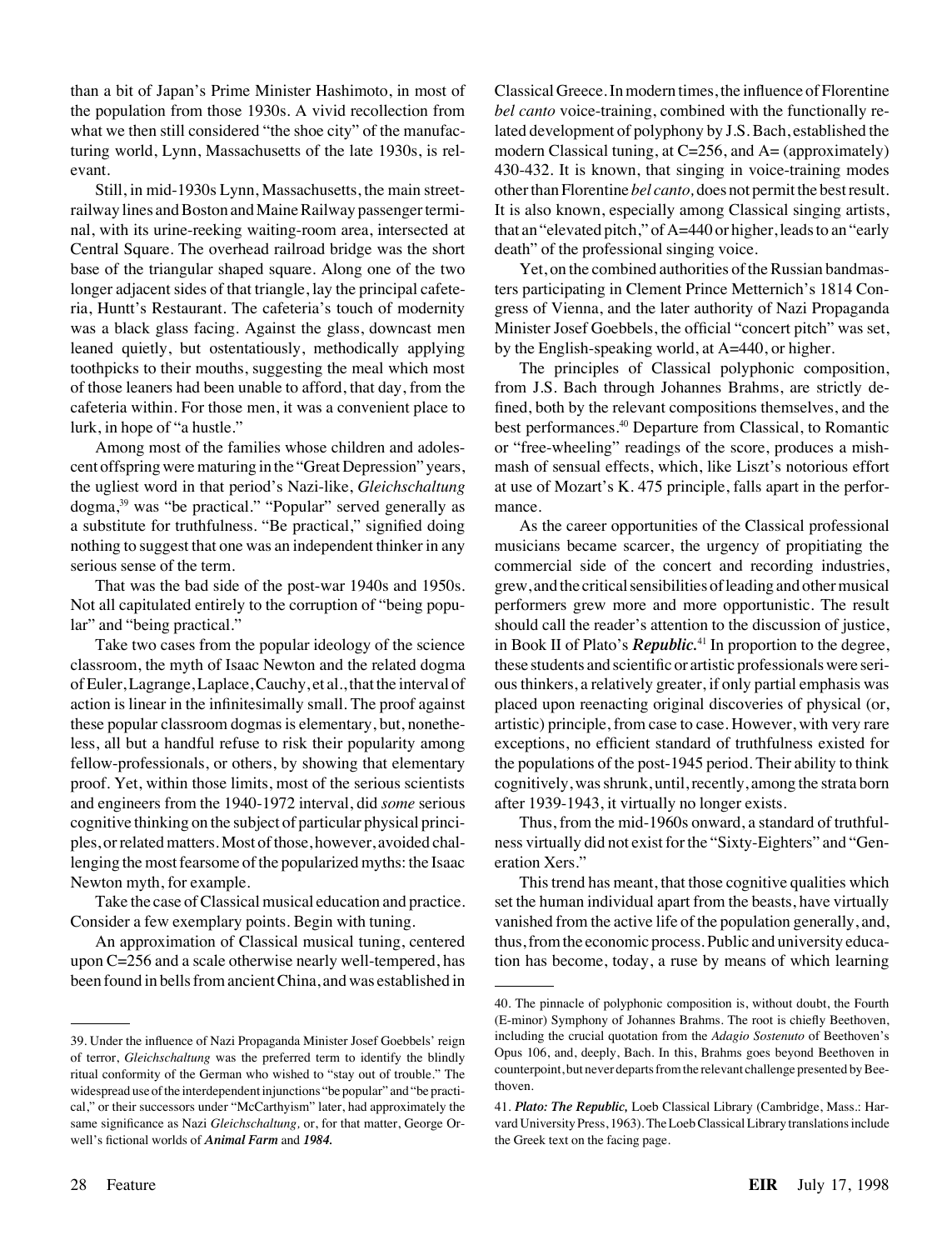much "information," is deployed successfully, to free the students from the act of actually knowing.

In a related matter, bearing upon education and cultural development of family households.

To understand how the Truman-Eisenhower periods' monetarist financier interests looted the post-war U.S. population of its unpaid labor, take the case of what happened to a post-war innovation known as the National Defense Highway System.

From the late 1940s, onward, especially beginning the Eisenhower years, the pre-existing major urban centers of the U.S. were encouraged to become the prey of parasitical realestate and related financial speculators. Thus, beginning with Long Island's Levittown experiment, the ordinary wageearner was obliged to lose an increasing percentile of the hours of the living day in commuting. The heyday of this trend began when the National Defense Highway System was energetically "privatized." Shopping centers dominating adjoining tracts of suburban residential development, increased the number of hours of the day consumed by commuting, while the traditional income-streams into the former industrial-residential cities dwindled. For this increased tax on his and her life, the victim of commuting received no compensating income.

How many hours are spent in commuting, from work to home, these days?

Add to this, the increase in the number of incomes a household requires today, not to reach the levels of real income of a comparable household from the late 1960s. Adding the commuting factors caused by a cancer of real-estate speculation, to the increased number of jobs required per household, we have the resulting destruction of the emotional and intellectual life of most of the children and adolescents of the household, all situated within a rising burden of commutingrelated unpaid labor, relative to the pre-1945 period. The result of these combined factors, is a savage "dumbing down" of virtually all strata of the U.S. population.

#### **Truman versus MacArthur**

Go back to the U.S. military training camps of 1940-1945. The first assembly of each crop of recruits on the Basic Training Center's company street, brought together young men (chiefly) from virtually every niche of city and countryside throughout the nation. The challenge of the training and related programs, was to bring most of the new recruits up to no less than a common standard of literacy and relevant other skills. The common interest, and the general welfare, of the nation and its citizens, was the dominant trend in thought. For the greater part, this effort succeeded fairly well.

This leads us, more immediately and narrowly, to an interesting contrast in morale, between the veteran being discharged from service, at the close of the war, and what that retired veteran became, a few months later. Examining the same matter more deeply, we are led to the deepest issues of the Roosevelt versus Truman conflict: in other words, that Truman-MacArthur conflict which directly misshaped virtually all U.S. strategic thinking since 1951.

Throughout the span from "Boot Camp" to discharge from military service, the general tendency among the soldiers and sailors, was a tendency for an increase of personal and mutual self-confidence. With the reign of the Congress during President Truman's first term, that personal and mutual self-confidence dwindled significantly. If only in approximation, a useful comparison can be made to German veterans returned to civilian life after the close of World War I, notably those "rootless ones" who were drawn, in large numbers, toward the Nazi Party, during the course of the 1920s. For most U.S. veterans of World War II, the mounting fear of return to the 1930s Great Depression, overlapping the rise of political witch-hunts, became, quickly, a tendency to withdraw from morality, into an attitude of "every man for himself." Under Truman, the veteran sensed that there was no longer any clearly visible, common moral authority which could reliably compel even government itself to provide justice to the victimized individual. Thus, "Trumanism" revealed itself as "McCarthyism." By 1948, Orwell's *1984* was no longer prophetic: until the Army-McCarthy hearings, the hateful faces of "Animal Farm" specimens such as Roy M. Cohn and Senator Joseph "Tail Gunner Joe" McCarthy ("some pigs are more equal than others") filled in for "Big Brother."

The question which the war had posed, once again, to the citizen-soldier, was: "Are there values so urgent, that one must prefer to die, rather than allow those values to be betrayed?" "For what are you willing to die, if necessary?" "Are you willing to sacrifice your life for others in a just cause? Where is the breaking-point, at which you, unlike U.S. Attorney General Janet Reno, will refuse to be a depraved accomplice, a refusal you make simply because you know you are morally obliged to stand up for truth and justice?" In today's philosophy and social-studies classroom, where the common existentialist traditions of Nietzsche, the Nazi Heidegger, and Jean-Paul Sartre prevail, such moral values of the now long past, war-time period, seem very strange to most. Today, one might kill or die, to express one's existentialist self, rather than for a higher social purpose. In this transformation which has developed during 1945-1998, we witness the state of a contemporary culture, which, like the Biblical Belshazzar, has lost the moral fitness to survive.

Give this relative moral decadence of the post-MacArthur period a name; call it "the Adam Smith factor." In place of the joy of participating in a common higher purpose, the alltoo-typical representative of the Truman period accepted one's self-degradation into becoming, at least relatively speaking, an utterly selfish opportunist, in that world of percussive interaction outlined by such Mephistophelean moralists as Thomas Hobbes, John Locke, Friedrich von Hayek's Bernard Mandeville, Adam Smith, and Jeremy Bentham. Ad-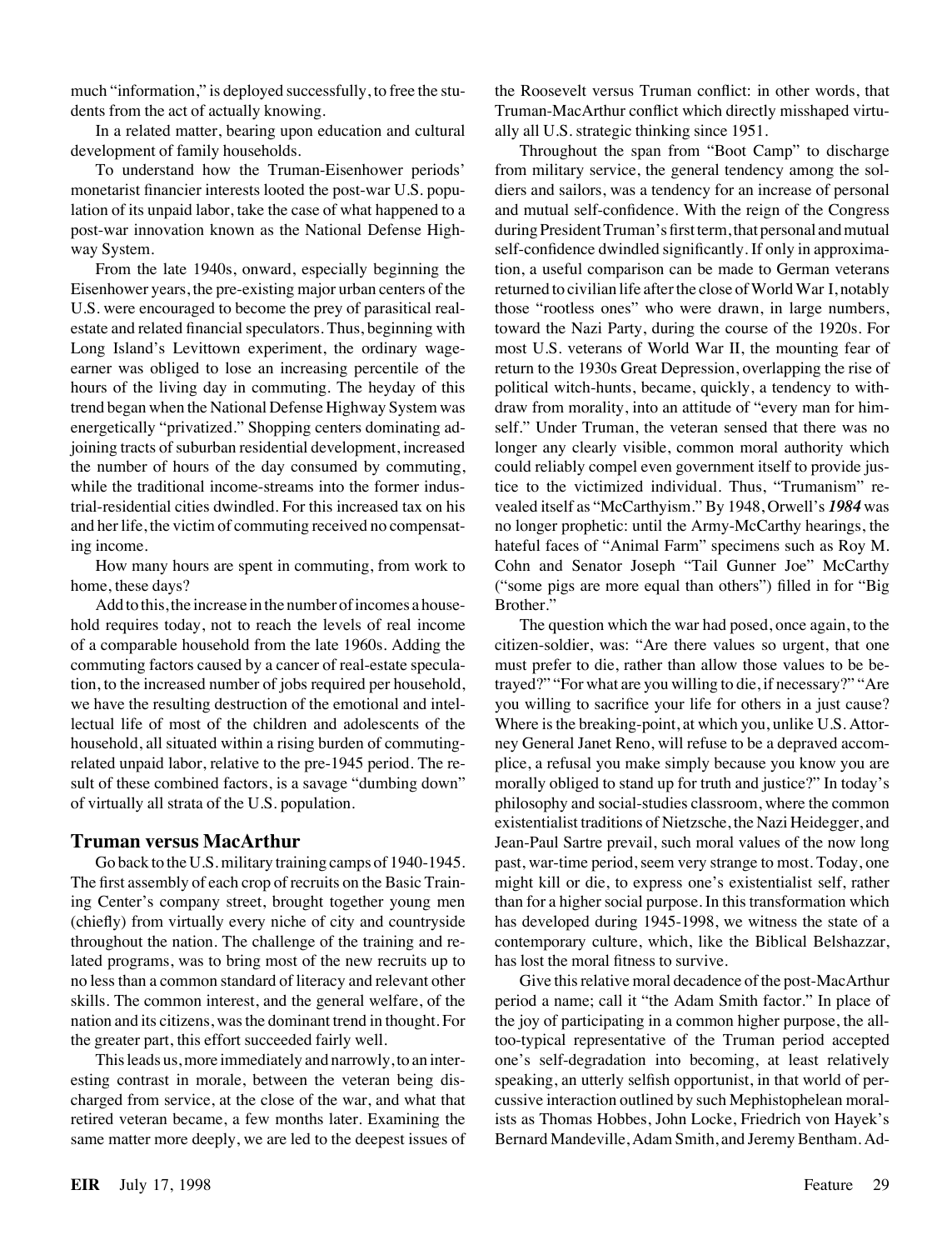

*A victory celebration in Norfolk, Virginia, at the close of World War II. With the shift into the Truman era, the personal self-confidence and moral caliber of the returning American veterans shrank significantly. The mounting fear of return to the 1930s Great Depression, overlapping the rise of political witch-hunts, became, quickly, a tendency to withdraw from morality, into an attitude of "every man for himself."*

mittedly, some people were still willing to risk death, and make other sacrifices, for a common purpose; however, this was rarely done out of a moral commitment, but out of a kind of conformism which should have reminded us of Propaganda Minister Josef Goebbels. To this day, most of the population of the U.S.A. has never fully recovered from the radiated impact of "Trumanism:" "keeping out of trouble with the authorities" usually outweighs any regard for truth and justice. "Let any ox be gored, as long as it is not my own."

President Truman's baiting and firing of General Douglas MacArthur cohered, in character and effects, with the broader spectrum of changes which the Truman administration imposed upon the returning World War II veteran. This is not a remote connection; *the entirety of U.S. strategic, and domestic economic policy-shaping, since 1950-1951, has been cursed heavily with the implications of Truman's folly in the MacArthur affair.*

During World War II, and in his conduct of the early months of the war in Korea, General MacArthur's performance ranks with that of the greatest commanders in all ancient through modern history: with Alexander at Arbela, Hannibal at Cannae, Frederick the Great at Leuthen, Lazare "Author of Victory" Carnot of 1792-1794, our William Tecumseh Sherman, Germany's old Moltke in France, and Alfred Graf von Schlieffen. Despite his critics from within the U.S. news media, and also an Anglophile faction of the Navy Department, MacArthur, in World War II, won more war, over a greater area, more quickly, with relatively far fewer combat losses to both sides, than any military force engaged in Classical warfare, during modern history.<sup>42</sup> The Inchon flanking operation was of the same caliber. Furthermore, nothing in military science justified Truman's position, whereas every evidence demanded of reasonable professionals that MacArthur's policy be followed. The subsequent 1960s war in Indo-China proved the case against Truman in full.

In its most immediate effects, Truman's policy in sacking MacArthur, introduced the endless Korean War, not resolved to the present day, now nearly a half-century later. The result there has been a parody of Bolshevik military commissar Leon Trotsky's untenable dealings with the German military, near the close of World War I: Trotsky's vanity-stricken posturing, "neither peace nor war." Truman's Korea war continues to the present day, as an armistice which is not peace, and, yet, not exactly war. In the longer haul, in the present Japan crisis, the unresolved issue of reunification of Korea, has be-

<sup>42.</sup> The bombing of Hiroshima and Nagasaki were not events of World War II, and should not be counted in keeping score on the actual Pacific war. MacArthur et al. had already won the war before those nuclear bombings occurred. These were, from a classical military standpoint, post-war attacks upon an already defeated nation and its people.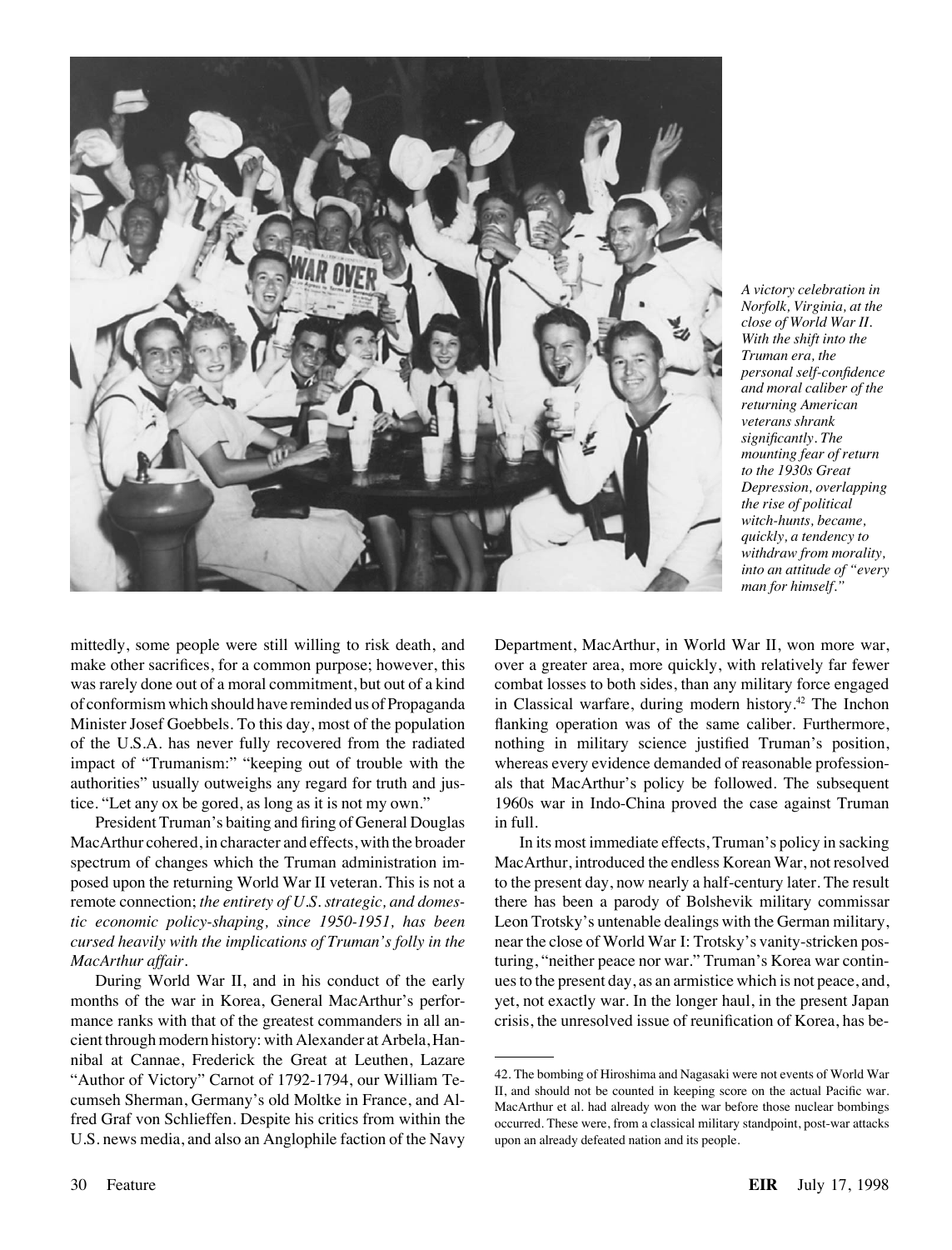come a reawakened, deadly factor of potential strategic instability in the Asia situation as a whole.

In short, Truman's antic firing of MacArthur unleashed a neo-feudalist revival of Eighteenth-Century "cabinet warfare," as a new, determining factor in the conduct of U.S. strategic policy as a whole, world-wide. Truman shifted the U.S. military tradition, away from that of Lincoln, Grant, and Sherman, to the neo-feudalist, "cabinet warfare" heritage of the dubious McClellan and the Confederate commanders directing the treasonous slaveholders' insurrection. After Mac-Arthur's firing, the U.S. officer corps was in the process of being degraded into the assigned role of "assistant cookiepushers" for a Kissinger-like Department of State. The sheer awfulness of that "cabinet-warfare" folly came to roost in the 1964-1975 U.S. War in Vietnam.

Consider the deeper, axiomatic implications of that change.

The U.S. military policy which developed under leaders such as John Quincy Adams and Sylvanus Thayer,<sup>43</sup> had a deep root in Christian doctrine, specifically St. Augustine's warnings on the issues of *justified warfare.*<sup>44</sup> The particular significance of the corresponding U.S. doctrine, is located in the *historically exceptional* quality of the American Revolution and its Federal Constitution, an historical specificity which, still today, is unique in all of human history to date. It is from this standpoint, that President Truman's terrible folly and ignorance of elementary principles of statecraft, in the MacArthur affair, shines forth in its relevant implications for all of U.S., and world history since.

As I have elaborated the case in earlier locations, the modern nation-state republic came into existence as a product of western Christianity's doctrine respecting the nature of man. Christian principle required that all forms of oligarchism, including the one-worldist and other feudal institutions of western Europe, be uprooted and eradicated, in order to establish a form of perfectly sovereign republic governed by the principle that all men and women are made equally in the image of the Creator, and that the state has no legitimate function but to enhance the conditions and world-historical mission of individual life, accordingly. The state must never become, in any way, the property of a governing class of oligarchs, but a state whose will must be subordinated to the world-historical national interest of all members of the nation, and also humanity as a whole, as reason defines that interest.

Unfortunately, the victory of Venice in the war of the League of Cambrai, prevented true nation-states from existing in Europe, except in the degree that Europe was later influenced by reforms inspired by the establishment and development of the U.S. Federal republic.<sup>45</sup>

This imposed a peculiar, historically specific, strategic mission upon our U.S.A. We must not make war for the purpose of imposing our system upon other nations, but we must never betray the principle represented by our Declaration of Independence, 1787-1789 Federal Union, and the great reforms instituted under the leadership of President Abraham Lincoln. We must never act to support, or condone the forceful imposition, upon the people of any other part of the world, of a political order contrary to the principles upon which our own Federal Union was established and defended by President Abraham Lincoln.

Otherwise, our military policy is essentially an Augustinian one. In brief, our strategy must be, to defend ourselves, while fostering a circumstance in which other nations should prefer to emulate our best example. In war, our strategy for peace, is the Christian principle of atonement.

The resulting policy is, that if we are faced with fighting a war we can not otherwise avoid, we must prepare to win that war, or to avoid a futile battle, if by retreat.<sup>46</sup> We must use our capacity for military victory, when we have gained it, to induce adversaries to accept reasonable alternatives. We must never tolerate a degradation of our military forces into that semblance of feudalist mercenaries associated with the British and other conduct of Eighteenth-Century "cabinet

<sup>43.</sup> Reference is made to Adams' policy-shaping as President Monroe's Secretary of State, as in the instance of the 1823 Monroe Doctrine, and to the developments associated with Commandant Thayer's West Point Military Academy.

<sup>44.</sup> The "just war" doctrine of St. Augustine of Hippo (354-430) is developed in his reply to Faustus the Manichaean, his letter to Pope Boniface, his *Commentary on the Sermon on the Mount,* his book *On the Lord's Words,* and his book *Eighty-Three Different Questions.* St. Augustine's concept of just war can be summarized as follows: 1) war should be conducted only as a last resort, since it were better to stay war with a word and to procure peace by peace than to slay men with the sword and to achieve peace by war; 2) however, the legitimate sovereign of a state has a natural right to conduct war to defend the common weal; 3) such a war requires a just cause in the form of some injury inflicted and the failure to make amends; and 4) in the event of a just cause, war to remain just must have a right intention and be waged mercifully, in the spirit of a peacemaker.

<sup>45.</sup> Exemplary of the error of those who might wish to quarrel with this account, witness the fact, that virtually every government in western Europe is of a parliamentary form derived from feudalism! Under those arrangements, there is a state, ostensibly represented by a permanent, unelected bureaucracy, and a so-called "government," which can be overturned almost at whim, on the point of a parliamentary vote of confidence. What credulous observers mistake for "democracy," is a long history of increase of the role of consent of an inferior agency, parliament, to exert influence over the sensibilities of a state which remains, more or less, beyond the effective control of elected government. The U.S. Federal Union, is the constitutional standard against which the distinction between dubious "parliamentary democracy" and true representative government must be measured.

<sup>46.</sup> For example, it was Secretary of State John Quincy Adams' doctrine, on the occasion of formulating the 1823 Monroe Doctrine, that since the U.S.A. lacked the power to defeat Britain militarily in South and Central America, we reserve our policy until such time as we had the power to expel the British (as well as the Holy Alliance powers) from the Hemisphere. The turningpoint in that direction came under President Lincoln, who ordered the British-French-Spanish puppet-emperor, Maximilian Habsburg, expelled from Mexico. The treaties which President Ronald Reagan violated and betrayed, in condoning Defense Secretary Caspar Weinberger's corrupt assistance to the British in the case of the Malvinas War, were the reaffirmations of the Monroe Doctrine reaffirmed by President Franklin Roosevelt's U.S.A. in the case of several solemn treaties, including the Treaty of Rio de Janeiro.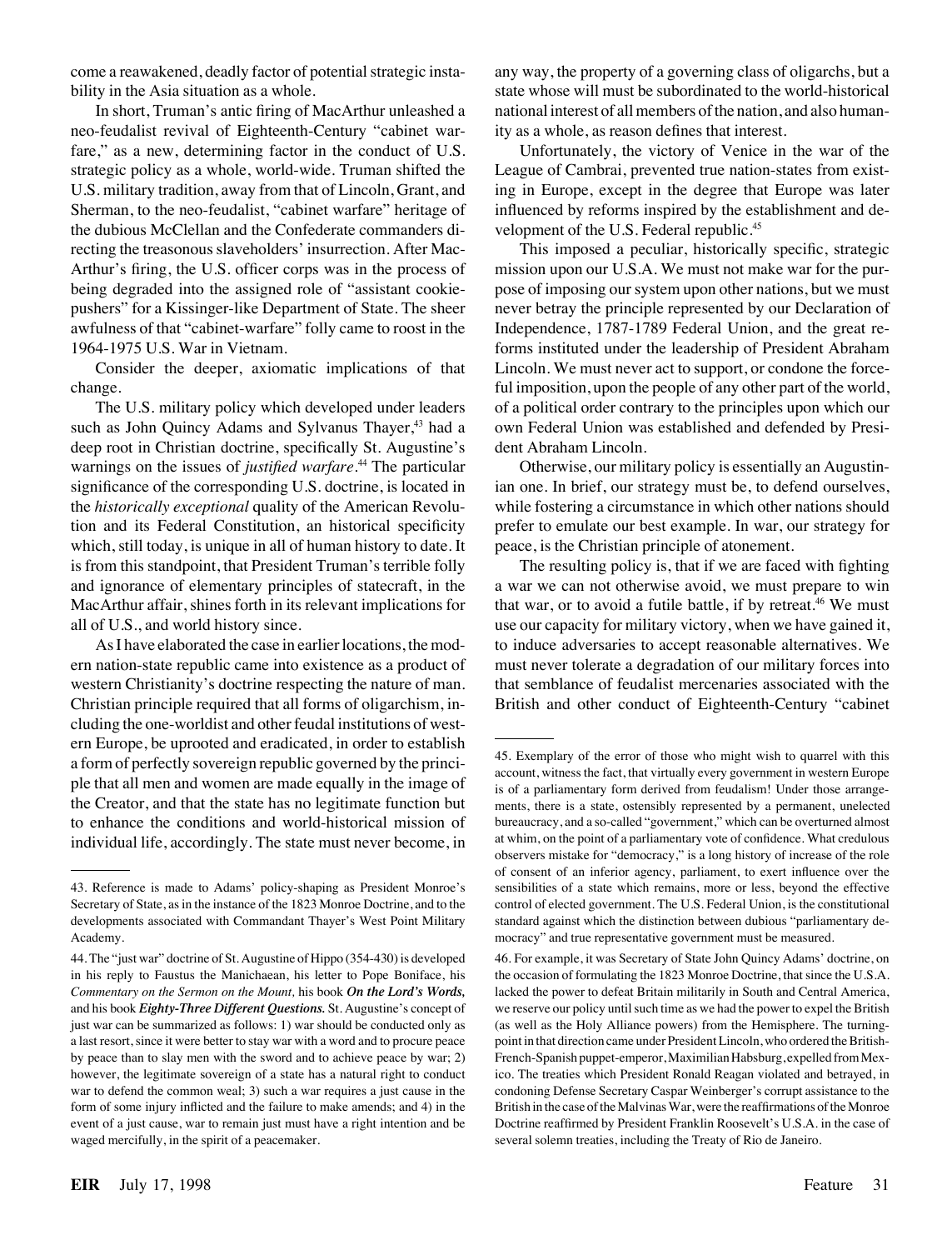warfare." Ours is not a doctrine which seeks war, but rather one which prefers always to create the preconditions under which it were unlikely we were obliged to fight war. In his time, against an errant President Truman, General MacArthur was a bearer of that tradition.

In most U.S. and NATO quarters, as in the corrupt agreements tolerated in the recent Balkan wars, instead of that noble tradition which General MacArthur bore, strategic thinking has been degraded into a blending of immoral forms of diplomacy with a variety of British blood-sports. Send the football fans, as hooligans, to fight and kill, letting survivors live to kill another day; between matches, let the diplomats keep score. A time in which a Henry Kissinger, or an emptyheaded babbler such as Samuel P. Huntington, is cited as a "strategic thinker," is a time in which civilization as a whole has already gone to Hell.

The heritage of General MacArthur's ouster became the legacy of President Dwight Eisenhower, the legacy of *détente*. Look at this outcome, which Eisenhower inherited from the Truman period, from the vantage-point of what had been intended as Franklin Roosevelt's "American Century."

Roosevelt was aiming for total strategic victory. His mission was to use the circumstances of the war and its ending, together with the U.S.'s relation to a post-war Soviet Union and China, to mold a world-order which would be both durable and in keeping with the global interests of the U.S.A. By using U.S. world-hegemony in machine-tool-design capability, to provide the U.S.S.R., China, and other states, a truly just world economic order, the economic principle of the American System would define the world-order within which all nations operated, and would define the global relations among those states in a new way.

There was nothing "leftist" or otherwise naive in Franklin Roosevelt's design for dealing with a post-war Josef Stalin. Step back for a moment, and consider the relevant, deeper strategic lessons of all of the past thousand years or so of modern European history.

The emergence of a post-feudal form of perfectly sovereign nation-state, had been defined by Cardinal Nicolaus of Cusa's *Concordancia Catholica* (1431), a work which was itself an echo of the same principled theme underlying all of the leading writings of Dante Alighieri, with notable emphasis upon the latter's *De monarchia* (c. 1312). It was Cusa's work which had led him to lead a break within the Conciliar movement, toward reestablishing the previously disorganized Papacy. These were the same considerations which had led Cusa, the founder of modern experimental physical science, to contribute a leading role in organizing what became the A.D. 1439-1440 sessions of the great ecumenical Council at Florence, the Council which is the watershed for both modern European civilization in general, and the historically exceptional mission inhering in the founding of the U.S. Federal Union in particular.

A crucial problem intervened. The ruling oligarchy of

Europe saw the emergence of a modern form of sovereign nation-state as a mortal threat to the continuation of the power of the ruling combination of landed aristocracy and financier oligarchy. The sly tactic of inducing the Vatican to corrupt itself in the false cause of maintaining a system of Papal states within Italy, in opposition to the unification of Italy as a sovereign nation-state, became—*until the Twentieth Century!*—a crucial flank in the efforts of the landed aristocracy to prevent the establishment of truly sovereign nation-states in Europe.<sup>47</sup>

The immediate, post-Council of Florence provocation for this pro-feudalist obstructionism, had been the formation of the world's first modern nation-state, by France under King Louis XI, a role which Louis had acquired, as Dauphin, with notable encouragement and assistance from the Fifteenth-Century Renaissance patriots of Italy. The defeat of France and the League of Cambrai, through the treachery of Pope Julius II and the King of Spain, did not succeed in destroying Louis XI's France, but the defeat of Cambrai shelved the establishment of any truly modern form of nation-state in Europe, until the Nineteenth-Century approximations appeared, the latter based, chiefly, upon the world-wide impact of President Abraham Lincoln's victories over the British Empire's relevant, neo-feudalist puppet-states of that period, the Confederate States of America and Maximilian's Nazilike occupation and looting of Mexico.<sup>48</sup>

From the end of the League of Cambrai, until the end of World War II, the dominant force within European civilization as a whole, was either Venice's financier-oligarchy, or Venice-like financier oligarchies, such as those of the Netherlands and London, which had been built up as clones of Venice. With aid of its incitement of Catholic versus Protestant butchery, Venice set every state of Europe against one another, while otherwise setting Europe bloodily against itself in Spain's wars against the Netherlands, and, subsequently, the notorious Thirty Years' War of 1618-1648. In this fashion, world power, and world trade, were under the domination of Venetian-style financier oligarchies, from the defeat of the

<sup>47.</sup> Until the first decade of the Twentieth Century, the Habsburg Emperor retained veto-power over the nomination of any Pope! This despite Pope Leo XIII! Under Habsburg oligarchical influences, the Catholics of Italy were prevented from assuming their natural leading role in the political life of Italy. It was this which provided Palmerston's Mazzini the opportunity to make the anti-Christian, freemasonic party, the largest force for the unification of Italy. Hence, in contrast, the importance of the post-World War II Christian-Democracy of Italy.

<sup>48.</sup> The qualified exceptions to this were the efforts of France's King Henry IV, and of Cardinal Mazarin and Jean-Baptiste Colbert. France, as the leading nation-state and economy in Europe, until 1789, was the principal target of its oligarchical enemies throughout the Sixteenth through Eighteenth Centuries. Through wars orchestrated by Venice's financier-oligarchy, France was undermined and debilitated under a foolish Louis XIV, a subversion and waste which culminated in the successive nightmares of the Jacobin Terror and the Corsican bandit-king, Napoleon Bonaparte. After Napoleon, the glory of France departed, to the nadir reached during the post-Mitterrand period.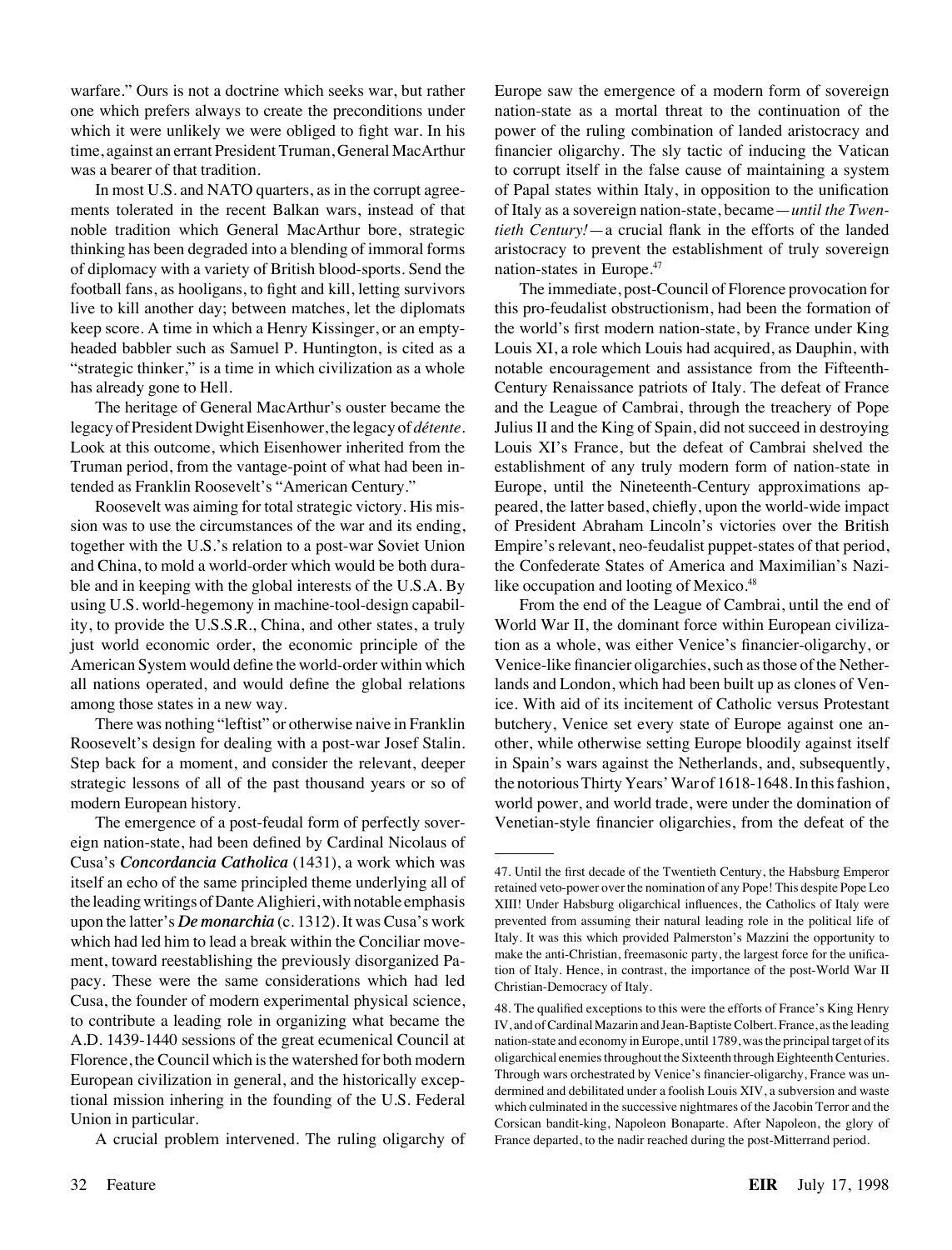League of Cambrai, until the developments of World War II. For a clearer view, summarize the world strategic situation over the period from the Napoleonic wars through silly Woodrow Wilson's Versailles.

From 1789 onward, the common objectives of Britain and the Holy Roman Empire's *Furstentum*,<sup>49</sup> were the destruction of both the United States of America and the influence of the United States' Federal Union as a model, which both Britain and the continental landed aristocracy were desperate to ensure must not exist in any part of this planet: the personal and official policy of the British monarchy's ultrareactionary Prince Philip, to the present day.

The Castlereagh-Metternich cabal's policy was a virulently anti-American view which is shared, with shameless openness, to the present day, by a confessed agent of British influence—a virtual, British, enemy spy, and all-around scalawag, Henry A. Kissinger.<sup>50</sup> Thus, from Pitt and Bentham through Palmerston, British Foreign Ministers and Prime Ministers, joined with the continental party of Habsburg chancellors von Kaunitz and Metternich, against the dreaded American influence. After Castlereagh, under Canning and Palmerston, Britain's apparent affections for its Holy Alliance partners waned, becoming Palmerston's and Giuseppe Mazzini's outright hostility to Metternich. Let President Clinton be warned by the fall of Metternich, as Palmerston himself put the point famously before the British Parliament: Britain has no permanent allies, but only permanent interests.

Nonetheless, the anomalies of 1848-1849 taken into account, until World War II, the world was dominated by a combination of chiefly imperialist, continental European forces, forces whose actual power has come to be centered, increasingly, in the financier-oligarchies of Prince Philip's Britain and the Nazi-SS veteran Prince Bernhard's Netherlands.

This was already the circumstance faced by U.S. President George Washington's administrations, the reality which prompted the President to warn the U.S.A. against any "entangling alliances" with European powers. Although the U.S.A. did develop Nineteenth-Century friends in Europe, such as the circles of Lafayette and Carnot in France, the followers of Friedrich Schiller among the Prussian reformers in Germany, and the Russia of Czar Alexander II and Count Sergei Witte, the hegemonic combination of ruling forces in Europe was implicitly those enemies of the United States who had inherited the foul victory from the defeat of the League of Cambrai.

This is the key to understanding the role of Franklin Roosevelt at Yalta. This is key to understanding the implications of Truman's strategic folly.

By Spring 1945, the opportunity to exert a new world power, superseding entirely the kind of financier-oligarchical world-power hitherto exerted by Britain et al., lay within the reach of the U.S. President. Under Roosevelt's post-war policy, the U.S.A. would be no empire; nonetheless, we were in a position to determine the shared, characteristic features of the global financial, monetary, and economic relations among sovereign nation-states. Under those historically specific circumstances, we in the U.S. had nothing to fear from the power of a Soviet Union or China, nor need we desire to establish imperial authority over their internal affairs. It was we, the U.S.A., who were now in a position to determine the global set of financial, monetary, and economic rules of the game, rules which would affect the relations among all states of this planet.

If only we had seized that wonderful opportunity.

From the founding of our sovereign republic, until World War II, world power had been divided between the minority force represented by the U.S. and its immediate, anti-British friends, on the one side, and a thicket of world-dominating financial-oligarchical powers and outrightly feudalist relics, on the opposing side. In that specific sense, world power, especially power over the world's financial and monetary affairs, lay in the hands of imperial, rentier-financier forces which were the enemies of our republican constitutional principle. As Secretary of State John Quincy Adams said of our enemy, Canning's Britain, there existed no community of principle between the U.S.A. and those forces which dominated the world from Europe.

Under those circumstances, the principles of practice governing well-informed U.S. strategy were necessarily, actively adversarial; we shared no community of principle with the leading concerts of the world's powers. However, as Adams emphasized this future prospect for the Americas, when the time came, when we had the power to change this fundamentally, to establish an hegemonic ordering of international financial, monetary, and economic power, our strategic doctrine must change to conform to this changed order within world affairs.

At the close of the war, we held global financial, monetary, and economic hegemony. What we required of the world, was a rallying of states which would join with us to oppose the relics of British, Netherlands, French, and Portuguese imperialism, to provide to those liberated regions of the world the immediate advantages of a fair and just world economic order. Our duty, our self-interest, was to inaugurate that new, just world economic order, and to assume a leading role in defending that order as the common interest of a group of nations

<sup>49.</sup> In the aftermath of the (1618-1648) Thirty Years' War, the council of princes of the Holy Roman Empire was reduced to a rump composed of a nominal Catholic Party from Italy, south Germany, and Austro-Hungary. As the assassination of many of the protégés of the Habsburg Emperor Joseph II, including Wolfgang Mozart and his friends, attests, the real power behind the Habsburg throne was usually the Chancellor (*Kanzler*), who was the controller of the secret police (*Geheimpolizei*), and, sometimes, also, like Metternich, chief pimp of the realm. Thus, Wolfgang Mozart, like Ludwig van Beethoven, was personally close to the nominally reigning Habsburg family, whereas the office of the Chancellor was the enemy of both.

<sup>50.</sup> See, Henry A. Kissinger's address to London's Chatham House, May 10, 1982, op. cit., note 5. See also, Kissinger's *A World Restored,* op. cit., note 5.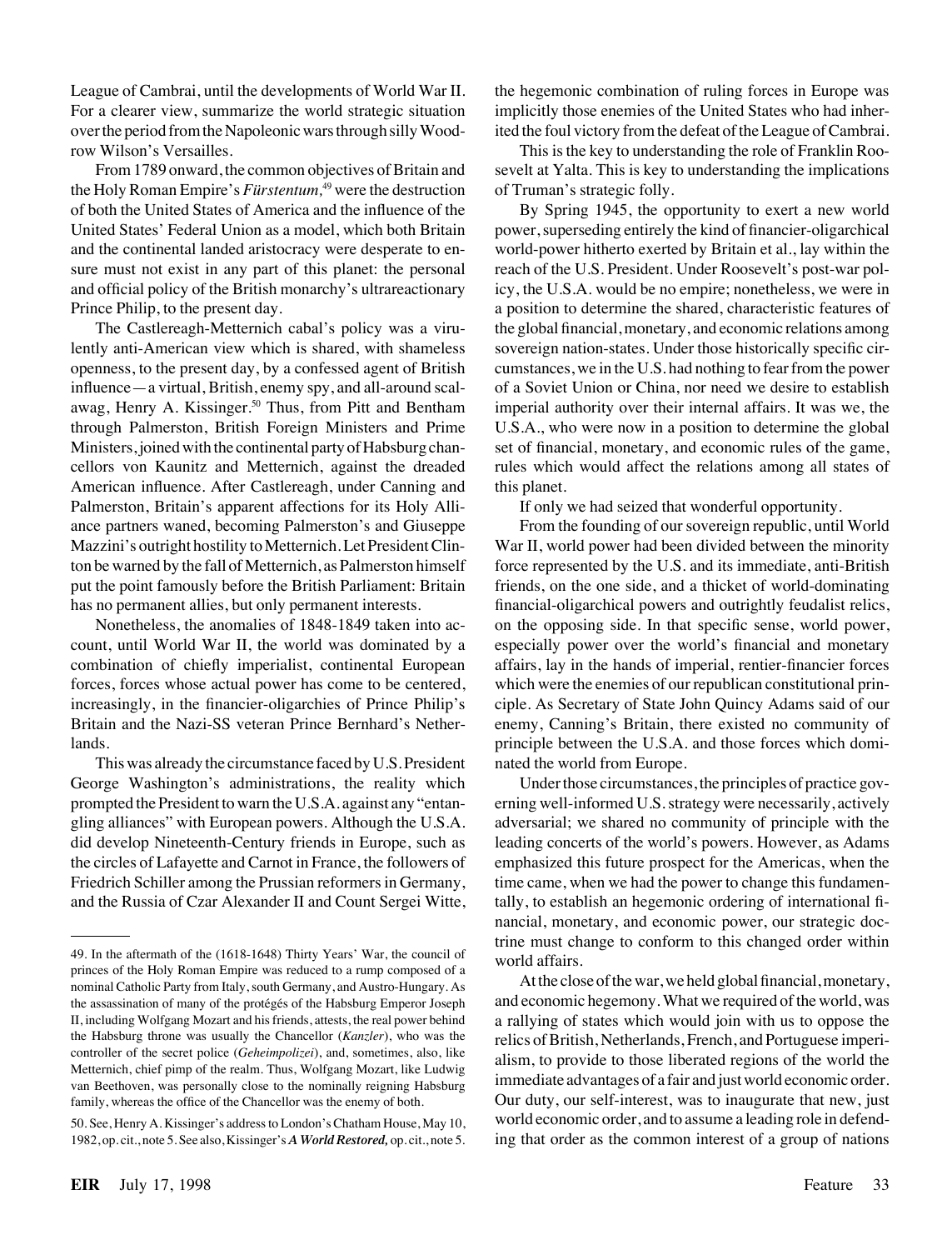representing the vital interest of the overwhelming majority of the human race.

What had we to fear from anyone, then, or today, as long as we proceeded on that basis? This is what Truman, and other small-minded Hobbesians either never understood, or chose not to understand.

#### **The SDI example**

In this light, consider as a most appropriate, exemplary case, my original design of what President Ronald Reagan named a "Strategic Defense Initiative (SDI)."

The crucial feature of the President's March 23, 1983 offer to the Soviet government, marks the SDI, publicly, to this day, as a product of my work, work focussed upon a private, exploratory back-channel discussion which I conducted, in U.S. interest, with Moscow's representative, during the interval February 1982-February 1983. It was an exploratory effort, a further step in promoting a program which I had launched, in August 1979, as a feature of my 1980 campaign for the Democratic Party's Presidential nomination. It was a campaign which I conducted publicly, from mid-February 1982 on, in the U.S.A., with high-ranking flag officers and other leading strategic circles in the U.S.A., France, Italy, Germany, and elsewhere, past the close of 1985. Admittedly, there are state secrets involved, which I have not told,<sup>51</sup> but, otherwise, all the essential features of my role in authorship of that SDI proposal were open, and openly acknowledged by some relevant agencies of the U.S. government, beyond the end of March 1983.

From the point of my first barely significant intervention into world affairs, beginning the mid-1960s, I adhered always to the attempt to revive the kind of U.S. relationship to the world at large which I had envisaged, while still serving in the China-Burma-India Theater, at the close of World War II. As early as the first months of 1947, for example, my zeal was focussed upon the importance of U.S. fostering of the development of nuclear-fission energy-sources as the obvious, best, and perhaps only key to the general improvement of the conditions of life of the *entire* population of India. From the mid-1960s onward, the same view was expressed as the proposal, that joint commitment, by the U.S.A. and Soviet Union, to rapid development of the technology of the developing sector, was the "way out" of the continuing strategic dilemma of that time.

During the second half of the 1970s, I was in a great deal of official and covertly deployed troubles, which I suffered at the hands of such circles as those of Secretary of State Henry A. Kissinger and National Security Advisors Brent Scowcroft, Zbigniew Brzezinski, and, of course, the same FBI which, according to its own official documents, worked with the leadership of the Communist Party U.S.A., to promote my "elimination," as early as 1973. This occurred partly as a result of the role of my associates and me, in exposure of certain interesting background facts concerning developments of the late 1960s and early 1970s; initially, it occurred chiefly as a result of my too nearly successful 1974-1977 interventions on behalf of a "just new world economic order," interventions in which I found myself intellectually allied, openly, with some governments of the Non-Aligned Nations group. It was my 1982-1985 role on behalf of what became known as the SDI, which persuaded certain international forces to conduct their 1982-1989 effort to have me eliminated finally and permanently from any further influence upon U.S. and world policies.

During this 1977-1982 period, I came to emphasize the significance of dual-use development of strategic ballistic missile defense based upon *new physical principles* (such as beam weapons), as the available strategic alternative. My point, from the second half of the 1970s onward, was, that on condition that both superpowers sought a common interest of our planet in the equitable development of all of the peoples and nations of the planet, that common interest could lead the world back to the kind of American Century goals which one should associate with the work of Franklin Roosevelt.

The key, was always to shift the frontier of economic technology forward, to what was, at each moment, the most advanced among the existing levels of machine-tool-design potentialities. Large-scale infrastructure programs, combined with the most advanced "science driver" programs of economic development, were the key. Those were my policies during the late 1960s, the middle 1970s, in my authorship of what became known as "SDI," and in my proposals, beginning October 1988, for a post-Communist reconstruction. Those are my policies still today.

Consider the case of the public attacks upon me, and also Dr. Edward Teller, on the issues of "SDI," by the subsequently deceased Lt.-Gen. (ret.) Daniel P. Graham, during the period from Summer 1982 until March 23, 1983. This involved an issue which Graham had earlier raised, while still head of the Defense Intelligence Agency (DIA), during the administration of President Gerald Ford. Graham was fanatically opposed to the role of science in defense systems; he insisted, that "off the shelf" technologies, presently reposing in the inventories of defense contractors, ought to be used, instead, even if that meant relying upon systems, typified by Graham's "High Frontier" recipe, which had become hopelessly obsolete more than a decade earlier! The connection of Graham's views to his association with that Mont Pelerin Society subsidiary known as the London-directed Heritage Foundation, was no coincidence. The Heritage Foundation dim-wits proceeded from their induced, crude, Anglophiliac ideology, to argue against government-funded science-driver programs.

<sup>51.</sup> In respect to the back-channel itself, I was operating under nationalsecurity rules. Thus, those secret aspects of the back-channel discussion which were under national-security have never been revealed to unauthorized persons, by me, to the present date. Nor was there ever a good reason to do so; all the essential facts of the history of SDI were always fully visible in the public domain.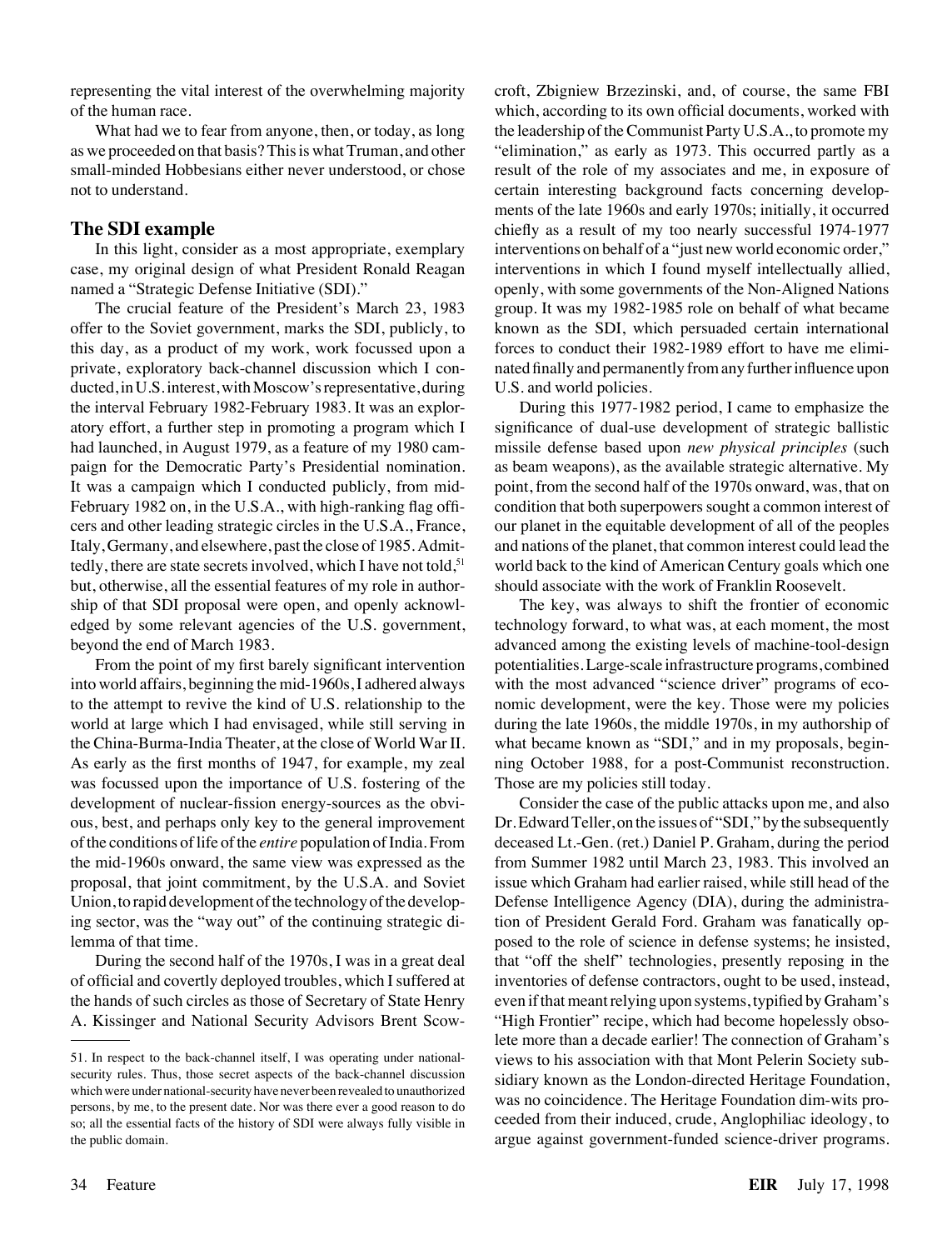This was reflected in their gobbledygook propaganda arguing the allegedly principled distinctions between "fundamental" and "applied" research.

Soon after President Reagan had announced the "SDI," Heritage Foundation ideologue Graham turned about, to profess himself a born-again advocate of the very strategic ballistic missile defense system for which he had attacked me and Dr. Teller so violently during the Summer and Autumn of 1982. During the Summer of 1983, an uneasy compromise was struck between the respective representatives of Graham and Teller; Graham prevailed with his emphasis upon obsolete conceptions of "kinetic weapons" technology. Consoling bits of money were passed around to Teller's backers, to keep the troops quiet; I was pushed out of the way; and, despite President Reagan's clear voice at Reykjavik, "SDI" was soon virtually dead as an ongoing strategic conception.

The crucial point to be stressed here, is the following.

Start with what has been my repeatedly stated principle: the power of mankind over nature, per capita and per square kilometer of the planet's surface, is located entirely in the realization of scientific and technological progress as an effective increase of the productive powers of labor. In that sense, and in that degree, the origin of essential strategic power is precisely that. This is expressed either as the realization of such modes of increase of the productive powers of labor, or, from the Mont Pelerin Society and other opponents of progress, the suppression of such development.

We witness this principle at work in the rapid rise of the per-capita income and power of the France reconstituted by King Louis XI. We witness this in the impact of scientific and technological progress in Europe since Brunelleschi's early Fifteenth Century. We witness this in the role of France's Jean-Baptiste Colbert. The strategic principle of the sciencedriver effect, is shown, in the most brilliant fashion, under the leadership of Lazare Carnot, during 1792-1794. This is shown, again in the most brilliant fashion, in the explosive upsurge of the U.S. economy in its generalized machine-tool revolution, during 1861-1876.

Compare this with a relevant, telling observation made by a friend. $52$ 

As the family of Empress Maria Theresa might agree, Prussia's Frederick the Great was not a nice person; but he was, political follies such as Voltaire aside, a military genius. Alfred Graf von Schlieffen's account of Frederick's brilliant, double-flanking victory over the Austrians, at the Battle of Leuthen, illustrates the same military-strategic principle otherwise demonstrated by science-driver cases.

In brief, the principle of the flank, as documented by von Schlieffen's *Cannae,*<sup>53</sup> is not a principle of the sandbox as such; it is a principle of the mind. For example, if my enemy is operating on the basis of Riemannian set n, then I must outflank him by operating on the basis of Riemannian set n+1. Hannibal's counteroffensive, from a seemingly hopeless, back-to-the-wall situation, to effect defeat of the relatively much superior Roman forces at Cannae, was not a matter of sand-box principles; Hannibal's *mind* was superior to that of the self-misguided Roman commanders. Frederick was vastly outgunned at Leuthen, and confronted by what might pass for a perfect, Cannae-modelled flanking assault; but, the combined discipline of Frederick's vastly outnumbered troops and the thick-headed formalism of the Austrian commander, enabled the mind of Frederick to outflank, and rout a vastly superior Austrian force, not once, but twice on the same day.

If one can confront a prospective adversary with the fact of the economic impact of realized scientific superiority, then, that adversary must either adapt to that principle, or accept defeat. There is a military parallel for this in General William Tecumseh Sherman's continual hammering of his flanking operations all the way to and through Atlanta. It was, above all, the superiority of Sherman's mind to that of the Confederate commanders, which is the crucial fact of that situation. The most relevant fact was the moral and scientific superiority of the Union forces over the pack of neo-feudalist degenerates dominating the Confederate command. Once Lincoln was able, after Gettysburg, to purge not only the dubious McClellan, but other liabilities, from the U.S. military command, the preparation for the delayed Union victory took shape. The Confederacy was not a "lost cause;" it was the cause of a pseudo-nation which, from its inception, had lacked the moral fitness to survive.

If one is in a position to assume the high ground, both culturally and technologically, and also globally, one will thus shape the direction of changes in political-economic practice among the nations so affected. It is not necessary, nor desirable, to attempt to dictate the internal affairs of individual nations; rather, let each nation shape its own internal development, through the natural process of its attempts to adapt successfully to the global environment within which it is located. Concentrate, therefore, on shaping that global environment.

In 1945, the difference was, that, prior to the close of World War I, the financier-oligarchical forces centered around Britain and the Netherlands controlled "the world market," a position which the British had regained from the U.S.A., between 1873 and 1879, through the establishment of the British gold standard and the accompanying adoption of the treasonous U.S. Specie Resumption Act, that by a corrupted U.S. Congress. We see today, how the bandits running international financial and monetary institutions, such as the International Monetary Fund, are able to effect the piratical looting of entire groups of nations, seemingly without any available recourse by the victimized nations themselves.

<sup>52.</sup> Andreas Ranke, "Schlieffen, Carnot, and the Theory of the Flank," *EIR,* Feb. 6, 1998.

<sup>53.</sup> Gen. Fieldmarshal Count Alfred von Schlieffen, *Cannae* (Ft. Leavenworth, Kansas: The Command and General Staff Schoolpress, 1931).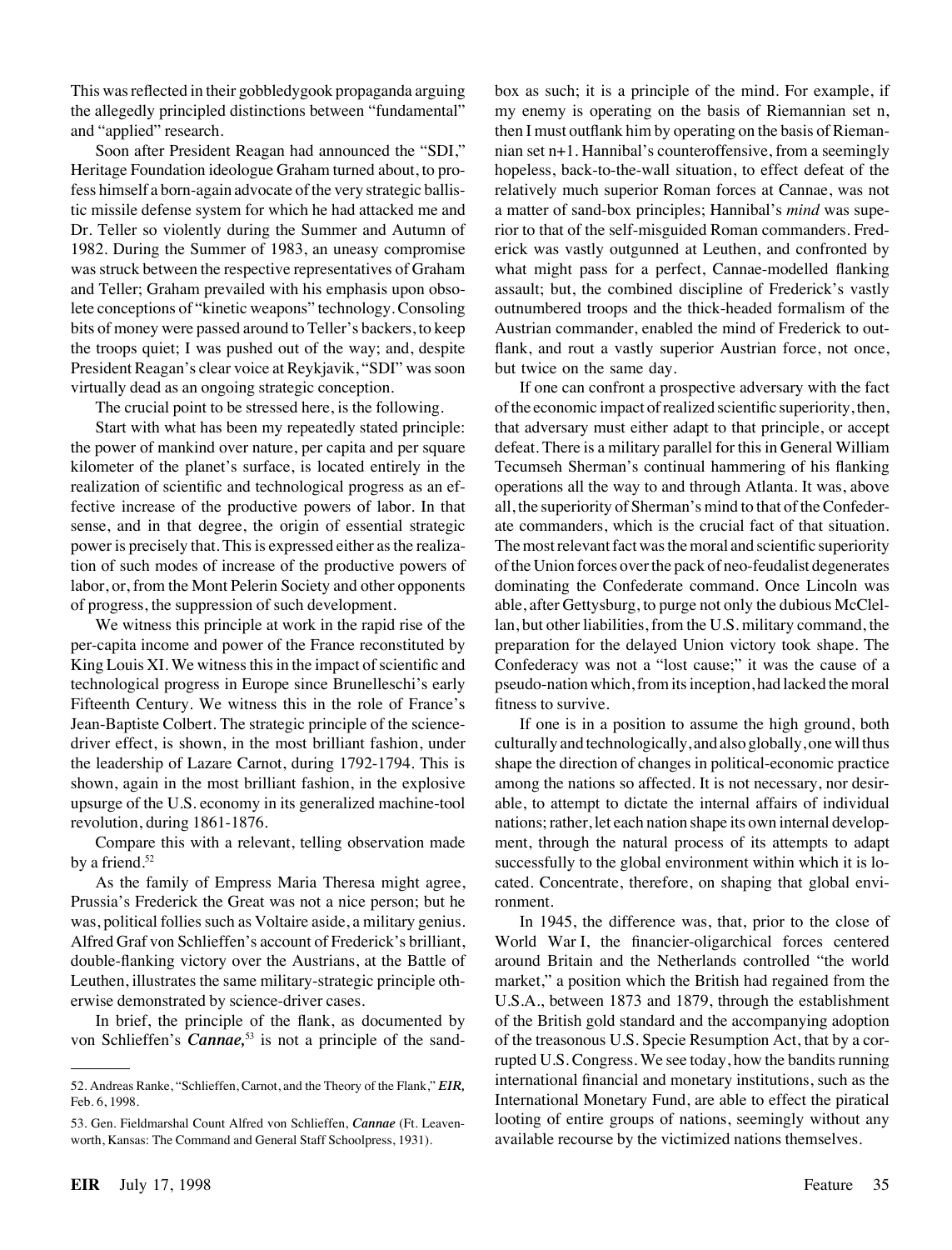Conversely, we should be able to recognize, that without a new global financial and monetary system, modelled upon the pre-1959 Bretton Woods system, no recovery from the presently ongoing, global, financial, monetary, and economic collapse could be expected at any time during the decades immediately ahead: without that change, and very soon, the United States, and virtually every other nation of this planet, is hopelessly doomed to a decades-long passage through the virtual Hell of a prolonged "new dark age." Control the rules of the international financial and monetary system, and subject that system to domination by the exigencies of realized scientific and technological progress, and the objectives of Franklin Roosevelt's "American Century" image could be realized, even beginning today.

So, situate the Truman-MacArthur controversy with respect to the original, March 23, 1983 proffer of SDI.

From this latter vantage-point, the principal problems of 1949-1951 were, that the U.S.A., in its foolish excess of power-sharing with the British and other dubious allies, had surrendered the sovereignty of the U.S.A. to an increasing degree of meddling by supranational authority. Thus, the same U.S.A. which had assumed principal responsibility for the state of the world, had surrendered its ability to meet that responsibility, by denying itself access to means which might not be pleasing to the Bertrand Russell and Winston Churchill devotees of a nuclear march toward world government. The farce of making the war in Korea a "United Nations war," was the root of the problem.

Had MacArthur been allowed to pursue a sovereign U.S. solution to the challenge, there would have been no war with China; it was the weakness of the U.S., as demanded by the British-dominated UNO, and self-imposed by Truman, which lured, and virtually provoked China into the war. China did not cause the expansion of the war; it was the disgusting weakness displayed by Truman and the UNO command, which incited the attack from China. Had MacArthur been allowed to assert his clearly enunciated, and militarily obligatory set of rules of engagement at Korea's northern border, there would have been no further war, and the world would have become, rapidly, a far better place than it has been since 1950, to the present date.

In matters bearing upon strategy, and vital national interest, globalization and national sovereignty are mutually excusive notions. Without honoring in full a clear community of principle respecting the economically "protectionist" form of *perfectly sovereign* nation-state established under the U.S. Federal Constitution of 1787-1789, there exists no tolerable, durable basis for supranational condominiums. We should never have tolerated, for a single day, the agreements of that sort which have become increasingly popular since the establishment of that lunatic "floating exchange-rate monetary system" which has proven itself the present undoing of the world economy as a whole.

#### **A tour through mediocrity**

There were many good ideas in circulation among Republicans, and others, during the Eisenhower administration. Veterans of that administration's time, whom I came to know either as friends or friendly acquaintances during later years, were unquestionably moral, professionally capable, and valuable persons with whom to exchange ideas. Eisenhower's "Atoms for Peace," was among the good things set into motion during that period. It was a far more comfortable period in which to live and work, than during the nightmare of the Truman years; but, nothing seemed to be able to break through that confining envelope of mediocrity which controlled the administration from its inception.

On this account, that administration's economic policy was its worst side; the case of the temporary abortion of the Huntsville rocket program, typifies the way in which the administration's mediocrity in economic matters spilled over into its strategic practice generally.

The fairest summation of the Eisenhower administration's performance, overall, is that it was a post-MacArthur administration. There was no compelling commitment to anything reflecting the kind of "American Century" outlook of the early 1940s. There was no impulse to drive scientific and technological progress beyond immediately visible boundaries, no commitment to accelerate the ratio of the machinetool-design element within the composition of U.S. employment and output. No Everests to climb, no frontiers to breach. There was nothing inspiring. Even the Eisenhower administration's reluctant revival of the moribund U.S. rocket and space program, occurred only as a result of prodding by the insistent beeps of the Soviet *Sputnik.*The ill-fated Eisenhower consumer-credit expansion of the middle 1950s, brings the generalized, characteristic mediocrity of the period's policymaking into the clearest focus.

The retail passenger-vehicle sales expansion, typified the folly of Eisenhower economics. The use of increasingly loose consumer credit to sustain an expansion of new car sales, involved sundry, high-binding and kindred accounting and marketing tricks. In summary, by late 1956, the unpaid balance on a predominantly mature thirty-six-month automobile loan, was in the vicinity of the point that the replacement of that same make and model, on a used-car lot, was less than the balance due on the original new-car loan. During the same period, the trend toward "value engineering" approaches to product cost-control, which were employed at the manufacturing end, assured that the useful life of the vehicle was probably less than the life-span suggested by the terms of the thirty-six-month new-car loan. A similar pattern pervaded the area of large-ticket home appliances, and so on.

The result of this combined folly of the administration and the automobile manufacturers, was the 1957-1958 recession, which broke out in February 1957. Although the rate of recession slowed in mid-1958, there was no genuine economic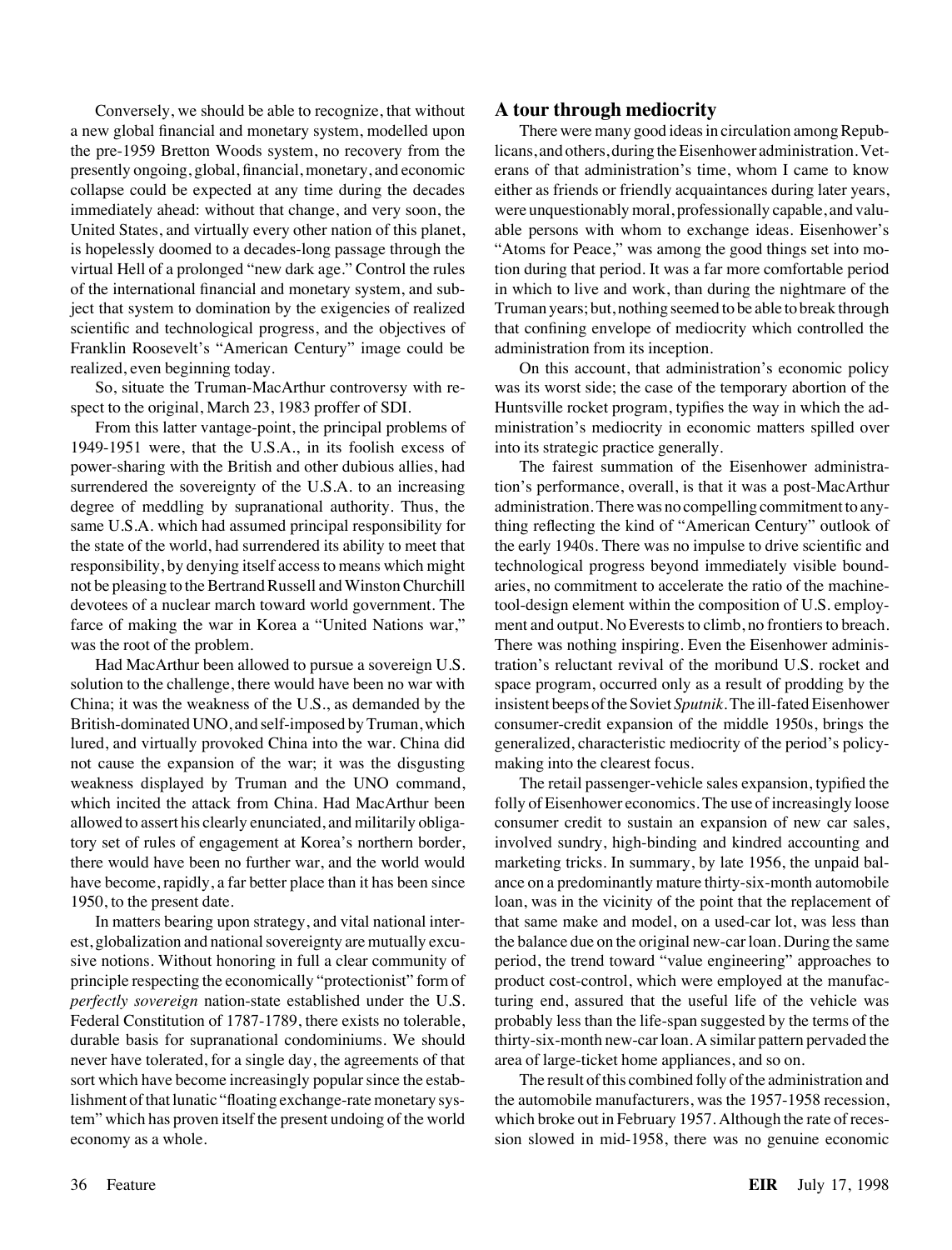recovery until a candidate doomed by the price of the Eisenhower administration's economic mediocrity, Richard M. Nixon, was pushed aside for the inauguration of President John Kennedy.

The strategic implications of the Eisenhower policy of economic mediocrity, are most usefully stated in terms comparable to those we have employed in discussing the Truman-MacArthur controversy.

Define the term "military technological attrition," as signifying the combination of technological superiority of weapons and related systems with increased productive powers of labor in producing functionally equivalent, or superior systems. It is on precisely this point, that the Eisenhower administration fell down on its economic-strategic responsibilities. A peaceful world order, under established adversarial conditions, depended upon *a margin of growing absolute superiority of the U.S.A. in terms of rates of technological attrition.* The tempering of U.S. strategic growth, which was prompted by a combination of pro-monetarist economics mediocrity and quiet probing of Khrushchev's willingness to accept Russell's design for détente, should be viewed in this light.

Consider the Teller-Oppenheimer "thermonuclear bomb" controversy as casting some light on this matter. It is not necessary to go into great detail on that matter here. Two points are sufficient. On Oppenheimer's side, he was tuned to the more radical version of Bertrand Russell's tactics on the issues of nuclear-weapons policy; his leading points of difference with Teller, over H-bomb development, are located adequately in precisely that point. Teller, on the other hand, was correct in principle, in the degree that, respecting scientific and technological progress, one must always crash the strategic frontiers, whatever one's strategic guesstimates might be otherwise. The specific kind of bitterness injected into the dispute at that time, was unnecessary; perhaps Dr. Teller should have been less reluctant to reference the sometimes complicated connections among himself, Eugene Wigner, and Bertrand Russell, and thus provide more clarity and less mud to the controversy of that time. It was on this same point, that the mid-1950s semi-mothballing of Huntsville's rocket program, was typical of the military strategic side of the Eisenhower administration's leaning toward strategic mediocrity.

#### **Kennedy: a few golden years**

"New Frontier" was an apt choice of term.

President John Kennedy represented my own generation from World War II; he was slightly older than I, but not that much. After living through the bad Truman years, and the mediocrity of the Eisenhower years, my generation was entering the leading executive positions in government, professional, and corporate life. The change showed in the growing support for the Civil Rights movement. The change showed also, in the explosion of a pent-up passion for breaking out of mediocrity, for pioneering into new frontiers. For my generation, the memories of FDR were strong, still fresh and vigorous. That made the difference in the 1960 electioncampaign, and during the President's performance as an incumbent.

The special historic significance of the Kennedy period is most clearly shown in the coincidence of the strategic interventions among Kennedy, France's Fifth Republic President Charles de Gaulle, and Germany's Konrad Adenauer. These implications lingered, with a crucial, if somewhat attenuated impact, even after the death of Kennedy and ouster of Adenauer. Three of de Gaulle's most crucial actions are to be emphasized: 1) de Gaulle's push for a "Europe from the Atlantic to the Urals," de Gaulle's own efforts to pick up on Franklin Roosevelt's approach to projected post-war dealings with Stalin's Soviet Union; 2) de Gaulle's open and sudden break with NATO, largely in response to a London-dominated NATO's persisting efforts to conduct a *coup d'état* against the French state; and, 3) the *Force de Frappe,* de Gaulle's response to the lunacy of the post-MacArthur legacy of strategic follies.

Overall, the sum and substance of the Kennedy period, is the slogan "New Frontier." The thrust of the Kennedy Presidency, and the joint impact of Kennedy, de Gaulle, and Adenauer, was to break free of the sodden nightmares left over from the Truman and Eisenhower periods, to break out, to dare the limits, and reach beyond. This was a moment of antientropy, a short-lived interruption of that reign of entropy which has otherwise ruled the post-Franklin Roosevelt world until the present day.

Despite the 1962 Missile Crisis, the initiatives associated with Kennedy, de Gaulle, and Adenauer, during, and immediately following the Kennedy period, remain today a point of reference for relaunching the essential features of that brief, happier period of recent history.

The good times did not last for long, even if one included the 1964-1969 phase of the space program. While President Kennedy lived, pleasant, nostalgic echoes of the FDR years encouraged followers to follow; but, in the wake of the President's assassination and the Warren Commission caper, few among those disposed to follow still possessed the passion to lead. The shock of the 1962 "Cuba Missiles Crisis," followed, by the November 1963 assassination of the President, left mostly emotional rubble in the aftermath.

After the horrors of 1962-1963, a deep cultural pessimism gripped the youth entering university during the 1960s. President Johnson's capitulation to McGeorge Bundy's insistence on the war in Vietnam, put the political detonator on the explosive social charge. The notorious "cultural-paradigm shift," the shift to the "rock-drug-sex counterculture" and to "postindustrial" utopianism, emerged as relatively hegemonic campus and post-campus phenomena of the 1964-1972 interval.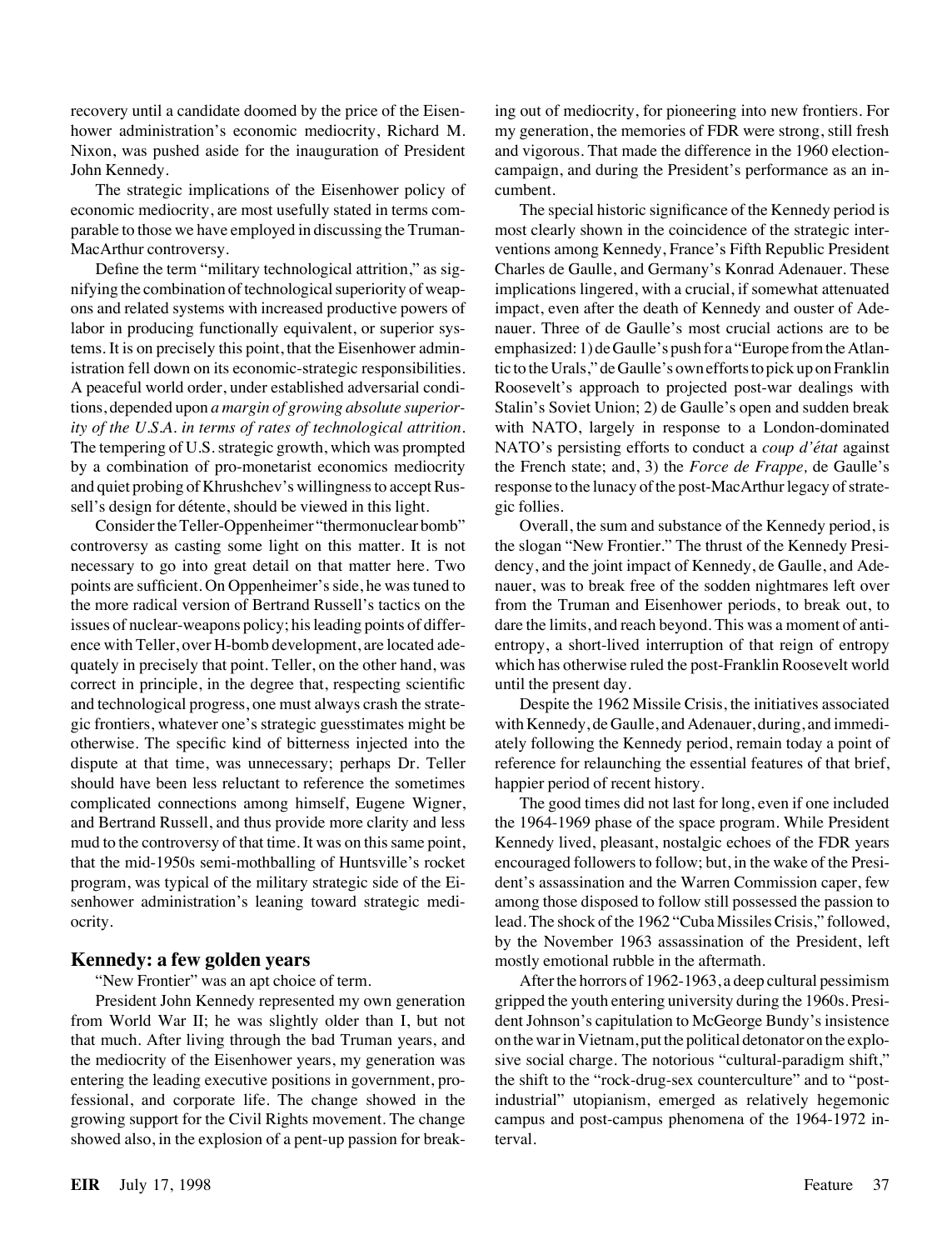#### **British proconsul Kissinger**

For what happened after the assassination of President Kennedy, two historic reference-points are perhaps the most appropriate. The first is the case of the ancient, Phrygian cult of Dionysus, the terrorist cult otherwise associated with the satanic worship of Gaea-Python and the Roman cult of Bacchus. The second, the post-World War I spread of a theosophical, existentialist youth-counterculture throughout Europe, as typified by the rise of Nazism, the influence of Georg Lukacs, and the rise of the satanic cult otherwise commonly referenced as the "Frankfurt School" of Theodor Adorno, Hannah Arendt, et al.<sup>54</sup>

The key to the rise of this counterculture, is twofold.

The modern roots of the rock-drug-sex and post-industrial countercultures, are traceable to two key events of post-Napoleonic Europe: the Congress of Vienna itself, and the fascistic Carlsbad decrees of 1819.<sup>55</sup> The virtual banning of the influence of that Friedrich Schiller who had been the chief intellectual author of the reforms underlying Germany's 1813-1814 Liberation Wars,<sup>56</sup> defines the spirit of hatred erupting during

55. The murder of the popular writer Kotzebue by the radicalized student George Sand was used by Prince Metternich as a convenient pretext to clamp down on the political ferment in Germany, for German reunification under a constitutional government. In 1819, Austria got the Deutscher Bund, the alliance of a whole array of feudal German mini-states, to adopt the Carlsbad decrees. These meant severe restrictions of the freedom of press, speech, association, etc., under the cover of "pursuing the demagogues" (*Demagogenverfolgung*). As this was a joint decision by the feudal princes, the victims could no longer escape prison or other punishment by fleeing across the border of their respective mini-state. Hundreds of courageous political leaders went to prison during those years, for nothing more than expressing their anti-feudal political convictions. Many escaped imprisonment by fleeing to Switzerland, France, and, notably, the United States.

56. Under the regime of the Carlsbad decrees, it became highly risky for journalists to quote certain works by Schiller or for theatrical directors to perform Schiller's plays in an uncensored version. This concerned, especially, his drama *Wilhelm Tell,* but also *Don Carlos* and *Kabale and Liebe,* in which Schiller both attacked and ridiculed life and politics at the corrupt feudal courts. Interestingly, the same aspects of Schiller's works, later fell victim to Goebbels' censorship during the Nazi regime.

the period in which a gifted Trier Johann Hugo Wyttenbach student, Karl Marx, born in 1818, was later recruited into virtually satanic cults, first at the University of Bonn, and, later, under the influence of the circles of the fascistic G.W.F. Hegel and Karl F. Savigny, at Berlin. The case of Arthur Schopenhauer, one of the key forerunners of Friedrich Nietzsche and Adolf Hitler's Nazis, is another relevant case. Related is the case of the two Mazzini followers, Wagner and Bakunin, who came to play leading roles in establishing the cornerstones of both modern European satanism and Nazism within Machian late-Nineteenth-Century Vienna, Budapest, and the Bayreuth of Houston Stewart Chamberlain and Richard "Parsifal" Wagner.

As we have already pointed to this, the right-left commonalities of these satanic cults are aptly represented by the perverse union between Hannah Arendt and Nazi existentialist Martin Heidegger, both in common with the satanic figures of Theodor Adorno and the de facto den mother of the "Frankfurt School," Georg Lukacs.

The currents of Romanticism, Modernism, and post-Modernism spawned out of the post-Vienna-Congress, post-Carlsbad-decree cultural pessimism of the middle Nineteenth Century, gained an increasing influence in the organized intellectual life of European civilization on both sides of the Atlantic, including the Massachusetts and South Carolina branches of Palmerston protégé Giuseppe Mazzini's "Young" America" organization.<sup>57</sup> The influence of Bertrand Russell, is a key element in the corruption of intellectual youth, such as Norbert Wiener and John von Neumann, on both sides of the Atlantic. Under the conditions of the Truman and Eisenhower periods, these spores of existentialist pessimism found the culture-medium for which they might have been intended.

The qualified amorality which overtook the majority of U.S. citizens, for example, during the Truman and Eisenhower years, exploded into such forms as the rapid spread of the "rock-drug-sex counter-culture," from 1964 through 1972. The continuation of the war in Indo-China was among the crucial factors in bringing about the emerging hegemony of an anti-science movement, "post-industrial" utopianism.

The fact that emergence of an organized youth-counterculture around "post-industrial" utopianism reflected the emergence of the forementioned types of psycho-social conditioning, should not be read as evidence that the emergence of the movement itself was in any sense "spontaneous," or "natural." Very little in modern history has been less natural, indeed more unnatural, than the self-styled nature cult which has grown up, "on behalf of the environment," around the 1961 initiatives of Prince Philip's and Prince Bernhard's reactionary World Wildlife Fund. The members of the new youthcounterculture were virtually campus-laboratory guinea-

<sup>54.</sup> In treating the terrorist-linked and related radicals of the post-1963 "rockdrug-sex counterculture," the Maxim Gorki paradigm must be referenced. Gorki, who used the satanic center of Alex Muenthe et al., at the Isle of Capri, for his training sessions, was the "mother" of the training of the hard-core agents of Feliks Dzherzhinsky's Cheka (predecessor of the KGB). Hatefilled, homeless youth were developed as a hard core of agents, of exceptional ruthlessness and lack of human sensibilities. Like Georg Lukacs, or such of the latter's "Frankfurt School" followers as Theodor Adorno and Hannah Arendt, the essence of the psychological conditioning of the Gorki, Lukacs types of leftist agent-types, was blind, irrational hatred of the "existing culture," the "existing society." The worst G.D.R. "Stasi" types, for example, fit into this profile, as do those hard-core eco-terrorists, of "criminal energy," at the center of the murderous, large-scale guerrilla-warfare mayhem in 1970s and 1980s France and Germany. There is no essential difference between leftists of Bertolt Brecht's "Jenny" type, and professed Nazis such as Adolf Hitler, Josef Goebbels, and Martin Heidegger. These types are essentially neither "left" nor "right," but only and always satanic in the specific sense of the Phrygian cult of Dionysos, or the ancient Gaea-Python cult.

<sup>57.</sup> The New England "Transcendentalists" and the Charleston, South Carolina racists were both representatives of Mazzini's "Young America" agents of Lord Palmerston.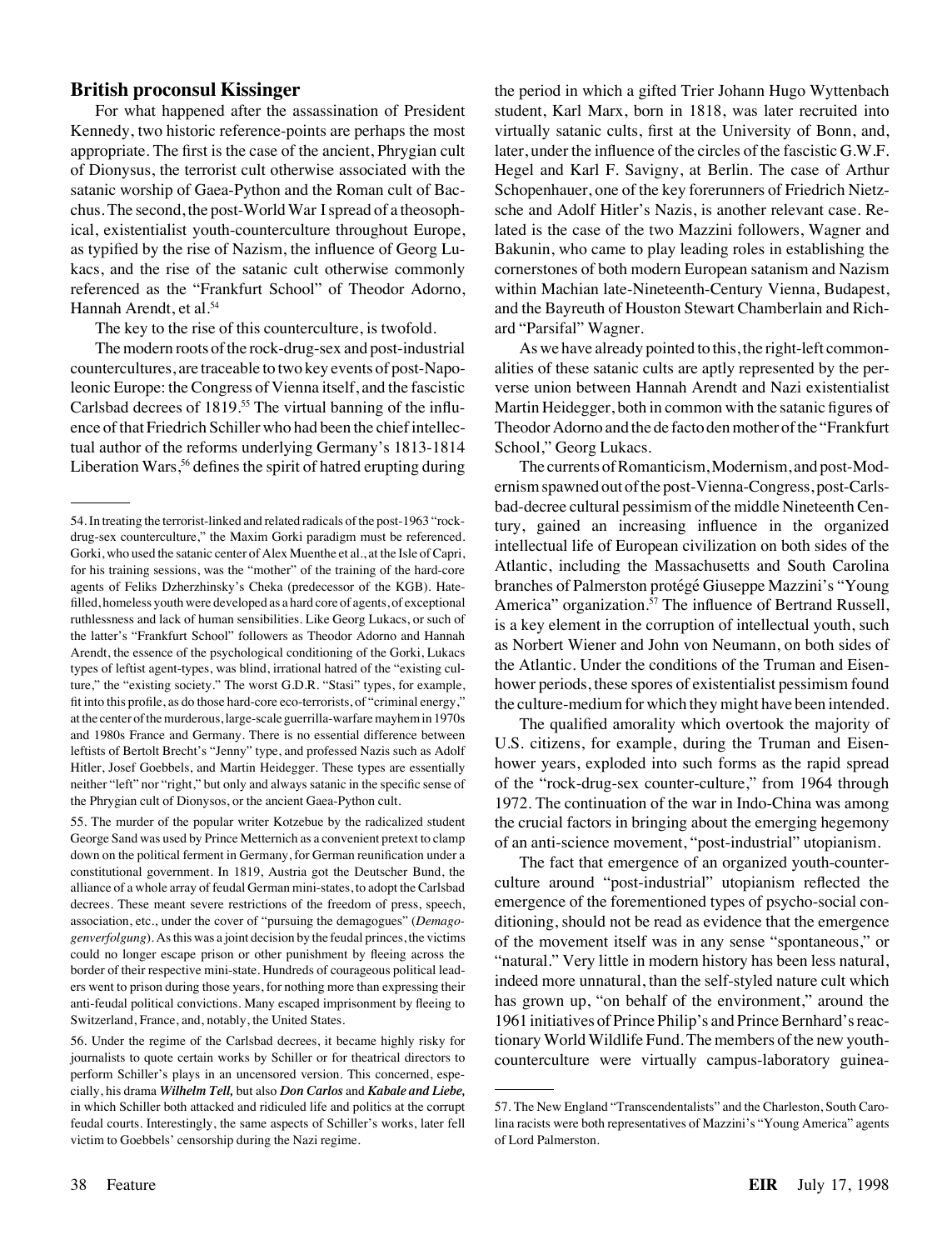pigs, whose behavior was induced and directed, from the topdown, from the outset. The environment preparing this operation was established as early as the 1920s, under British Brigadier Dr. John Rawlings Rees of the London Tavistock Clinic. The entire operation was dominated by relatively highly refined methods of mass-brainwashing, assisted by such networks as the Lewin centers at the Massachusetts Institute of Technology and Ann Arbor, Michigan, and the network of Freudian and kindred brainwashing networks, such as "MK-Ultra," spun out from under the direction of Julian Huxley at the UNO and the London Tavistock Clinic.

During the most relevant years, during 1964-1972, I was directly involved in exposing and opposing this "brainwashing," on the scene, with first hand, and often detailed knowledge of the agencies, including Kissinger sponsor McGeorge Bundy's Ford Foundation, and many of the key personalities, such as Herbert Marcuse, playing the key day-to-day roles of Mephistopheles in corrupting their pathetic "Fausts" of the 1967-1969 Columbia University and other campus scenes. The Foundations and funding of the process leading from McGeorge Bundy's and Herbert Marcuse's interventions into the Columbia University situation, into the 1969 emergence of the offshoot known as the "Weathermen" terrorists, or the related case of the Jonathan Jackson Brigade, are exemplary. To this day, a check of Foundation grants and related connections is often still key to tracking the actual pedigrees and motives of most of the still operating, exotically "radical" operations built up with aid of coordinated mass-media puffery.

This youth-counterculture development of 1964-1972 did not occur in a political-economic vacuum. It overlapped two leading economic policy-developments of the same period: the 1966-1967 take-down of large parts of the forward, cutting edge of the U.S. space program, and the process leading into the August 1971 sinking of the U.S. dollar. It also overlapped, in a most significant degree, the rise of the Queen's own Henry A. Kissinger to the position of virtually acting President of the United States.

The changes experienced during this 1964-1972/1976 interval, intersect the fact, that, excepting a few brief, extraordinary developments during the first Reagan administration, since the murder of President Kennedy, no President of the U.S.A., to the present date, has actually provided that quality of Presidential leadership for the United States we associate with even a Truman, an Eisenhower, or a Kennedy. Carter, Reagan, Bush, and Clinton, have been, usually, like the virtually anonymous Presidents we tend to view as the janitorial agency which locks up after the parliamentary government has gone home for the weekend; moreover, none of them seemed able to do anything to change this. As in Clinton's case, even if he wished to act as a real President, a cabal of combined mass news media, right-wing Congressional "Robespierres," and permanent governmental bureaucracy, has not allowed him to so do. There is no mere coincidence in this; the underlying reasons for the post-"Watergate" shift, from a Presidential to a Europe style of parliamentary government, are elementary, and historic.

Most citizens, and members of both judiciary and Congress, appear to have forgotten the time, before "Watergate," when we ran our government differently. This is among the policy-matrix changes which has occurred since 1964-1976.

The emergence of "post-industrial" utopianism, as the hegemonic trend in policy-shaping, on all fronts, is the characteristic, dominant, if not exclusive, policy-shaping factor in the administrations of Presidents Carter, Reagan, Bush, and Clinton-Gore. Blindly plummeting entropy is the dominant mood of politics in these times; the 1964-1972 interval, from the assassination of President Kennedy, until the establishment of the post-Bretton Woods "floating exchange-rate system," marks the transition, away from all semblance of earlier patriotic standards of U.S. economic policy-shaping, into the lunacy of the junk-bond and derivatives age. With the inauguration of President Jimmy Carter, the U.S. Presidency degenerated rapidly, seemingly irreversibly. The continuing cause for this process of degeneration was the increasing hegemony of the cult of "post-industrial" utopianism. The sap was out of the tree, and the branches were dying.

Consider the political and economic revolution of 1964- 1976 in light of its correlation with the "post-industrial utopian" form of cultural-paradigm shift.

#### **When the U.S. economy stopped growing**

The assassination of President Kennedy marks the point of departure, from the time our nation was still committed to economic progress, until it began to move radically in a downward direction: changes in U.S. economic-policy began which were more damaging than even the worst of what had occurred under Truman and Eisenhower.

The first round of such radical shifts, downward, in U.S. economic thinking, came in two developments of the 1966- 1967 interval: the State Department's initial adoption of population-control policies directed against other nations, and the drastic, if partial shut-down of the space-program during those fiscal years. The "Great Society" hoax was a complement to this process of beginning to destroy the U.S. economy.

The second round of measures leading into the wrecking of the U.S. and world economy was developed during the interval 1967-1972, beginning with British Prime Minister Harold Wilson's 1967 sinking of the British pound sterling, and concluding with the developments of 1971-1972, nullifying the Bretton Woods agreements, and launching that "floating-exchange-rate monetary system" which has led the U.S. and world economy, step by step, to the present global catastrophe.

Later, during the 1970s, it was argued, that for every penny spent on the space program, more than fifteen cents had been returned to the U.S. economy. The latter benefit occurred as a fruit of the spill-over, into the economy as a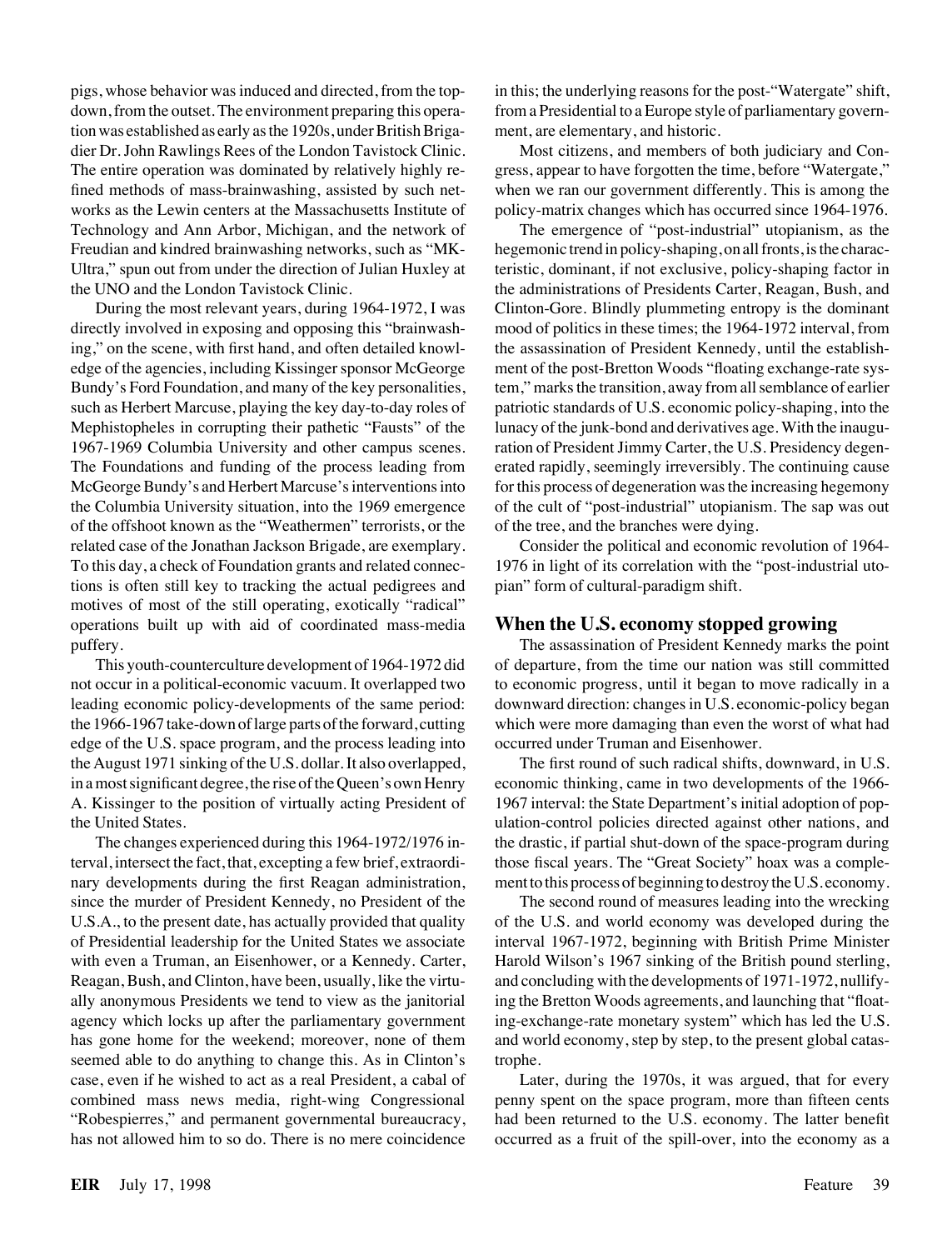whole, of the scientific and technological progress radiating from the space program.<sup>58</sup> This benefit was precisely what the Johnson administration cut out of the space program and closely related things during 1966-1967. Thousands of the best-qualified scientists and technicians were dumped from the payrolls, creating effects such as a virtual economic depression around Greater Boston's Route 128 aerospace and related premises. It was said, in 1968-1969, that such throatcutting acts of national economic suicide would benefit the economy by "bringing the space dollar back down to Earth" in such forms as the (predictable disappointment known as the) "Great Society" program. With only marginal exceptions thereafter, the economic-suicidal pattern of such cuts in hightech research and development, not only persisted, but was generally accelerated, from 1966 onward to the present day.

As a result, the net physical output of the U.S. economy per capita, has shrunk consistently, and disastrously, from the close of the 1966-1972 interval, to the present day. In fact, there has been no net physical-economic growth in the U.S. economy from that time, to the present day. "More jobs," yes: but less net physical-economic income per household than when the average number of jobs per-capita of labor-force was fewer.<sup>59</sup>

The tail-end of net U.S.A. post-war economic growth was reached about 1971-1972. What had kept some growth in place during the 1966-1972 interval, was largely to the credit of large-scale infrastructure-building programs set into place by (chiefly) the Eisenhower and Kennedy administrations, and kept moving somewhat under Johnson. After 1971-1972, the amount spent on combined expansion, improvement, and maintenance of basic economic infrastructure, was spectacularly less, in effect, than the wear, tear, and depletion of preexisting programs. The 1975 "Big Mac" collapse of infrastructure in New York City, is only an apt illustration of the general pattern during and since the 1970s.

Typical of the drastic changes in economic philosophy effected under President Richard Nixon, were the imposition of savage wage-cuts imposed, under the rubrics of "Phase I" and "Phase II," following the President's decision to sink the U.S. dollar, on August 15-16, 1971. The philosophy, if one may call it that, behind Nixon's politically fatal follies in economic and monetary policy, is typified by the introduction of foolish Mont Pelerin Society fanatic Milton Friedman as cottage philosopher of the Nixon White House. There had been forewarnings of this under Truman, and in the influence of Arthur Burns over the Eisenhower administration, but Nixon had gone over the wall. The U.S. no longer had an economic policy consistent with our constitutional tradition; the effort to purge FDR's memory from national economic and social policy was rampant. The arrival of a new editorial figure, Robert Bartley, on the pages of the *Wall Street Journal,* typified a new crew in charge of the thinking of the nation's financial centers, a Wall Street gone utterly mad.

Here lies the key to the political and moral decay of the U.S. Presidency during the past thirty years.

The exceptional character of the U.S. Federal republic, its historic specificity, centers around the differences in economic and closely related philosophy, which we have already referenced, between the U.S. and an oligarchy-dominated old Europe. The fact that we, in opposition to the evil doctrine of Adam Smith, were the only nation-state committed to such economic principles, required a national defense policy attuned to the continuing global implications of such conflicts in economic and related philosophy. The fact, that our economic system functions successfully only as a "dirigist" system, in which the state plays a specific, if limited, leading role in the national economy, requires qualities of our national executive which were neither desired nor tolerated among the oligarchydominated states of old Europe.

The sensible strata of U.S. citizens have always had what might appear to be an instinctive appreciation of these implications of our national historical specificity. All except such pathetic creatures as the "Nashville Agrarians," recognized the importance of industrial development and matching progress in development of national and regional economic infrastructure. The sensible strata regarded such an orientation, together with national defense, as a crucial part of the job implicitly assigned to our Federal and other levels of government. "More and better" were integral standards of performance demanded of the performance of government, especially the Federal government and its Executive Branch.

The radical changes in economic policy which began during 1966-1968, and accelerated during the Kissinger era, 1970-1976, were an overturning of that traditional commitment to performance around which the role of our Federal government had been defined under all patriotic leaders of our nation since 1776-1789. By nullifying that commitment, the Federal government itself joined in destroying that foundation upon which our Executive Branch's implicit authority to rule had depended up to that time. Like the Biblical Belshazzar, we had "lost the mandate of Heaven." We shall not be able to restore the institution of the President until that error is corrected.

Secretary of State Henry A. Kissinger's role in setting up the oil-price hoax of the mid-1970s, his role in the lunatic Rambouillet monetary summit of 1975, and Kissinger's emergency flight to Paris, shortly after Rambouillet, in the efforts to head off my influence among Arab and other states,

<sup>58.</sup> In April 1976, Chase Econometrics released a study estimating that for every \$1 spent in the U.S. space program, \$14 was returned to the economy in new jobs, new factories, and increased productivity from new technologies. See Marsha Freeman, "Space Program Spending Paid for Itself Many Times Over," *EIR,* Feb. 23, 1996.

<sup>59.</sup> The shrinking birth-rate among middle-income ranges of the U.S. population, is merely typical of the drastic cuts from the per-household standard of living since the middle 1960s. The explosion of irrational violence and loss of cognitive potentials among adolescent youth, victims of the collapse of the household standard of living, is also a reflection.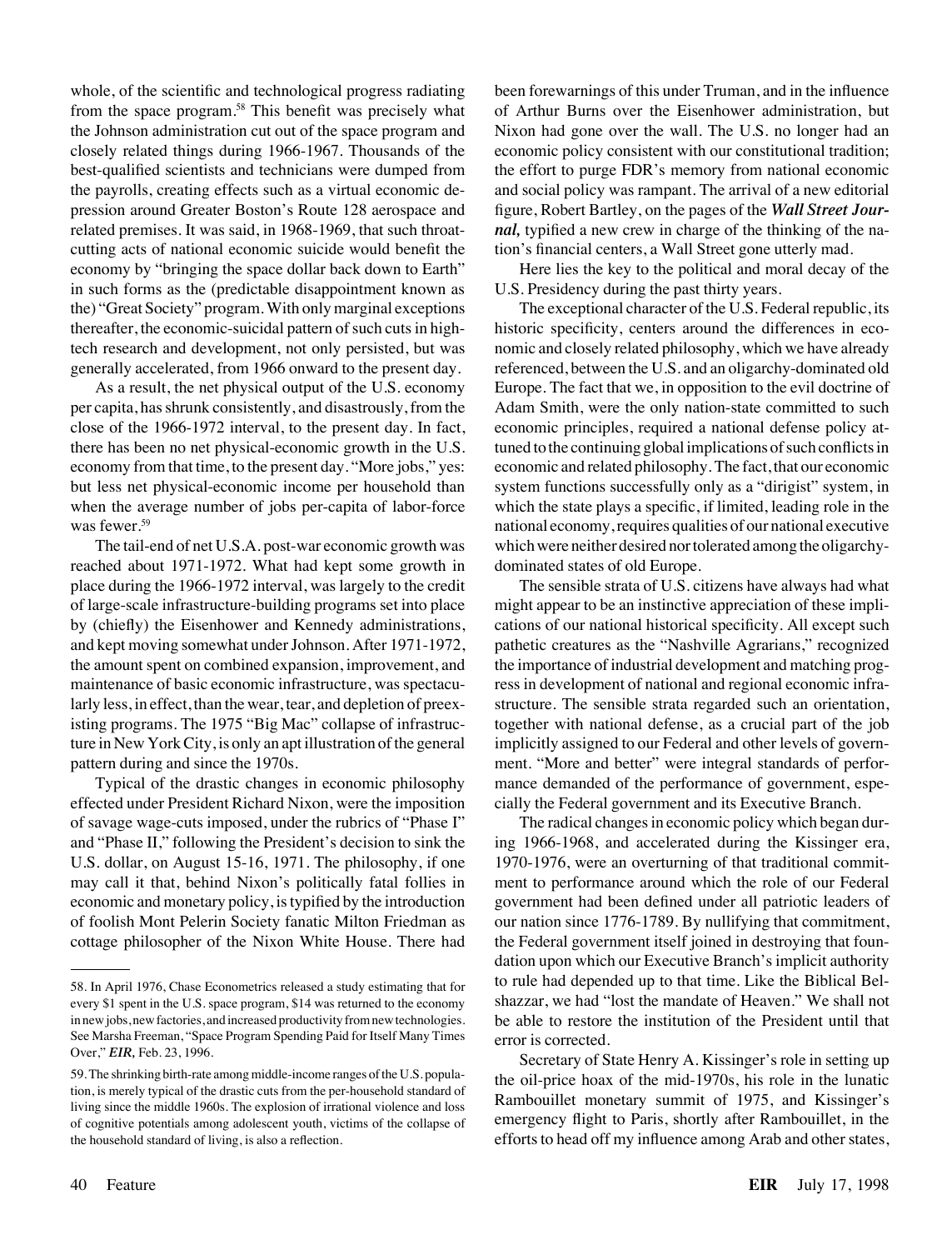

*Wall Street puppet President Jimmy Carter, with entourage of Trilateral Commissioners including Cyrus Vance (to Carter's right) and Zbigniew Brzezinski (behind Carter's left shoulder). On the far left is Britain's David Owen.*

were rumbles of what was to become the economically catastrophic Carter Period.

#### **Carter as a Wall Street puppet**

On paper, the Carter administration was a hand-picked creation of David Rockefeller and Rockefeller's Trilateral Commission. The content of that administration was supplied by a group, headed by future Carter Secretary of State Cyrus Vance, future Carter National Security Advisor Zbigniew Brzezinski, and Miriam Camps. The details were worked out by the New York Council on Foreign Relations (CFR), under the rubric of "Project for the 1980s." There was nothing introduced under President Carter, or the early days of Vice-President (and Trilateral Commission veteran) George Bush, which was not spelled out in the 34 volumes of that report.

Not too much blame should be placed upon Carter himself. Prior to his election, apart from his sometime association with the U.S. Navy's nuclear-submarine-development program, he had acquired none of even the rudimentary qualifications of a serious candidate for the President. No evidence shows that he ever actually understood the practical implications of the critical policies of his administration, even those which he appeared to advocate with some degree of personal passion attached. On balance, it would be fair to say that he was used by his handlers.

The one political quality which does stand out as Carter's own inclination, is his leaning toward the prejudices of the Nashville Agrarians. The autobiographical piece published on behalf of his first campaign for the Presidency $60$  strongly suggests this variety of "country boy" leaning, as do many of his public utterances during the 1976-1980 interval of his original Presidential campaign and incumbency. That public relations caper, of searching for Carter's ancestral home in England, was a cynical, raw, and obvious stunt by his handlers. Contrast Jimmy Carter with Huey Long's actual economic recovery programs for Louisiana, and the differences are very clearly defined. Otherwise, be fair: do not search for the blame for the important developments under the Carter administration within Carter himself. The New York boys picked him and used him, and, when the time came, discreetly discarded him as another man who had been "used up."

The Trilateral Commission under Vance, Brzezinski, et al., had one principal mission, under both Carter and Vice-President George Bush: destroy both the U.S. economy and our national sovereignty. They did both rather well.

1. The leading expression of the Carter administration's persisting efforts to destroy the sovereignty of the U.S.A., is typified by the repeated babbling of Secretary G. William Miller, proposing to bring the U.S. Treasury and Dollar under the supranational authority of the International Monetary Fund (IMF).<sup>61</sup>

<sup>60.</sup> Jimmy Carter, *Why Not the Best?* (Nashville: Broadman Press, 1975).

<sup>61.</sup> G. William Miller occupied the two top national financial policy positions during the Carter administration. On Dec. 28, 1977, President Carter ap-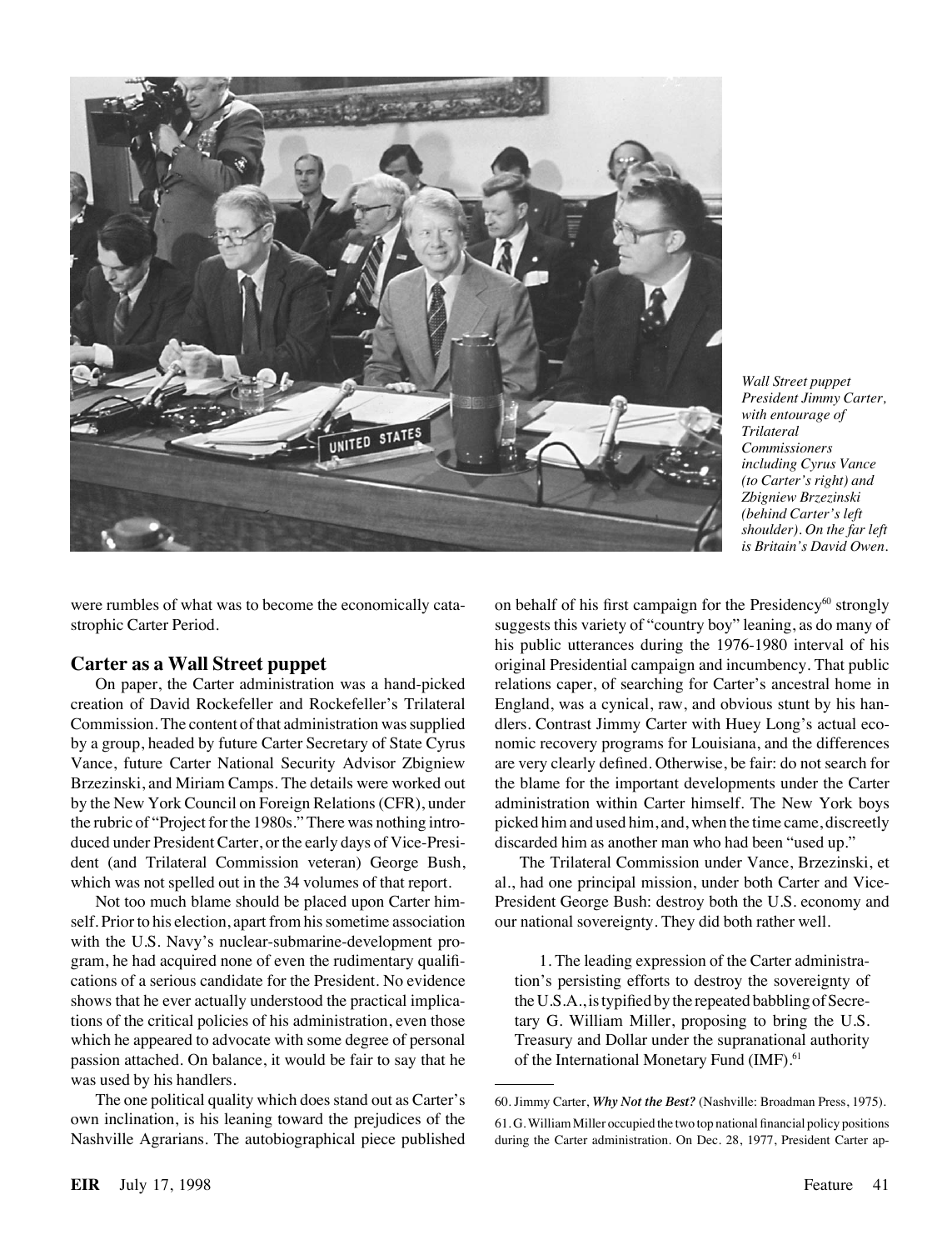2. The leading expression of the Carter administration's attempts to destroy the U.S. Constitution and economy, was the package of drastic "deregulation" measures introduced to the area of transportation and other matters.62

3. Carter's actual destruction of the U.S. economy was launched in October 1979, with newly appointed Federal Reserve Chairman Paul A. Volcker's program of "controlled disintegration of the economy."63

These rabidly destructive changes were carried forward in the following administration, led by Vice-President Bush's connections to the Garn-St Germain, and related "junk bond" looting of the nation's savings and loan institutions, and a bonanza to Wall Street parasites known as the "Kemp-Roth" bill. This combination of measures, introduced during the 1977-1982 interval, is what wrecked the U.S. economy internally. It was the addition of an added quality of changes in international financial and monetary, and "free trade" measures, introduced with the backing of a consortium led by Britain's Margaret Thatcher, France's "Francisque" Mitterrand, and President George Bush, which, unless suddenly and dramatically reversed, dooms the world economy as a whole.

Unless those measures, and the earlier establishment of a "floating-exchange-rate monetary system" are reversed, there is virtually no chance that the U.S. as we know it today, will live out the close of the century.

#### **A decade of Bush-league strategy**

Beginning 1986—perhaps 1985—President Ronald Reagan was becoming increasingly a figurehead within his own Presidency; from the last weeks of 1983 onward, the Reagan team was being systematically ousted from power; a cabal fairly described as "the Bush League," including the ultra-ambitious James Baker III, was taking over. The last illness and death of Vice-President George Bush's deadly rival, Director of Central Intelligence William Casey, virtually eliminated any checks upon the rampages of a gang nominally headed by the de facto head of the U.S. secret-intelligence community, Bush.

Bush's most important base of operational power, was within the military side of the secret-intelligence community, typified by a vast army of mixed military and private elements, centered around a section of the military Joint Chiefs of Staff known, since Allen Dulles' days, as "the focal point."64 During the Reagan Presidency, Bush's base was located under special secret authorities attached to a December 1981 facility, known as Executive Order 12333. Bush, in addition to being Vice-President, was operating out of his own corner in the National Security Council, as the head of the dirtiest operations run underneath the cover of 12333. "Iran-Contra," including its extensive drug-running operations, including "crack," into the U.S.A., was not run by the CIA; it was run by Vice-President George Bush.<sup>65</sup>

It is not being implied that Bush is an evil genius. His biography presents us with the image of an indelibly mediocre mind, a personality whose position and influence is derived from his father's and uncle's power and influence, both key figures within the extended Averell Harriman clan.<sup>66</sup> Mediocrities assigned to positions of power, are, like oversized schoolyard bullies, often the worst tyrants. Bush's significance is to be located in his position as a part of the hardcore Anglo-American, Anglophiliac gang, the source of his affinities to Britain's Prime Minister Margaret Thatcher, and, by derivation, to that scurrilous parody of Lord Palmerston's Napoleon III, President François Mitterrand. It is President Bush's dealings with, chiefly, Thatcher, Mitterrand, and Gorbachev, during the crucial period of 1989-1992, which laid the basis for the present, final stage of degeneration of the world economy.<sup>67</sup>

My own role in the events of 1988-1990 is crucial.

During my February 1983 meeting with the relevant Soviet representative, I made the same point otherwise presented

pointed Miller chairman of the Federal Reserve Board; on July 19, 1979, Carter appointed him as Secretary of the Treasury, replacing W. Michael Blumenthal, and bringing in Paul Volcker as FRB head. During these years, the policy was to make the U.S. dollar, and economy, subservient to the IMF, by initiating domestic IMF "surveillance," the use of Special Drawing Rights (SDRs), and related means. In Spring 1979, while Miller was still Fed chairman, a secret memorandum on U.S. financial compliance with the IMF, was prepared for Treasury and State Department officials (see "U.S. Sets Policy for Tokyo Summit: Treasury, State Propose IMF Surveillance Over U.S. Economy," *EIR,* May 28-June 4, 1979).

<sup>62.</sup> President Jimmy Carter deregulated and helped ruin America's once very efficient transportation grid. On Oct. 24, 1978, July 1, 1980, and Oct. 14, 1980, Carter signed the laws that deregulated the airline, trucking, and railroad industries, respectively. The initiative for these laws came from within the Carter administration and from the Heritage Foundation-wing of the Republican Party. In the case of airlines, direct flights and, in some cases, any flights at all, were eliminated from several American cities; while many industrial sites were eliminated from America's rail freight grid. Both railroads and airlines became the plaything of leveraged buy-out speculators. See, for example, "Deregulation: The Road to Transport Chaos," *EIR,* June 26-1979; and Richard Freeman, "A History of the Push for Deregulation," *EIR*, March 29, 1996.

<sup>63.</sup> See Jonathan Tennenbaum's two-part study, "Financial Crisis: The End-Phase of a 30-Year Disease," *EIR,* May 22, 1998, and "The Global Financial Crisis Unfolds, 1944-98," *EIR,* May 29, 1998. Volcker told a Leeds, U.K. audience in November 1978: "Controlled disintegration is a legitimate objective for the 1980s."

<sup>64.</sup> Edward Spannaus, "The Focal Point System for Covert Action," *EIR,* Dec. 15, 1995.

<sup>65. &</sup>quot;Would a President Bob Dole Prosecute Drug Super-Kingpin George Bush?" *EIR Special Report,* September 1996.

<sup>66.</sup> Tarpley and Chaitkin, op. cit., note 5.

<sup>67.</sup> op. cit., note 12. See also, Elisabeth Hellenbroich, "Exposed! The Anti-German Plot behind the Euro," *EIR,* May 8, 1998; and *Der Spiegel,* April 27, 1998.